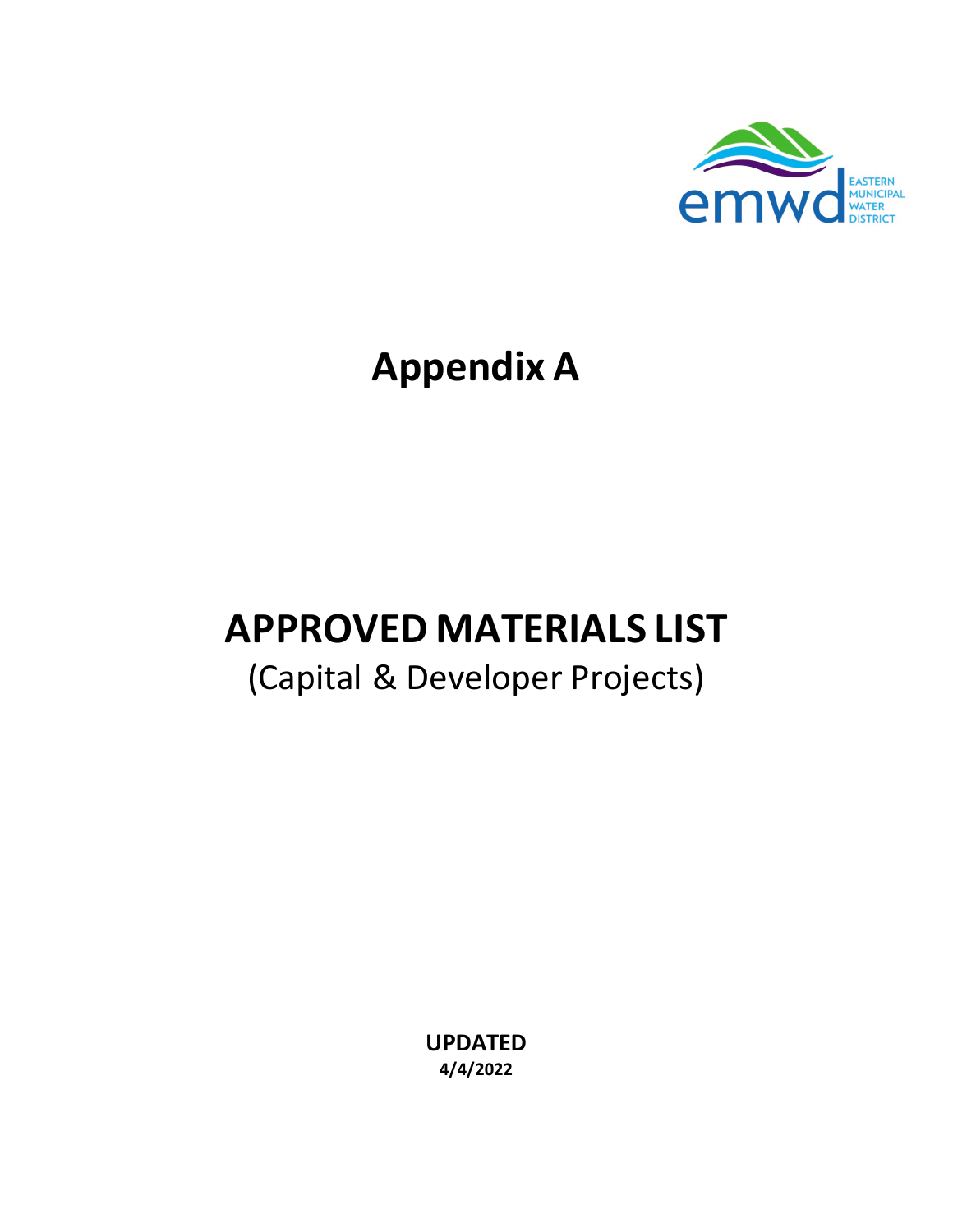## **Eastern Municipal Water District**

## **Approved Materials List**

## **TABLE OF CONTENTS**

| <b>Purpose and General Notes</b><br>$\mathbf{3}$     |
|------------------------------------------------------|
| <b>I. GENERAL</b><br>4                               |
| 22<br><b>II. FITTINGS</b>                            |
| 32<br><b>III. VALVES</b>                             |
| <b>IV. SEWER</b><br>48<br><b>V. ELECTRICAL</b><br>54 |

## 2 of 56 PAGES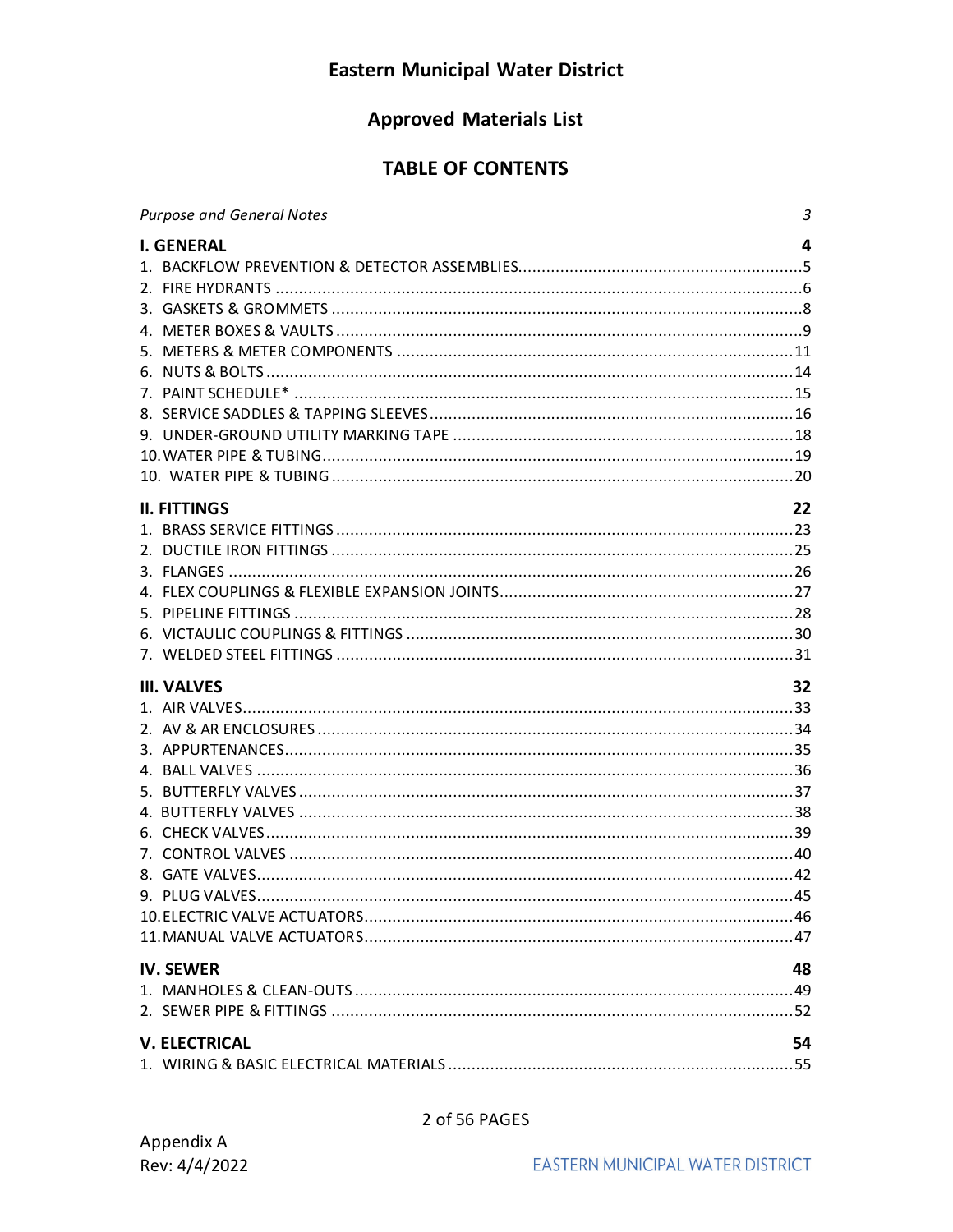## Purpose and General Notes

<span id="page-2-0"></span>The purpose of the Approved Materials List is to streamline the materials submittal and review process during construction. Contractors are strongly encouraged to use materials from the Approved Materials List as these will be expedited and do not require a full technical submittal for review by the District prior to material approval, except for pipe submittals. All pipe materials shall be submitted for review and approval. However, Contractors must submit and identify that materials to be used comply with the approved list and/or current Specifications.

Use of "or equal" materials will require a formal and complete submittal subject to review by the Materials Approval Committee (MAC) prior to approval. Any schedule delays as a result of a submittal or use of "or equal" materials will be the sole responsibility of the Contractor.

In the event of a conflict between approved/contract drawings and the Approved Materials List, the approved/contract drawings shall take precedence.

All materials used for potable water systems must meet California Health and Safety Code 116875 (previously AB1953). All materials that come into contact with potable water must be NSF certified or approved [\(http://www.nsf.org/\)](http://www.nsf.org/). All potable water material submittals must include evidence of NSF certification. Please contact staff if any Model numbers listed are out of date or no longer available.

Vendors and Manufacturers wishing to add materials or products to the Approved Materials List shall follow the Vendor Submittal Requirements (<https://www.emwd.org/sites/main/files/file-attachments/approvedmaterialsvendorsub.pdf?1578671296>) to make a formal submittal to the MAC. Please contact staff for more information.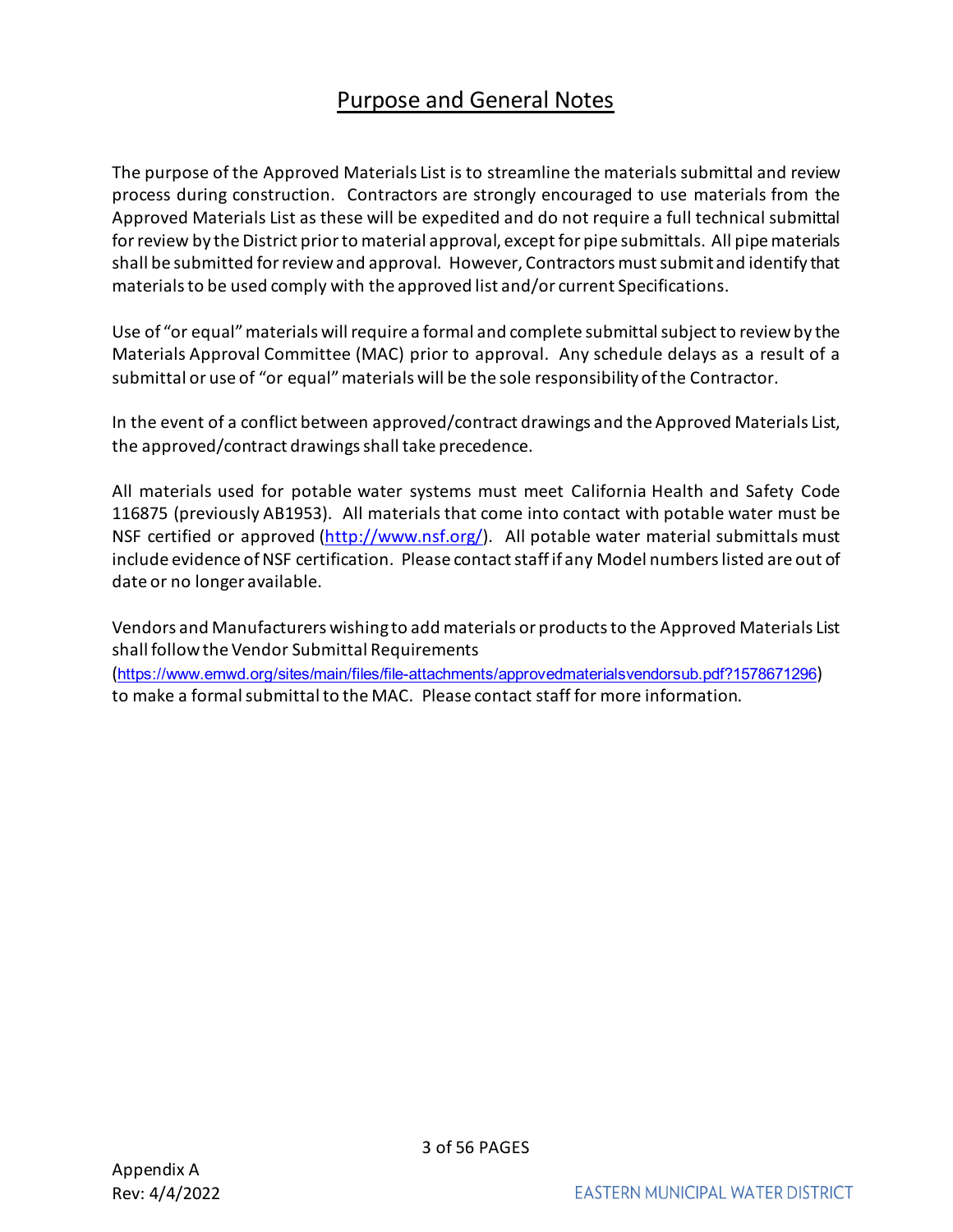## <span id="page-3-0"></span>**I. GENERAL**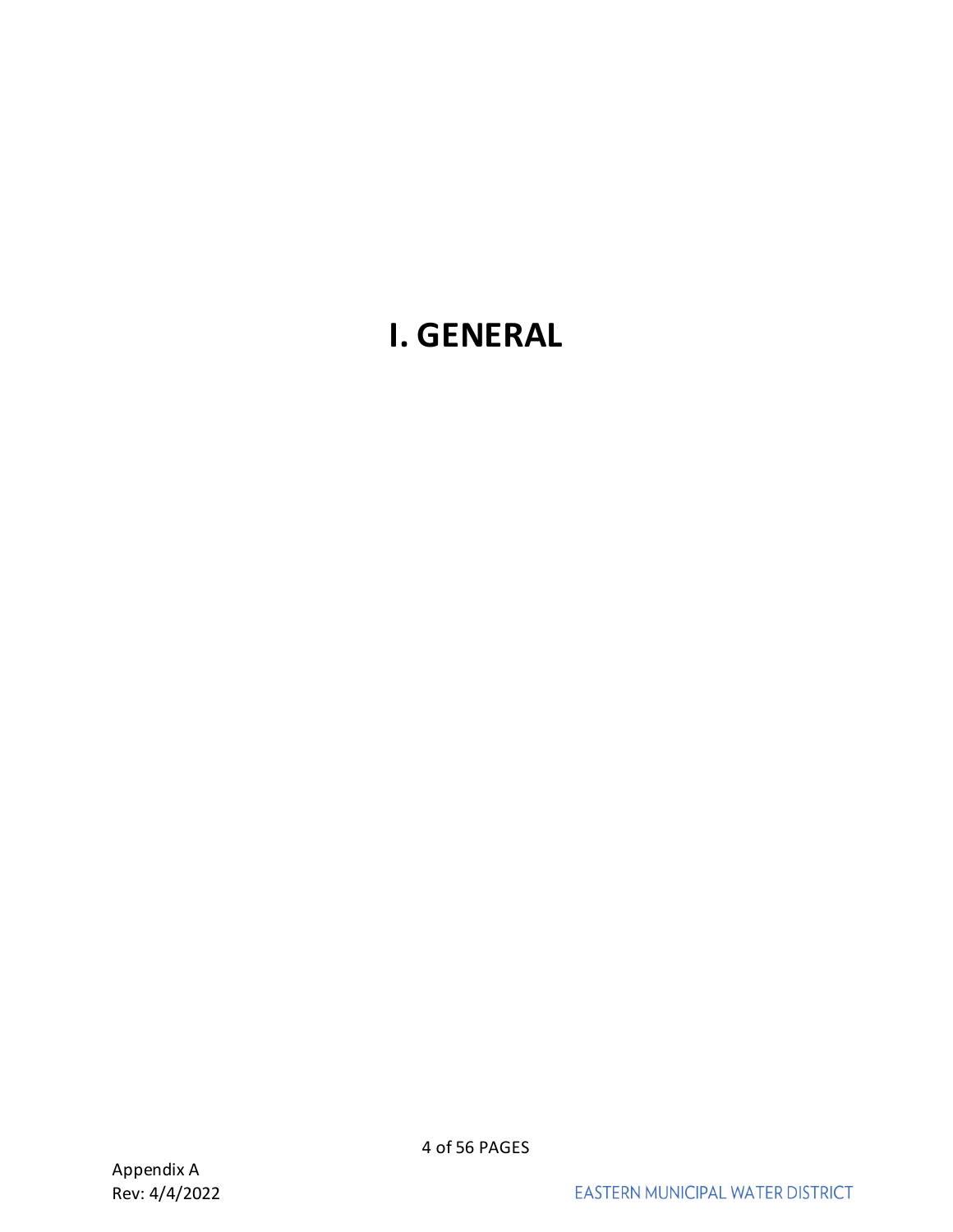### **1. BACKFLOW PREVENTION & DETECTOR ASSEMBLIES**

<span id="page-4-0"></span>

|         | Description                                                 | Manufacturers                                                                                                |
|---------|-------------------------------------------------------------|--------------------------------------------------------------------------------------------------------------|
| $1_{-}$ | Double Check Assemblies<br>(3⁄4" thru 10")                  | <b>AMES</b>                                                                                                  |
|         | (For Non-Toxic Service)                                     | <b>FEBCO</b>                                                                                                 |
| 2.      | Double Check Detector Assemblies<br>(3⁄4" thru 10")         | <b>MUELLER</b>                                                                                               |
|         | Std. Drawing. No. B-657<br>(For Automatic Sprinkler Systems | PRATT-WATTS                                                                                                  |
|         | Containing Non-Toxic Substance)                             | <b>WILKINS</b>                                                                                               |
| 3.      | R.P. - Reduced Pressure<br>Assemblies (34" thru 10")        | Note: Backflow prevention materials and detector<br>assemblies shall be one of the above listed              |
|         | (For High Hazard Service)                                   | manufacturers and shall be listed per latest edition<br>of USC-Foundation for Cross-Connection Control and   |
|         | 4. R.P. - Reduced Pressure Detector<br><b>Assemblies</b>    | <b>Hydraulic Research "List of Approved Backflow</b><br>Prevention Assemblies" A web link to the USC list is |
|         | $(2 \frac{1}{2}$ thru 10")                                  | located at:                                                                                                  |
|         | (For Automatic Fire Sprinkler                               |                                                                                                              |
|         | <b>Systems Containing Toxic</b><br>Substances)              | https://fccchr.usc.edu/list.html                                                                             |
|         |                                                             |                                                                                                              |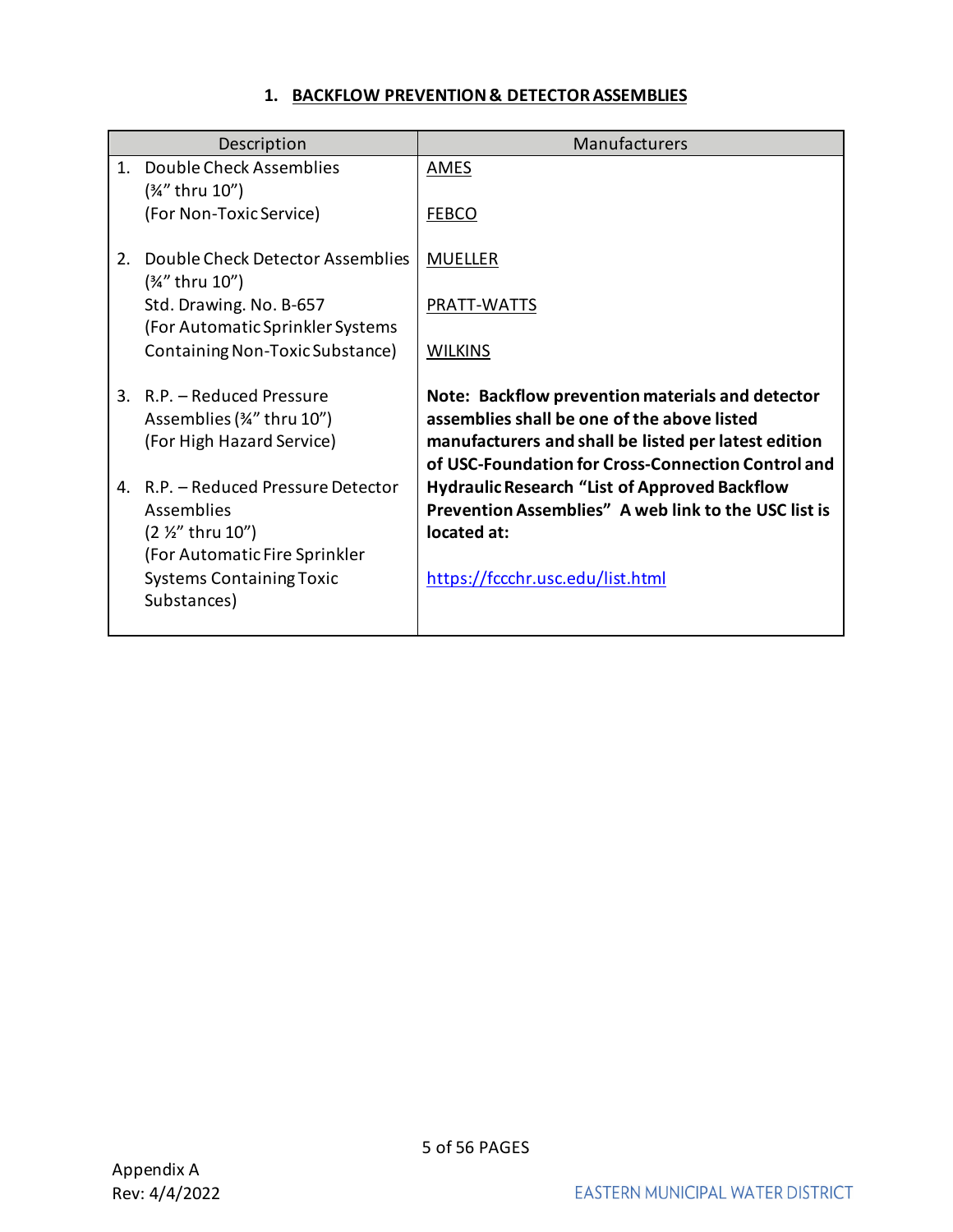## **2. FIRE HYDRANTS**

<span id="page-5-0"></span>

|    | Description                                                                                 | Manufacturers                                                                                                                                                                                                                                                                                               |
|----|---------------------------------------------------------------------------------------------|-------------------------------------------------------------------------------------------------------------------------------------------------------------------------------------------------------------------------------------------------------------------------------------------------------------|
| 1. | <b>BLOW-OFF HYDRANT</b>                                                                     | <b>JONES</b><br>Model: J-344 - 4" x 1-2 1/2"<br>(EMWD Std. Drawings B-568 & B-561)<br>Model: J-342 - 2" x 1-2 1/2"<br>(EMWD Std. Drawing B-374)                                                                                                                                                             |
|    | 2. BREAK-OFF CHECK VALVE                                                                    | <b>LONG BEACH IRON WORKS</b><br>Model 400 (for special locations only as determined<br>by Water Operations)                                                                                                                                                                                                 |
| 3. | <b>INTERMEDIATE HYDRANT</b><br>$6''$ x 2-2 $\frac{1}{2}''$<br>Std. Drawings B-360 & B-354   | <b>CLOW</b><br>Model: Clow Rich Ranger 945<br><b>JONES</b><br>Model: J-3720<br><b>LONG BEACH IRON</b><br>Model: 601-613 Rich East Bay                                                                                                                                                                       |
| 4. | <b>STANDARD HYDRANT</b><br>$6''$ x 1-4" x 12 $\frac{1}{2}$ "<br>Std. Drawings B-362 & B-356 | <b>AVK</b><br>Model: 70 (24-70) Series 24<br><b>CLOW</b><br>Model: El Rancho 2050 Bronze<br>Model: Ranger 850<br>Model: F850, F860 Cast Iron<br><b>JONES</b><br>Model: J-3700 Bronze<br>Model: J-4040, J-4060 Cast Iron<br>LONG BEACH IRON<br>Model: Series 125 Bronze (New Pattern)<br>Model: 611 East Bay |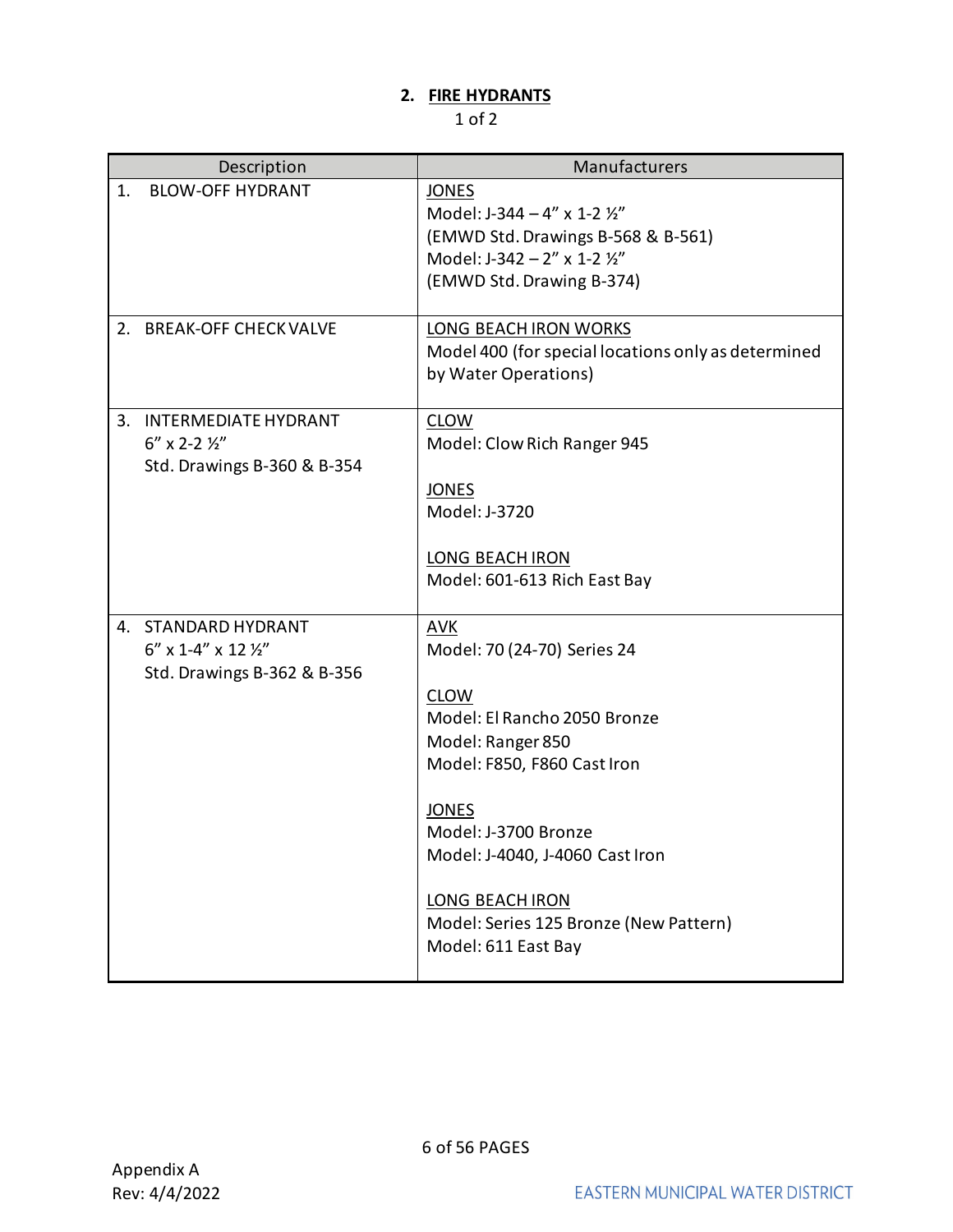## **2. FIRE HYDRANTS**

| Description                        | Manufacturers                          |
|------------------------------------|----------------------------------------|
| 5. SUPER HYDRANT                   | <b>AVK</b>                             |
| $6''$ x 1-4" x 2-2 $\frac{1}{2}$ " | Model: 90 (24-90) Series 24            |
| Std. Drawings B-516 & B-517        |                                        |
|                                    | <b>CLOW</b>                            |
|                                    | Model: El Rancho 2060 Bronze           |
|                                    | Model: 860                             |
|                                    |                                        |
|                                    | <b>JONES</b>                           |
|                                    | Model: J-3765 Bronze                   |
|                                    |                                        |
|                                    | <b>LONG BEACH IRON</b>                 |
|                                    | Model: LBIW 615                        |
|                                    | Model: Series 130 Bronze (New Pattern) |
|                                    |                                        |
| 6. WARFHEAD HYDRANT                | <b>JONES</b>                           |
| $4''$ x 1-2 $\frac{1}{2}''$        | Model: J-344 HP                        |
| Std. Drawings B-368 & B-357        |                                        |
|                                    |                                        |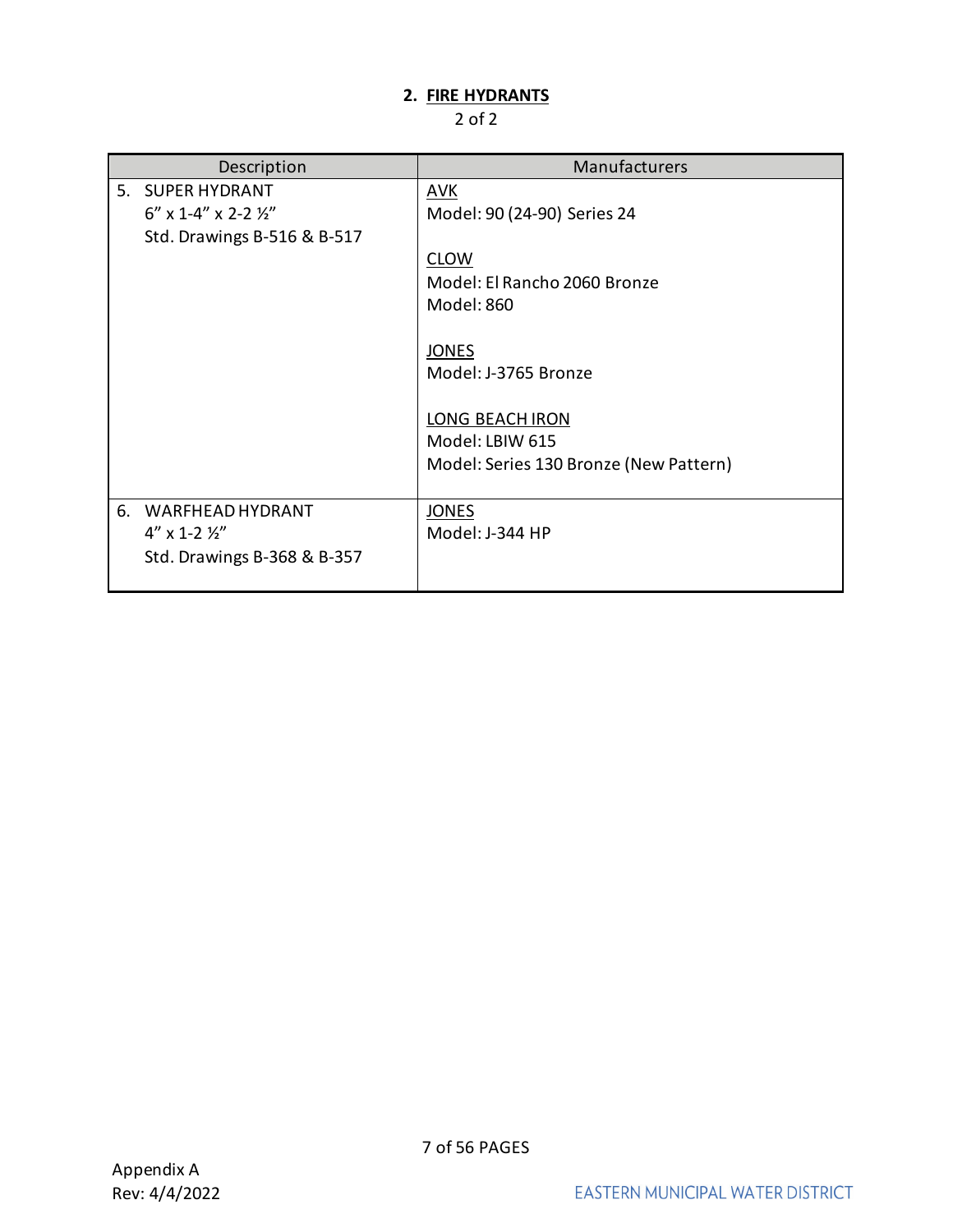## **3. GASKETS & GROMMETS**

[Detailed Provisions Section 15081](https://www.emwd.org/sites/main/files/file-attachments/15081_121709.pdf?1543181276)

<span id="page-7-0"></span>

| Description                                                                                                             | Manufacturers                                                                                                                                                            |
|-------------------------------------------------------------------------------------------------------------------------|--------------------------------------------------------------------------------------------------------------------------------------------------------------------------|
| <b>Hand Hole Liner Grommets</b><br>1 <sup>1</sup><br>For reservoir roof openings                                        | DIVE/CORR, INC.                                                                                                                                                          |
| 2. Meter Gaskets<br>For water meter installations                                                                       | <b>JONES</b><br>Model 136: 34" x 1/16" Leather Meter Washers<br>Model 137: 1" x 1/16" Leather Meter Washers<br>1 1/2" & 2" Rubber-Cloth-Inserted Drop-In Meter<br>Gasket |
| 3.<br><b>Ring and Full-Face Gaskets</b>                                                                                 | <b>GARLOCK</b><br>Blue-Gard Style 3000, compressed non-asbestos                                                                                                          |
| Gaskets for steel and cast-iron flanges<br>shall conform to the requirements of<br>EMWD Std. Drawing B-288 and shall be | (CNA)<br><b>TRIPAC</b>                                                                                                                                                   |
| standard full face for pipe 27"<br>diameter and larger.                                                                 | Style 5000, non-asbestos                                                                                                                                                 |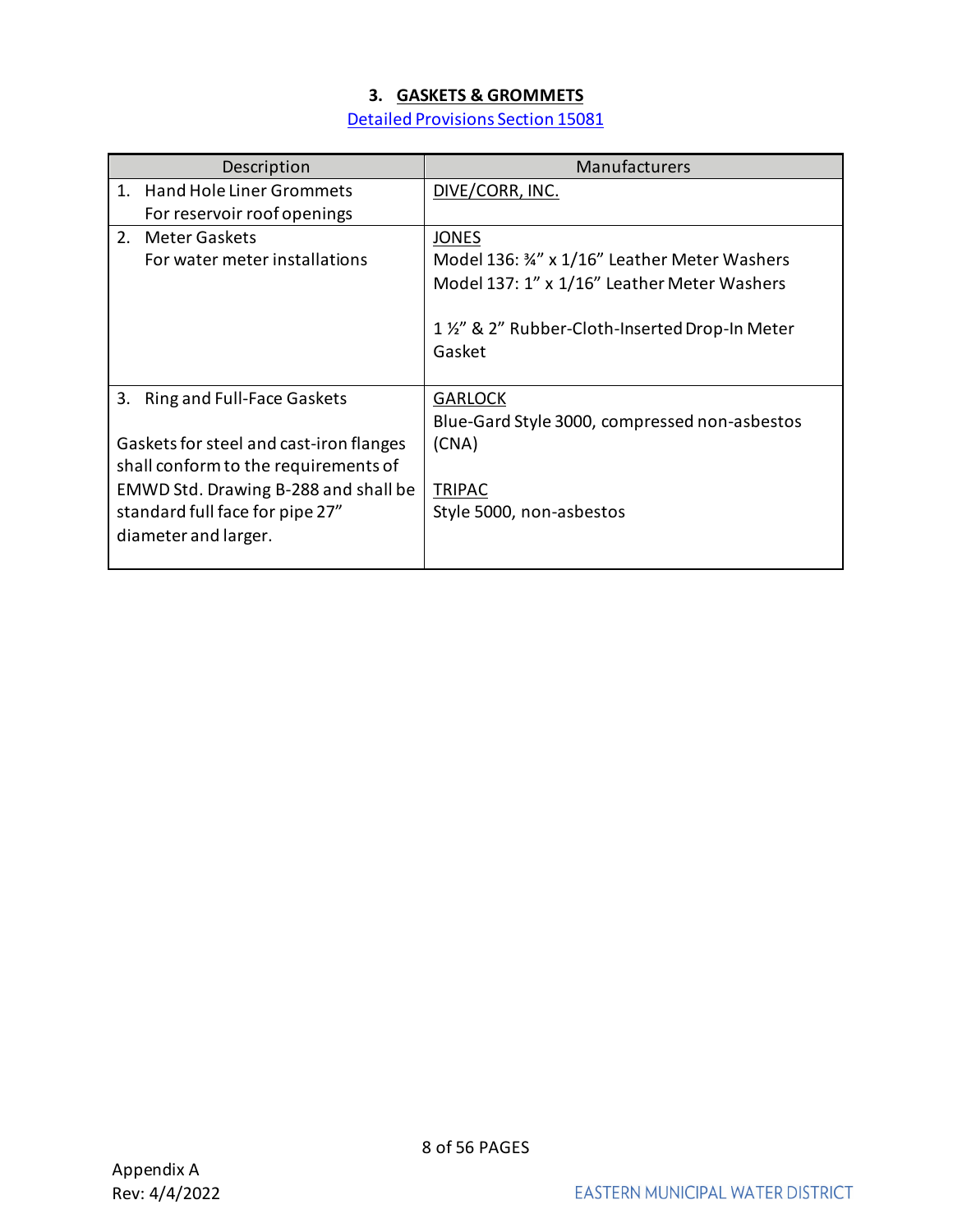## **4. METER BOXES & VAULTS**

<span id="page-8-0"></span>

| Description              | Manufacturers                                         |
|--------------------------|-------------------------------------------------------|
| 1. Meter Boxes           | ARMORCAST PRODUCTS                                    |
| Concrete or Polymer      | 12" x 20" A6000485SA (No.37) %" Polymer Concrete      |
| Concrete EMWD Std.       | 13" x 24" A6001946PC-12 (No.38) 1" Polymer Concrete   |
| Drawing B-590, B-591, B- |                                                       |
| 342, B-344               | ASSOCIATED CONCRETE PRODUCTS                          |
|                          | 12" x 20" Cat #WPB111812C21 (#437) Polymer Concrete   |
|                          | Cat #WPC1118RLC11                                     |
|                          | 13" x 24" Cat #WPB132412A21 (#438) Polymer Concrete   |
|                          | Cat #WPC1324RLC11                                     |
|                          |                                                       |
|                          | <b>BROOKS PRODUCTS</b><br>17" x 30" Model No. 66      |
|                          | 30" x 48" Model No. 68                                |
|                          |                                                       |
|                          | EISEL ENTERPRISES (H & C)                             |
|                          | 17" x 30" Model No. 666B                              |
|                          | 30" x 48" Model No. 68MB                              |
|                          |                                                       |
|                          | <b>J &amp; R CONCRETE</b>                             |
|                          | 12" x 20" Model No. 4 1/2 (No. 37) Polymer Concrete   |
|                          | 13" x 24" Model No. W5 1/4 P (No.38) Polymer Concrete |
|                          | 17" x 30" Model No. 6B                                |
|                          | 30" x 48" Model No. 8                                 |
|                          |                                                       |
| 2. Meter Box Lid Covers  | <b>ARMOR CAST PRODUCTS</b>                            |
|                          | Domestic Meter Box Lid Covers (A6000484-H1)           |
|                          |                                                       |
|                          | <b>J&amp;R CONCRETE</b>                               |
|                          | Domestic Meter Box Lid Covers (PC 412 QRP)            |
|                          |                                                       |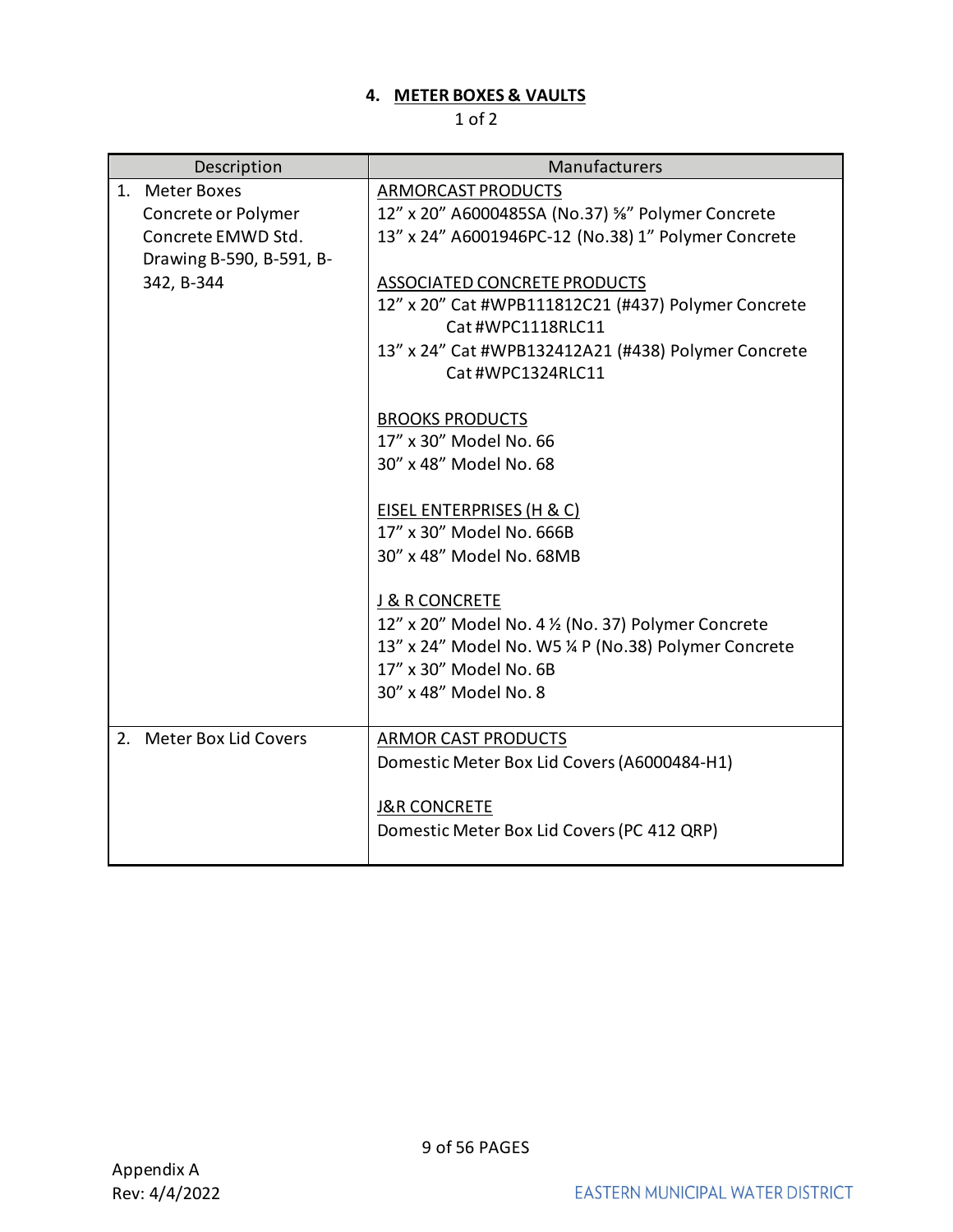## **4. METER BOXES & VAULTS**

| Description                 | Manufacturers                 |                    |                 |
|-----------------------------|-------------------------------|--------------------|-----------------|
| <b>Utility Vaults</b><br>3. | <b>BROOKS</b>                 |                    |                 |
|                             | <b>CONCRETE</b>               | <b>EISEL</b>       | <u>J&amp;R</u>  |
| <b>SIZE</b>                 | <b>PRODUCTS</b>               | <b>ENTERPRISES</b> | <b>PRODUCTS</b> |
| $4' \times 4'$              |                               |                    |                 |
| $4' \times 6'6''$           | #W-300 Series                 | #EM 4848           | #4400-1W        |
| $4'6''$ x $8''6''$          | #W-500 Series                 | #EM 4878           | #4660-2W        |
| $4' \times 7'9''$           | #W-510 Series                 | #EM 60108          | #4686-1W        |
| $4'6'' \times 10'6''$       | #W-600 Series                 | #EM 4896           | #4700-1W        |
| $6' \times 8'$              | #W-610 Series                 | #EM 60132          | #5106-1W        |
|                             | #W-680 Series                 | #EM 7296           | N/A             |
|                             |                               |                    |                 |
| 4. Valve Boxes              | <b>BROOKS</b>                 |                    |                 |
|                             | <b>CONCRETE</b>               | <b>EISEL</b>       | J&R             |
|                             | <b>PRODUCTS</b>               | <b>ENTERPRISES</b> | <b>PRODUCTS</b> |
|                             |                               |                    |                 |
|                             | $#1-RD$                       | #1R-VB-CC          | $#1-R$          |
|                             | #1-RT                         | #2VB-VC            | $#2-R$          |
|                             | #3-RT                         | #10VB-VC           | $#3-R$          |
|                             | #4-TT                         | #4TT VB-VC         | $#4-T$          |
|                             | $#1$ -SP                      | #1RVB-CC           | $#5-R$          |
|                             |                               |                    |                 |
| Vaults<br>5.                | <b>ASSOCIATE CONCRETE</b>     |                    |                 |
|                             | As approved by Engineering    |                    |                 |
|                             |                               |                    |                 |
|                             | ARMORCAST PRODUCTS            |                    |                 |
|                             | Polymer Concrete Only         |                    |                 |
|                             | <b>BEST CONCRETE PRODUCTS</b> |                    |                 |
|                             | Models MCT-4 and MCT-5        |                    |                 |
|                             |                               |                    |                 |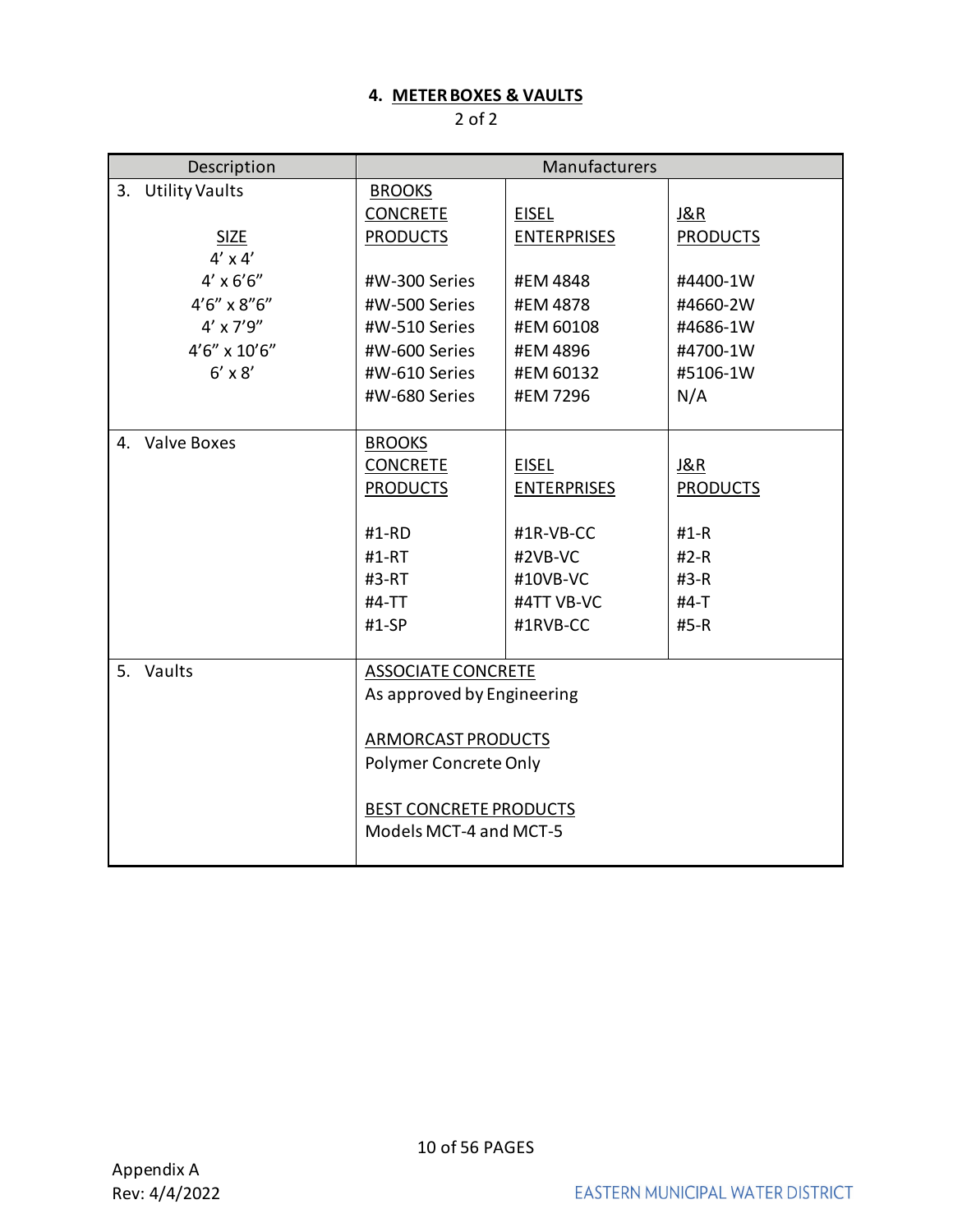## <span id="page-10-0"></span>Please note: All meters must be grounded in accordance with manufacturer's recommendations.

## **5. METERS & METER COMPONENTS**

|    | Description                    | Manufacturers                                                |
|----|--------------------------------|--------------------------------------------------------------|
| 1. | <b>Compound Meters</b>         | SENSUS TECH. INC.                                            |
|    | 3" thru 6"                     | Omni C-2 (AMI/AMR Sensus Flex Net, ERC Register)             |
|    | (cubic-feet register)          |                                                              |
| 2. | Electromagnetic Meter          | SENSUS TECH. INC.                                            |
|    | 4" thru 10"                    | Model Series DRFS & CFS (Must be with ECR 2 or 3 registers & |
|    | (domestic)                     | Absolute Encoder Technology)                                 |
|    | (cubic-feet register)          |                                                              |
|    | 3. Fire Service Meters         |                                                              |
|    | (Cubic-feet registers)         |                                                              |
|    | strainer required              |                                                              |
| 4. | Mag Meters                     | ABB                                                          |
|    | These are the model #'s        | Electromagnetic Flowmeter WaterMaster FEP/FET300             |
|    | with options required.         | Flowmeter system, optimized full bore                        |
|    | Additional specification,      | <b>Remote Mounted Transmitter</b>                            |
|    | i.e., liner, electrodes, size, | i) Three-line back-lit graphical display                     |
|    | etc., will be required         | ii) NEMA 4X / remote wall mounted housing or Panel           |
|    | depending on the meter         | mount depending on application/location                      |
|    | application.                   | iii) Power Supply: 120 VAC                                   |
|    |                                | iv) Input/Output Signal Type: HART + 20 mA + pulse +         |
|    |                                | contact output                                               |
|    |                                | <b>ENDRESS &amp; HAUSER</b>                                  |
|    |                                | Promag 53 W Electromagnetic Flowmeter Remote Mounted         |
|    |                                | Transmitter                                                  |
|    |                                | Input/Output Signal Type: Current/HART, frequency,<br>i)     |
|    |                                | relay, and status input (flexible module)                    |
|    |                                | ii) NEMA 4X/remote wall mounted housing or Panel mount       |
|    |                                | depending on application/location                            |
|    |                                | iii) 120 VAC, with display, touch control operation          |
|    |                                | <b>SIEMENS</b>                                               |
|    |                                | Sensor SITRANS F M MAG 5100 W                                |
|    |                                | MAG 6000, Polyamide, 120 VAC                                 |
|    |                                | <b>Remote Mounted Transmitter</b><br>i)                      |
|    |                                | ii) NEMA 4X / remote wall mounted housing or Panel           |
|    |                                | mount depending on application/location                      |
|    |                                | Cables Required                                              |
|    |                                | FDK001STCAB                                                  |
|    |                                | FDK001SPCAB                                                  |
|    |                                | iii) MODBUS RTU/RS 485                                       |
|    |                                | Input/Output Signal Type: 4-20 mA output, pulse/frequency,   |
|    |                                | and relay output                                             |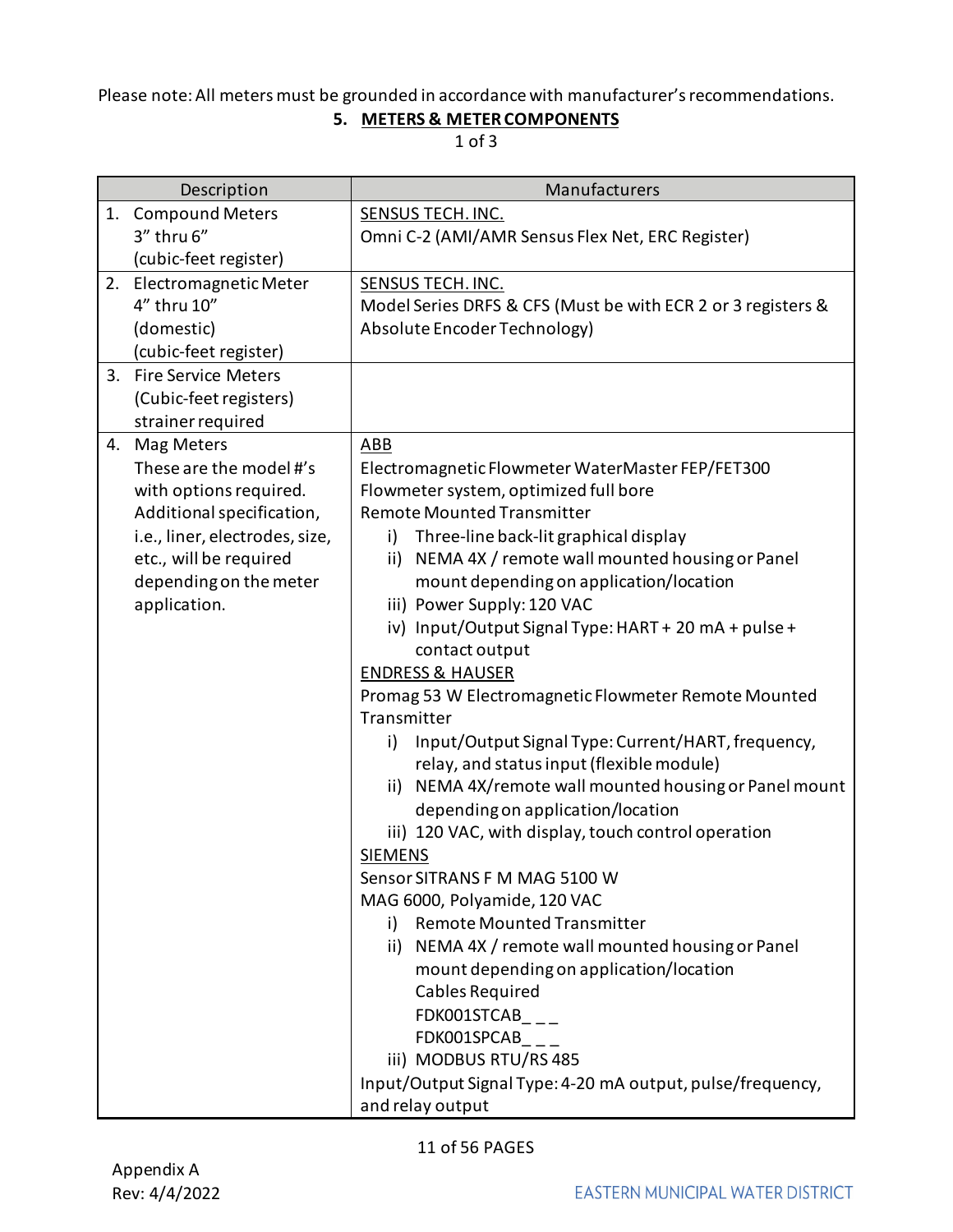#### **5. METERS & METER COMPONENTS**

|    | Description                                                                                                                        | Manufacturers                                                                                                                                                                                                                                                                                                                                                                                       |
|----|------------------------------------------------------------------------------------------------------------------------------------|-----------------------------------------------------------------------------------------------------------------------------------------------------------------------------------------------------------------------------------------------------------------------------------------------------------------------------------------------------------------------------------------------------|
|    | 5. Multi-Jet Water Meter<br>AWWA (cubic-feet register) Std. Drawings<br>B-590, B-591, B-342, & B-344                               | <b>MASTER METER</b><br>%" x %": BL05-2VA-NAA-2 MJ Meters with<br>Acculinx Registers Lead Free Body w/Plastic<br>Bottom, Cubic Feet W/Sensus 520m TP6<br>Potted34" x 1 1/2" BLO5-2VA-NNA-2 MJ. Meters<br>with Acculinx Registers Lead Free Body w/Plastic<br>Bottom, Cubic Feet W/Sensus 520m TP6 Potted<br>1" meter: BLO5-2VA-NNA-2 MJ. w/Acculinx<br>register, Lead free body w/bronze bottom, CCF |
|    |                                                                                                                                    | registration, w/Sensus 520M TP6 Potted<br>1½" meter: MJ11-2VA-NNA-2 w/Acculinx<br>register. Lead free body w/bronze bottom, CCF<br>registration, w/Sensus 520M TP6 Potted.<br>2" meter: MJ13-2VA-NNA-2 w/Acculinx register.<br>Lead free body w/bronze bottom, CCF<br>registration, w/Sensus 520M TP6 Potted                                                                                        |
| 6. | <b>Propeller Flow Meters-</b><br>Pumping Plants & Agriculture<br>(ECR Register AMI/AMR, FlexNet<br>compatible, acre-feet register) | <b>MCCROMETER</b><br>MG-900-series<br>MW-900-series<br>MW-500-series<br>SENSUS TECH, INC.<br>101<br>102                                                                                                                                                                                                                                                                                             |
|    | 7. Sports Hydrant Meters                                                                                                           | PERFORMANCE METER INC.<br>Model No. FHS20 (Must be with a 2" gate valve)                                                                                                                                                                                                                                                                                                                            |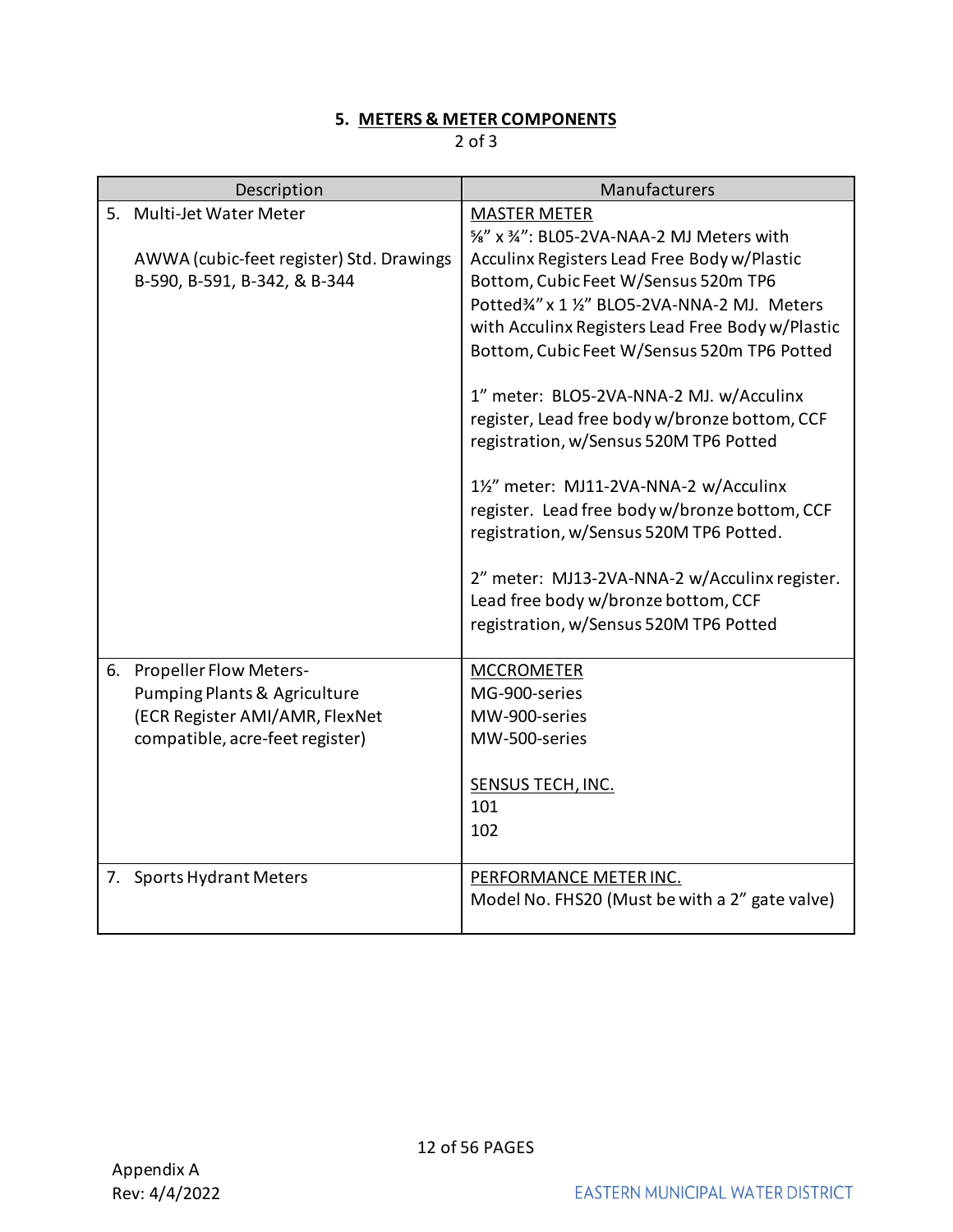## **5. METERS & METER COMPONENTS**

| Description                               | Manufacturers                                  |
|-------------------------------------------|------------------------------------------------|
| <b>Turbine Meters</b><br>8.               | PERFORMANCE METER INC.                         |
|                                           | Model No. FHS20 (Must be with a 2" gate valve) |
| A. Landscape                              | SENSUS TECH. INC.                              |
| Strainer required                         | Model Omni T2 (Turbine) 1.5" thru 6"           |
| 2" & smaller to have cubic-feet registers | (ECR Register AMI/AMR Flex Net)                |
| 3" & larger to have acre-feet register    | Model Omni R2 (Turbine) 1.5"                   |
|                                           | (ECR Register AMI/AMR Flex Net)                |
| B. Domestic                               |                                                |
| Cubic-feet register                       |                                                |
|                                           |                                                |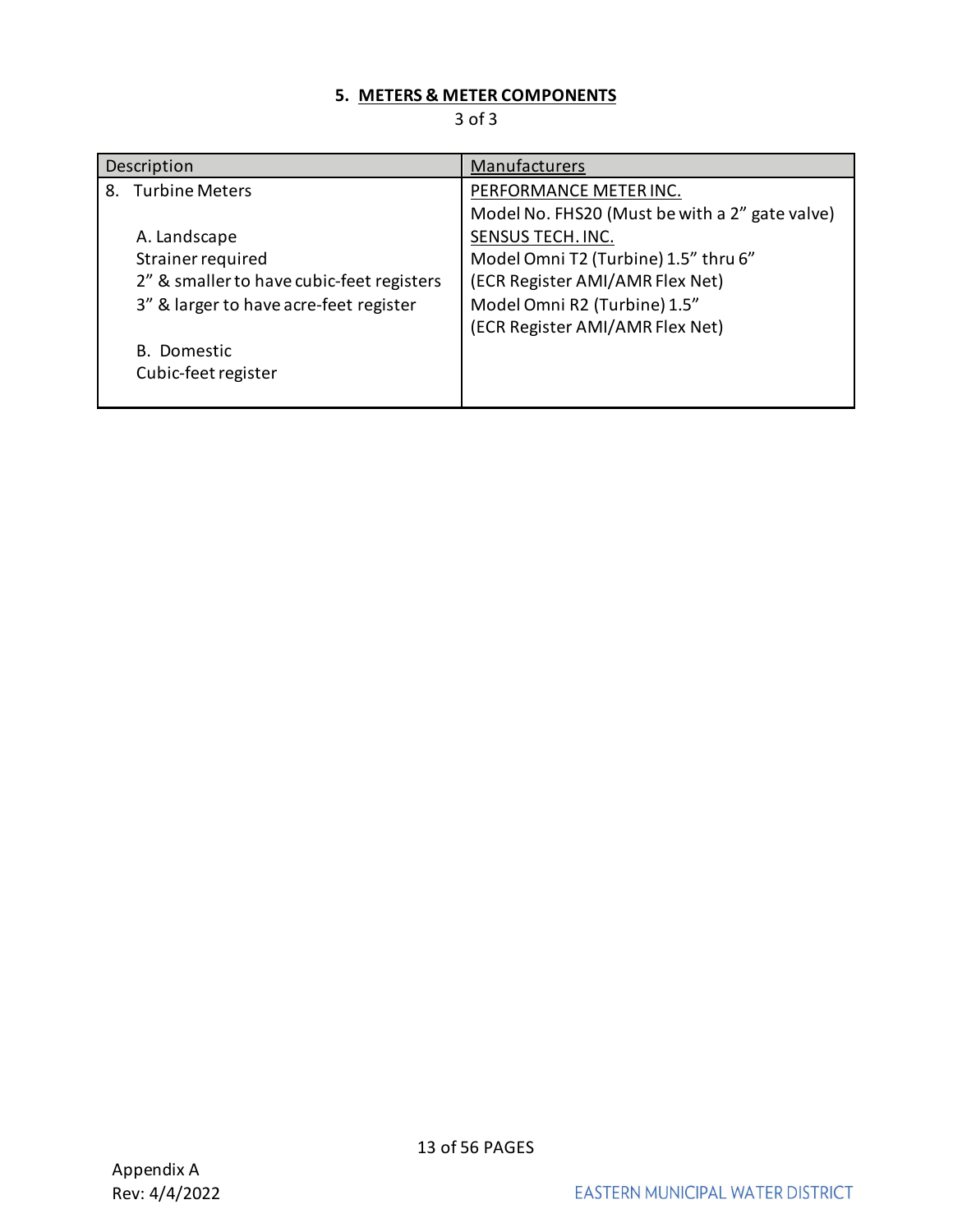## **6. NUTS & BOLTS** [Detailed Provisions Section 15089](https://www.emwd.org/sites/main/files/file-attachments/15089_101907.pdf?1543181298)

<span id="page-13-0"></span>

|    | Description                                                                                                                                                                                                | Manufacturers   |
|----|------------------------------------------------------------------------------------------------------------------------------------------------------------------------------------------------------------|-----------------|
|    | 1. Nuts & Bolts for Flanged Fittings                                                                                                                                                                       |                 |
|    | Shall be bare steel conforming to SAE-J429 Grade 5<br>or ASTM A449 medium carbon steel quenched and<br>tempered, meeting the following requirements, and<br>shall have hex heads and lite pattern hex nuts |                 |
|    | 14" thru 1" Diameter<br>Proof Strength - 85,000 PSI<br>Yield Strength - 92,000 PSI<br>Tensile Strength - 120,000 PSI                                                                                       |                 |
|    | 1" thru 1 1/2" Diameter                                                                                                                                                                                    |                 |
|    | Proof Strength - 74,000 PSI                                                                                                                                                                                |                 |
|    | Yield Strength - 81,000 PSI<br>Tensile Strength - 105,000 PSI                                                                                                                                              |                 |
|    |                                                                                                                                                                                                            |                 |
| 2. | Nuts & Bolts for 1 1/2" & 2" Meter Installations                                                                                                                                                           |                 |
|    | % x 2 1/2" Silicon Bronze Hex head. Bolts w/ Bronze<br><b>Hex Nuts</b>                                                                                                                                     |                 |
|    | 3. Zinc Caps                                                                                                                                                                                               | <b>MARS</b>     |
|    |                                                                                                                                                                                                            | <b>RELIANCE</b> |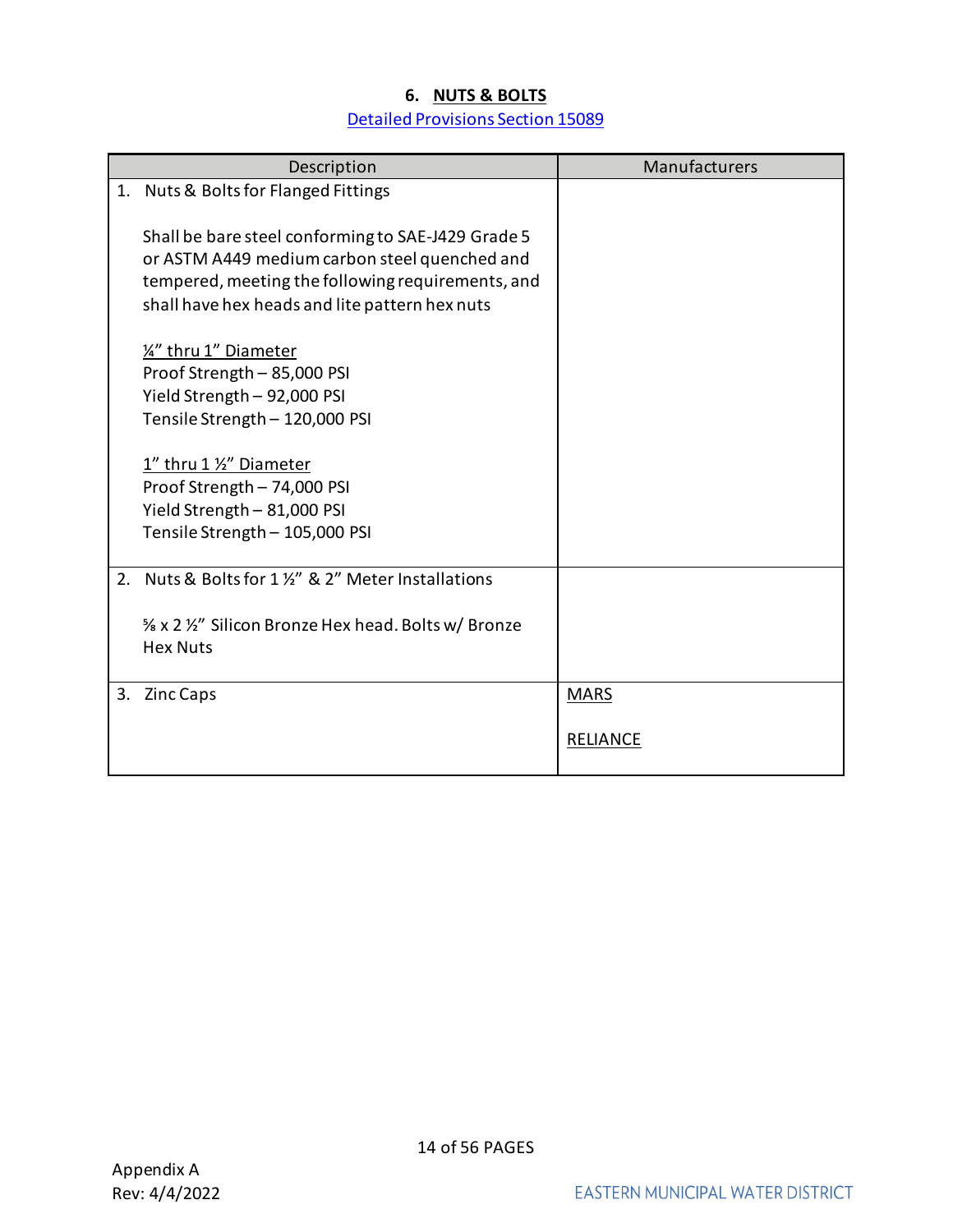## **7. PAINT SCHEDULE\***

<span id="page-14-0"></span>

| Item                                     | Color*                           | Manufacturer |
|------------------------------------------|----------------------------------|--------------|
| 1. Aerator & Clarifier Spray Headers,    | <b>OSHA Safety Red</b>           | Sherwin-     |
| <b>Effluent Pumps, &amp; Piping</b>      |                                  | Williams     |
| <b>Air Valve Assemblies</b><br>2.        | Koala Bear                       |              |
| 3.<br>Chlorine                           | <b>OSHA Safety Orange</b>        |              |
| Electrical<br>4.                         | White                            |              |
| 5.<br>Fire Hydrants                      | <b>OSHA Safety Yellow</b>        |              |
| Fire Hydrant Tops and Nozzle Caps<br>6.  | $Red = 500$ gpm or less          |              |
|                                          | Orange = 500-999 gpm             |              |
|                                          | Green = 1000-1499 gpm            |              |
|                                          | Light Blue = 1500 gpm or greater |              |
| Natural Gas Pipe<br>7.                   | <b>OSHA Safety Yellow</b>        |              |
| Hydrogen Peroxide (H2O2) Equipment<br>8. | <b>OSHA Safety Yellow</b>        |              |
| 9.<br>High- & Low-Pressure Air           | <b>OSHA Safety Green</b>         |              |
| 10. Oil                                  | <b>Black</b>                     |              |
| 11. Potable Water - Pumps, Piping and    | Pale Blue / Desert Tan           |              |
| Appurtenances                            |                                  |              |
| 12. Reclaimed Water - Piping and         | Pantone Purple #513 C or #522 C  |              |
| Appurtenances                            |                                  |              |
| 13. Sludge Sewage - Pumps, Piping, and   | <b>Rich Brown</b>                |              |
| Appurtenances                            |                                  |              |
| 14. Steam Lines                          | Pale Blue                        |              |
| 15. Water Storage Tanks                  | Fawn / Buffalo                   |              |
| 16. Water Valve Caps                     | Pale Blue                        |              |

\* Color shall be selected by Engineering Department staff such that facility blends in with the surroundings (existing terrain) or to ensure permit requirements/conditions of approval are satisfied.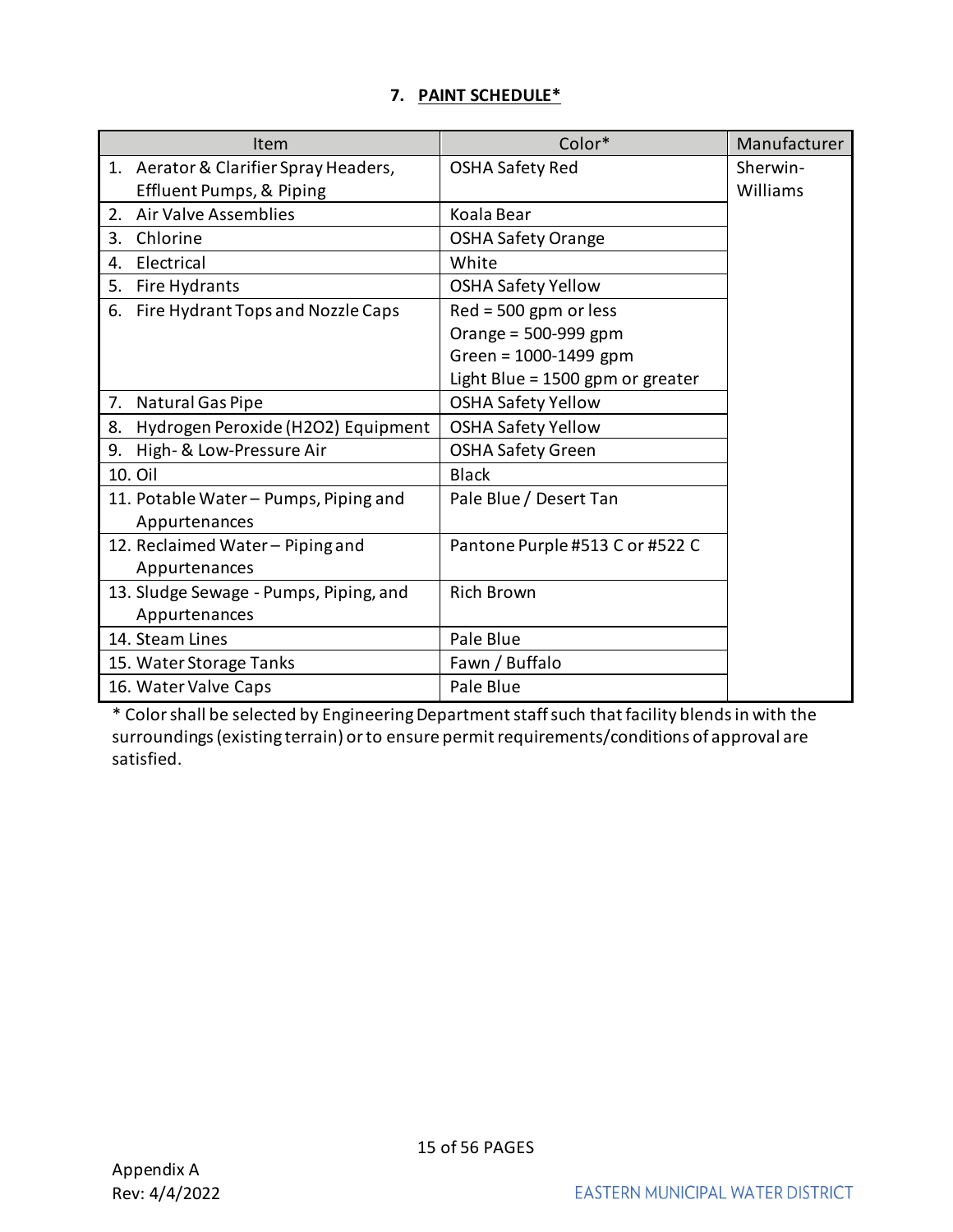## **8. SERVICE SADDLES & TAPPING SLEEVES**

### 1 of 2

<span id="page-15-0"></span>

|    | Description                                           | Manufacturers                                                                                                                                                                                                                     |
|----|-------------------------------------------------------|-----------------------------------------------------------------------------------------------------------------------------------------------------------------------------------------------------------------------------------|
| 1. | *Service Saddles for A.C. Pipe<br>4" thru 12"         | <b>JONES</b><br>Model: J-975<br>Model: J-979                                                                                                                                                                                      |
|    | 2. Service Saddle for C-900 Pipe<br>3/4" thru 2"      | <b>CAMBRIDGE BRASS</b><br>Model: 800 Series Hinged Bronze Saddle                                                                                                                                                                  |
| 3. | *Service Saddles for C-900 Pipe<br>4" thru 12"        | <b>FORD</b><br>Model: S902 and S912 (Style B2 piece bolted design)<br><b>JONES</b><br>Model: J-996-R<br>Model: J-996<br>MCDONALD<br>Model: 3805<br><b>MUELLER</b><br>Model: H-13000<br>ROMAC IND.<br>Model: B-101<br>Model: B-202 |
| 4. | *Service Saddles for Ductile Iron<br>Pipe 4" thru 36" | <b>FORD</b><br>Model: F-101<br>Model: F-202<br>ROMAC IND.<br>Model: Romac 101<br>Model: Romac 202<br><b>SMITH-BLAIR</b><br>Model: Rockwell 311<br>Model: Rockwell 313                                                             |

\*Note: Size 10" & above require double-strap service saddles.

16 of 56 PAGES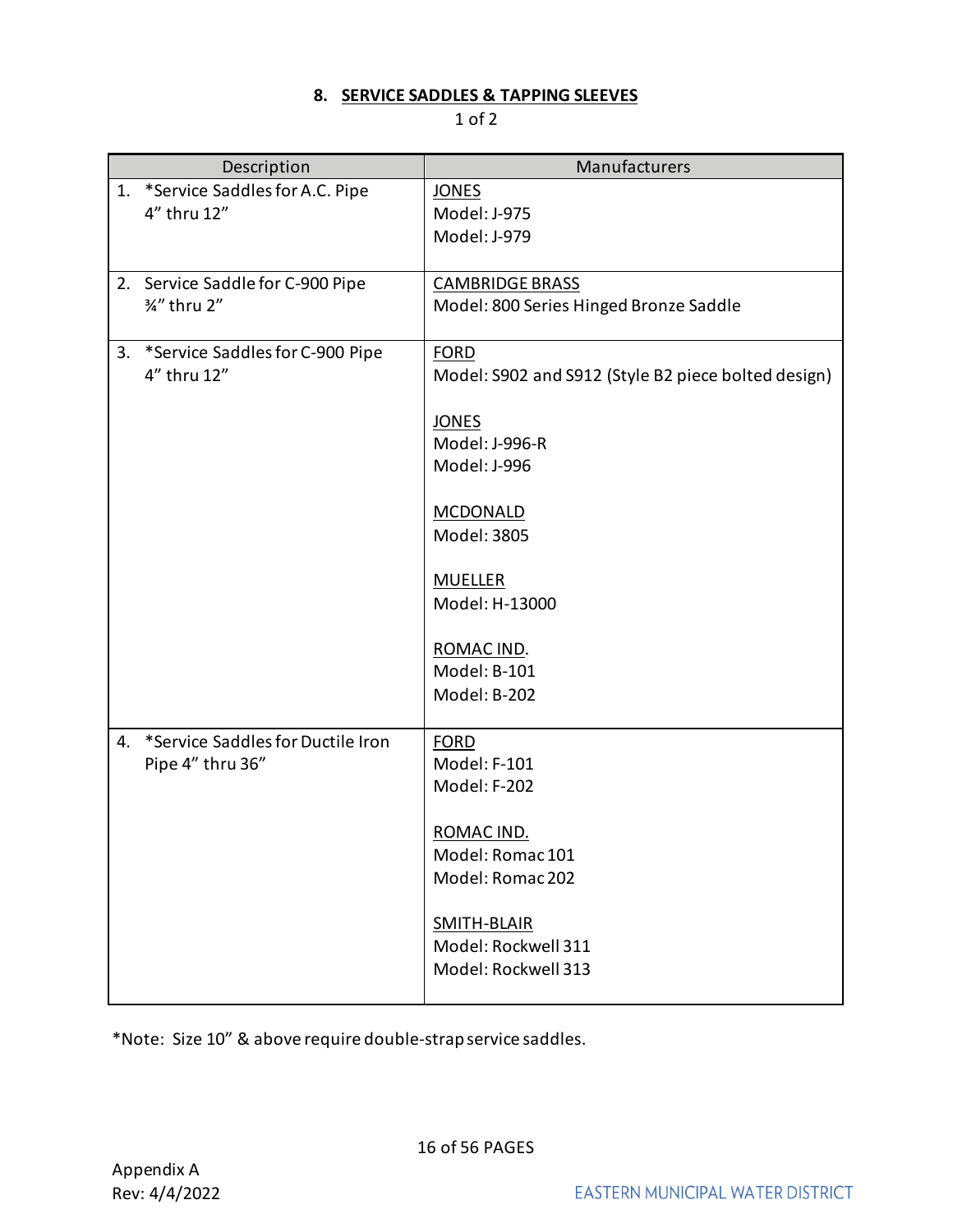## **8. SERVICE SADDLES & TAPPING SLEEVES**

| Description                                                                           | Manufacturers                                    |
|---------------------------------------------------------------------------------------|--------------------------------------------------|
| 5. Service Saddles for Steel Pipe<br>Connections                                      | <b>INTERNATIONAL FABRICATORS</b>                 |
|                                                                                       | NORTHWEST PIPE COMPANY                           |
| Weld Saddles 1 - 1/4" x 4" thru 48"<br>Weld Saddles $2 - \frac{1}{2}$ " x 4" thru 48" | <b>SOUTHLAND PIPE CO.</b>                        |
| Refer to Std. Drawing B-271                                                           | <b>WEST COAST PIPE</b>                           |
| 6. Tapping Sleeves for A.C., PVC, &                                                   | <b>FORD PRODUCTS</b>                             |
| D.I.<br>4" thru 24"                                                                   | Model: Fast-Sleeve" 18-8 All Stainless Steel     |
|                                                                                       | JCM IND.                                         |
|                                                                                       | Model: JCM-432 All Stainless Steel               |
|                                                                                       | Model: JCM-452 All Stainless Steel (14" & above) |
|                                                                                       | POWERSEAL PRODUCTS                               |
|                                                                                       | Model: 3490 All Stainless Steel                  |
|                                                                                       |                                                  |
|                                                                                       | <b>ROBAR</b><br>Model: 6606                      |
|                                                                                       |                                                  |
|                                                                                       | ROMAC IND.                                       |
|                                                                                       | Model: SST 18-8 All Stainless Steel              |
|                                                                                       | <b>SMITH BLAIR. INC.</b>                         |
|                                                                                       | Model: 663 (4" thru 24")                         |
|                                                                                       | Model: 665 (6" thru 12")                         |
| 7. Weld Saddles                                                                       | INTERNATIONAL FABRICATORS                        |
| Std. Drawing B-271                                                                    |                                                  |
|                                                                                       | NORTHWEST PIPE COMPANY                           |
| Epoxy, Coated Fabricated Steel<br>Outlet                                              | <b>SOUTHLAND PIPE CO.</b>                        |
| Scotch $3M - #206N$                                                                   |                                                  |
| Schedule 40 Pipe on 4" thru 10"<br>1/4" Wall Pipe on 12" & above                      | <b>WEST COAST PIPE</b>                           |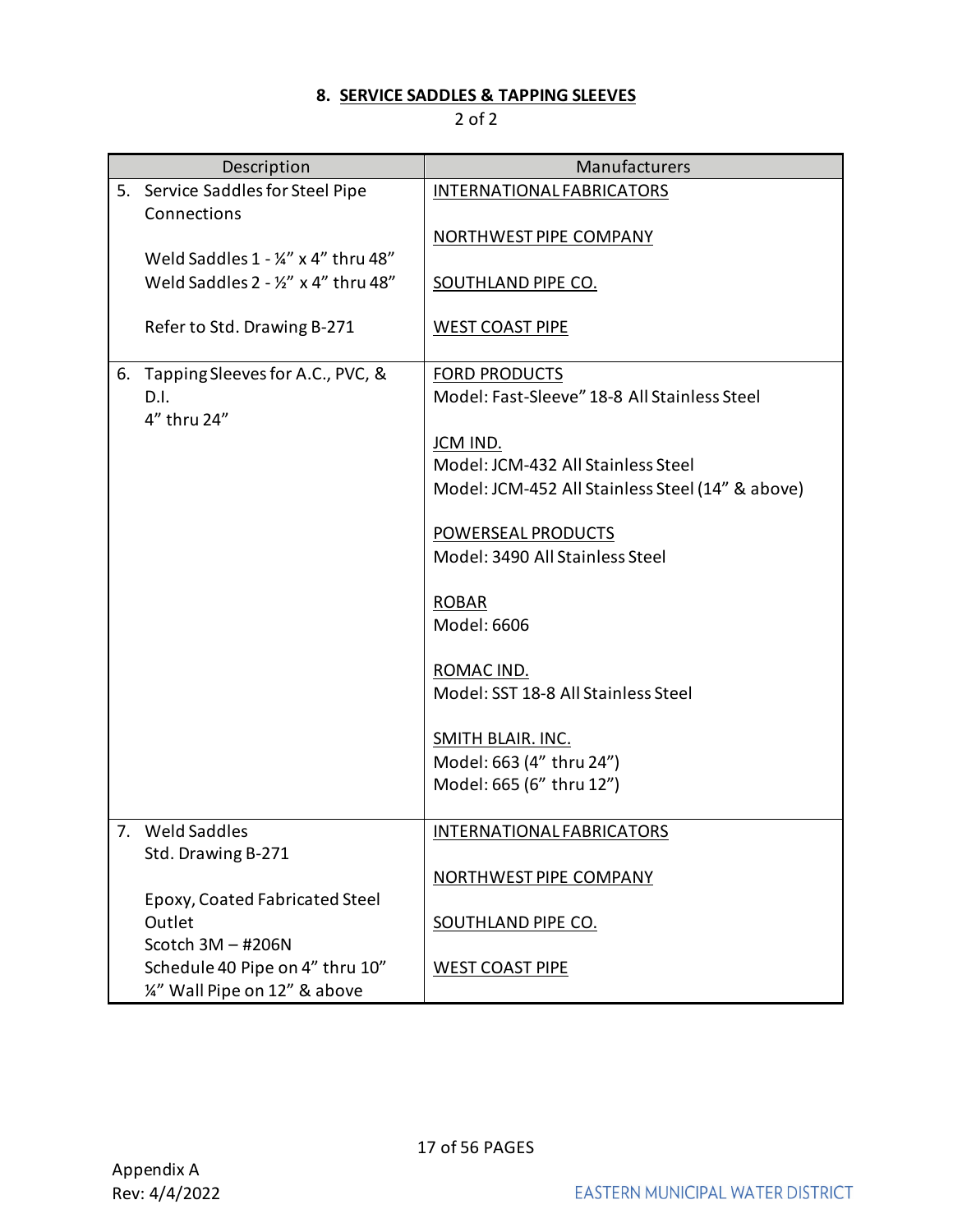### **9. UNDER-GROUND UTILITY MARKING TAPE**

(Non-Detectable Only)

<span id="page-17-0"></span>

| Description                                               | Color Code: A.P.W.A.                               | Manufacturers                               |
|-----------------------------------------------------------|----------------------------------------------------|---------------------------------------------|
| 1. Specifications: ASTM-<br>1712                          | SAFETY BROWN - Force Effluent Mains                | <b>REEF INDUSTRIES</b><br><b>Terra Tape</b> |
|                                                           | <b>SAFETY BLUE - Potable Water Systems</b>         |                                             |
| Underground utility marking                               |                                                    | <b>SHIELDTEC</b>                            |
| tape shall be in accordance<br>with the A.P.W.A. National | SAFETY GREEN - Sanitary and Storm<br>Sewer Systems | Thor                                        |
| Color Code and shall be                                   |                                                    |                                             |
| imprinted with an                                         | SAFETY ORANGE - Telephone, Cable &                 |                                             |
| appropriate legend to<br>define the type of utility line  | Telegraph Systems                                  |                                             |
| it protects.                                              | SAFETY PURPLE - Reclaimed Water Lines              |                                             |
| Tape shall be of a<br>pigmented polyolefin film           | SAFETY RED - Electric Power & Systems              |                                             |
| with a printed message on                                 | SAFETY YELLOW - Gas & Oil                          |                                             |
| one side. The ink used to                                 |                                                    |                                             |
| print the materials shall be<br>permanent and cannot be   |                                                    |                                             |
| removed by normal                                         |                                                    |                                             |
| handling or upon                                          |                                                    |                                             |
| underground burial.                                       |                                                    |                                             |
| The polyethylene shall be                                 |                                                    |                                             |
| chemically inert and shall                                |                                                    |                                             |
| not degrade when exposed<br>to alkalis, acids, and other  |                                                    |                                             |
| destructive substances                                    |                                                    |                                             |
| commonly found in soils.                                  |                                                    |                                             |
| Tape shall consist of a 4.0                               |                                                    |                                             |
| mil overall thickness or as                               |                                                    |                                             |
| approved by Engineering.                                  |                                                    |                                             |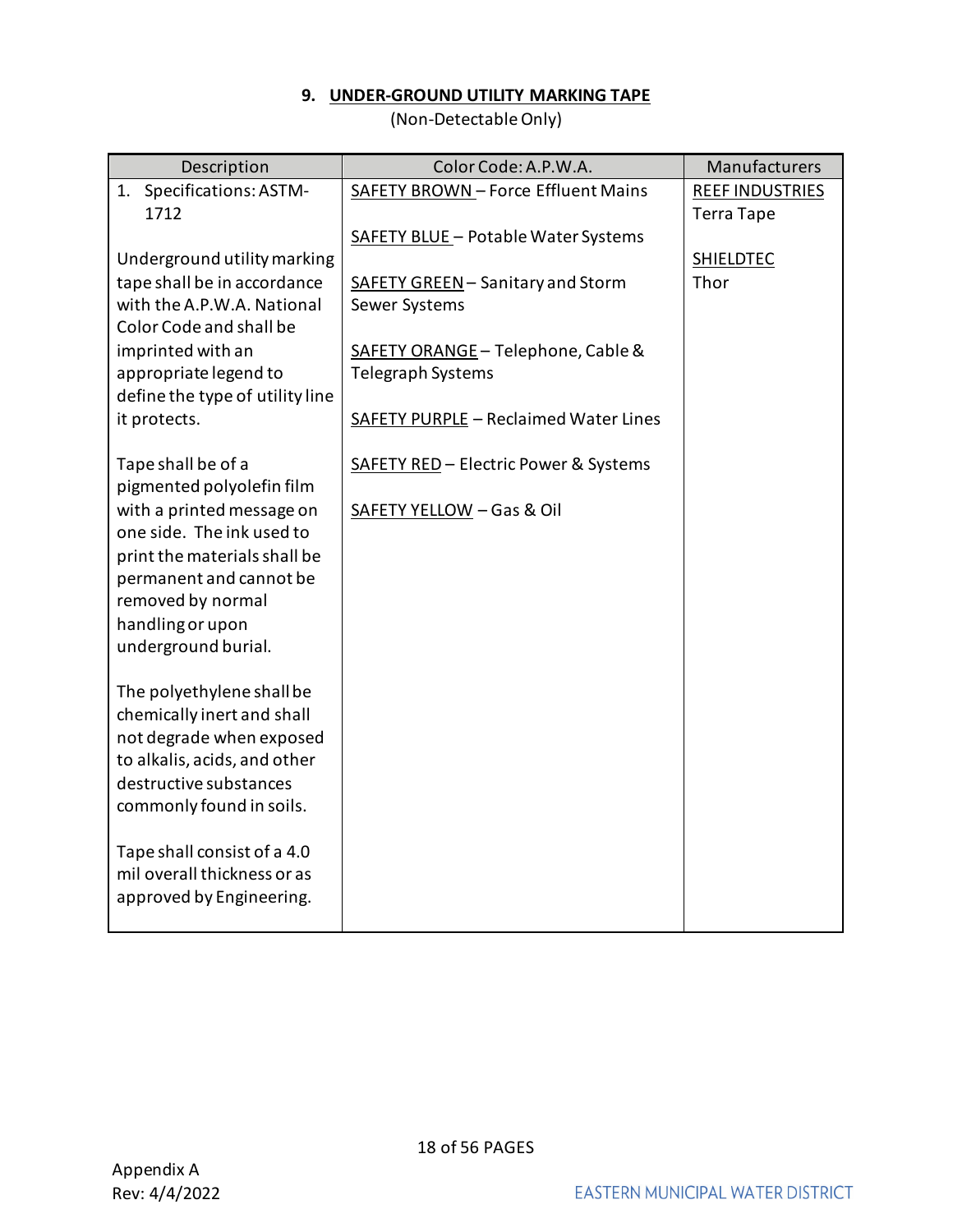## **10. WATER PIPE & TUBING**

<span id="page-18-0"></span>

|    | <b>WATER PIPE</b>                                                                                                       |                                    |  |  |
|----|-------------------------------------------------------------------------------------------------------------------------|------------------------------------|--|--|
|    | Description                                                                                                             | Manufacturers                      |  |  |
|    | 1. Ductile Iron Pipe                                                                                                    | PACIFIC STATES                     |  |  |
|    | <b>Detailed Provisions Section 15057</b>                                                                                |                                    |  |  |
|    | AWWA C-600, C-151, C-150, & C-104                                                                                       | U.S. PIPE                          |  |  |
|    | 2. High Density Polyethylene Pipe                                                                                       | CHEVRON PHILLIPS CHEMICAL COMPANY  |  |  |
|    |                                                                                                                         |                                    |  |  |
|    |                                                                                                                         | J-M MANUFACTURING COMPANY, INC.    |  |  |
| 3. | High Density Polyethylene Pipe                                                                                          | CHEVRON PHILLIPS CHEMICAL COMPANY  |  |  |
|    |                                                                                                                         | J-M MANUFACTURING COMPANY, INC.    |  |  |
| 4. | Polyvinyl Chloride (PVC)                                                                                                | <b>CARLON PIPE</b>                 |  |  |
|    | <b>Detailed Provisions Section 15064</b>                                                                                |                                    |  |  |
|    |                                                                                                                         | DIAMOND PLASTICS CORP.4" thru 24"  |  |  |
|    | 4" thru 36" - C900                                                                                                      | JOHN-MANSVILLE CO. - "JM"          |  |  |
|    |                                                                                                                         |                                    |  |  |
|    |                                                                                                                         | WESTLAKE PIPE & FITTINGS (formerly |  |  |
|    |                                                                                                                         | NORTH AMERICAN PIPE CORP., NAPCO,  |  |  |
|    |                                                                                                                         | and CERTAIN-TEED CORP)             |  |  |
|    |                                                                                                                         | PW PIPE CO.                        |  |  |
|    |                                                                                                                         | VINYL-TECH - "White Knight"        |  |  |
|    | 5. Steel Pipe (Bare)                                                                                                    |                                    |  |  |
|    | 3" thru 10" - standard wall thickness<br>12" thru 54", ¼" wall thickness minimum<br><b>Steel Certification Required</b> |                                    |  |  |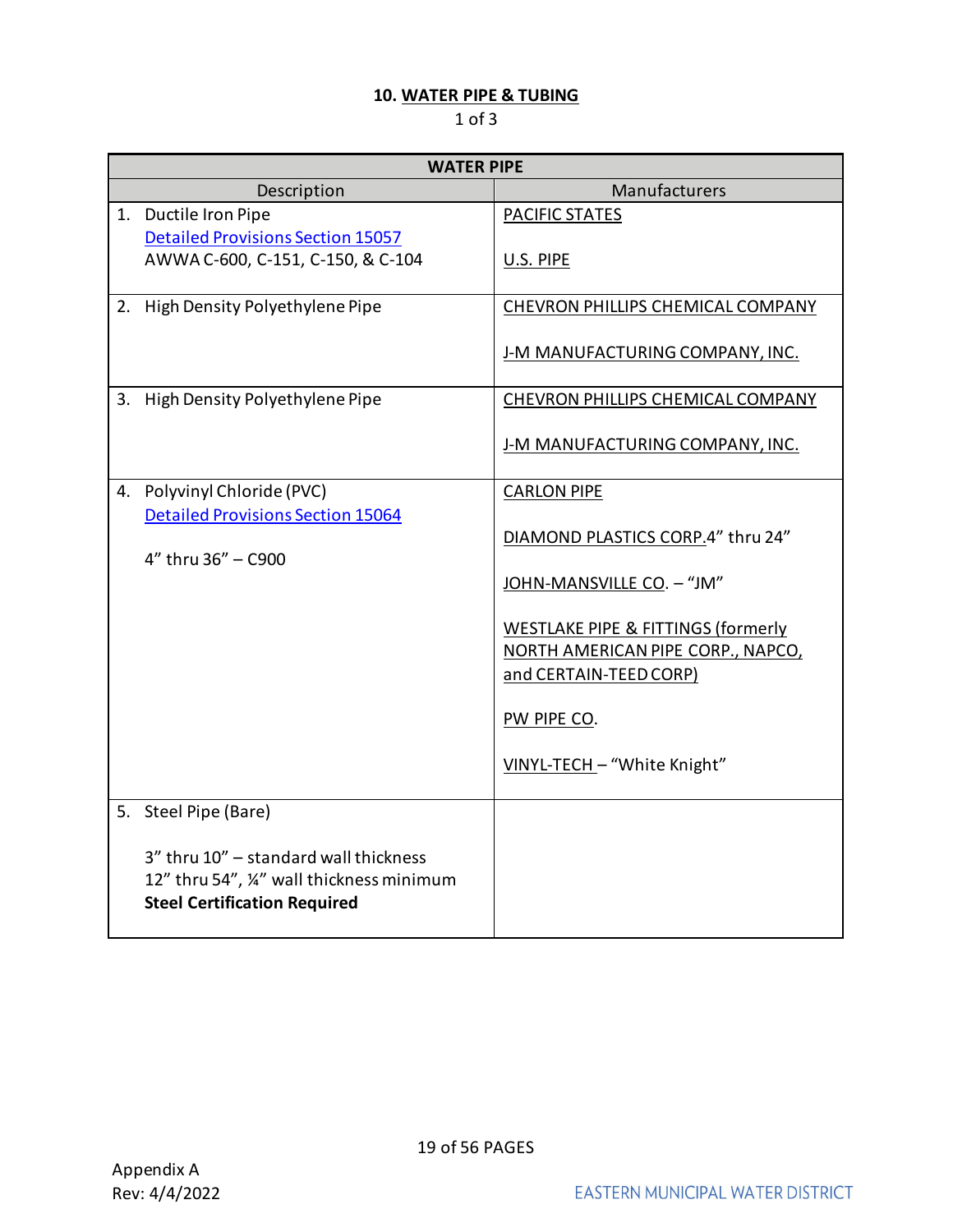## **10. WATER PIPE & TUBING**

<span id="page-19-0"></span>

| $2$ of $3$                               |                             |  |  |  |
|------------------------------------------|-----------------------------|--|--|--|
| <b>WATER PIPE</b>                        |                             |  |  |  |
| Description                              | Manufacturers               |  |  |  |
| 6. Steel Pipe (CML&C)                    | <b>CONTINENTAL PIPE MAN</b> |  |  |  |
| <b>Detailed Provisions Section 15061</b> |                             |  |  |  |
|                                          | <b>IMPERIAL PIPE</b>        |  |  |  |
| AWWA C-200, C-205 & C-303 (all classes)  |                             |  |  |  |
| 4" thru 54"                              | MID AMERICA PIPE            |  |  |  |
|                                          |                             |  |  |  |
|                                          | NORTHWEST PIPE COMPANY      |  |  |  |
|                                          |                             |  |  |  |
|                                          | <b>ROSCOE MOSS</b>          |  |  |  |
|                                          |                             |  |  |  |
|                                          | <b>WEST COAST PIPE</b>      |  |  |  |
|                                          |                             |  |  |  |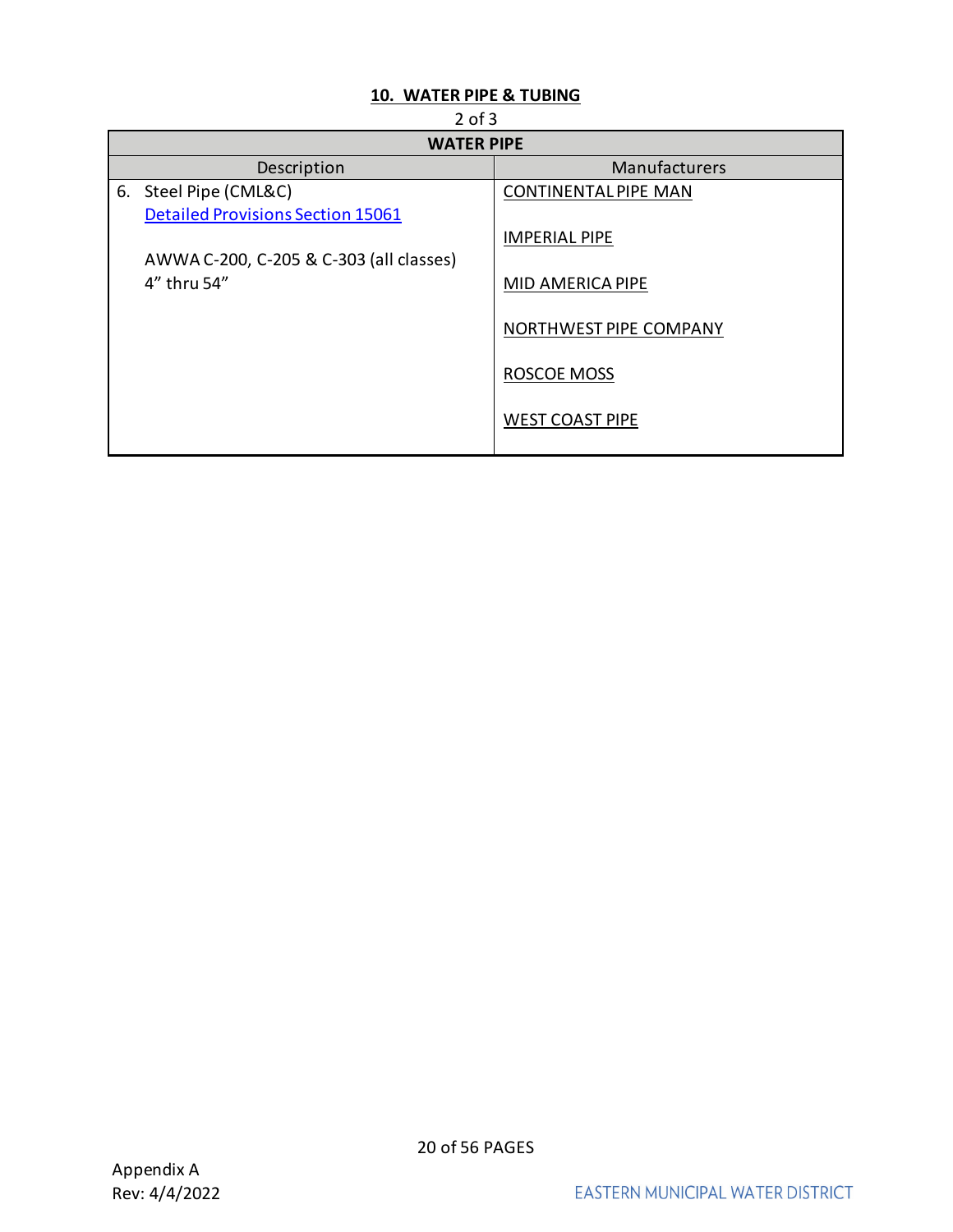## **10. WATER PIPE & TUBING**

|    | <b>TUBING</b>                              |                        |  |  |
|----|--------------------------------------------|------------------------|--|--|
|    | Description                                | Manufacturers          |  |  |
| 1. | Copper Tubing-Type K Soft                  |                        |  |  |
|    | <b>Water Service Installations</b>         |                        |  |  |
|    | ASTM B-88                                  |                        |  |  |
|    | 3⁄4 thru 2"                                |                        |  |  |
| 2. | Copper Tubing-Type L Rigid                 |                        |  |  |
|    | <b>Backflow Installations</b><br>ASTM B-88 |                        |  |  |
|    | 3⁄4 thru 3"                                |                        |  |  |
|    |                                            |                        |  |  |
| 3. | Liner Insert (Stainless Steel)             | FORD CO.               |  |  |
|    |                                            | #72                    |  |  |
|    |                                            |                        |  |  |
|    |                                            | JONES CO.              |  |  |
|    |                                            | J-2806                 |  |  |
|    |                                            |                        |  |  |
|    |                                            | <b>MCDONALD</b>        |  |  |
|    |                                            | #6136                  |  |  |
|    |                                            | MUELLER CO.            |  |  |
|    |                                            | #505142                |  |  |
|    |                                            |                        |  |  |
| 4. | Polyethylene Water Service Pipe            | <b>DRISCO</b>          |  |  |
|    | 1 <sup>''</sup>                            | #5100 Ultraline        |  |  |
|    |                                            |                        |  |  |
|    |                                            | WESTFLEX               |  |  |
|    |                                            | Gold Label - Class 200 |  |  |
|    |                                            |                        |  |  |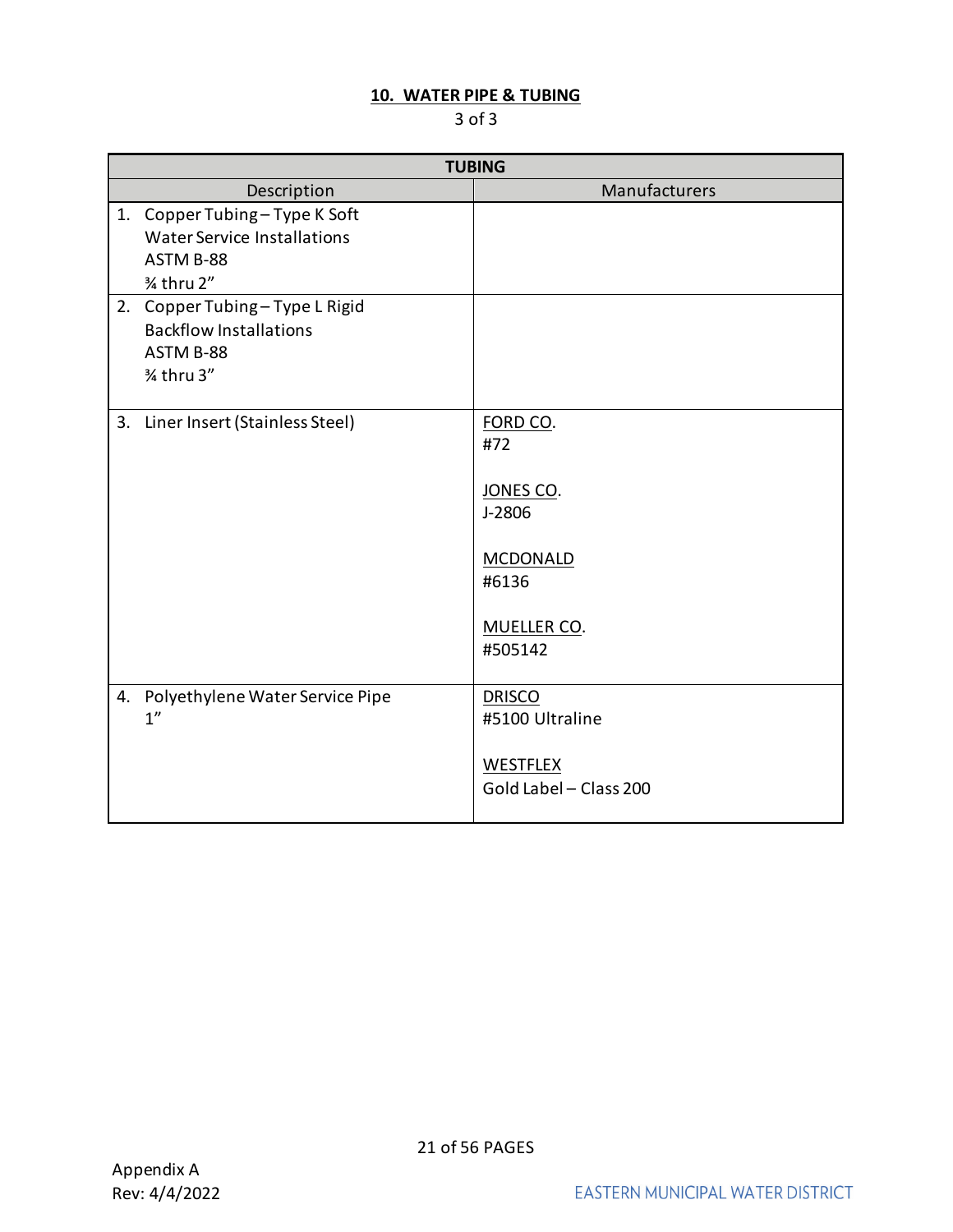## <span id="page-21-0"></span>**II. FITTINGS**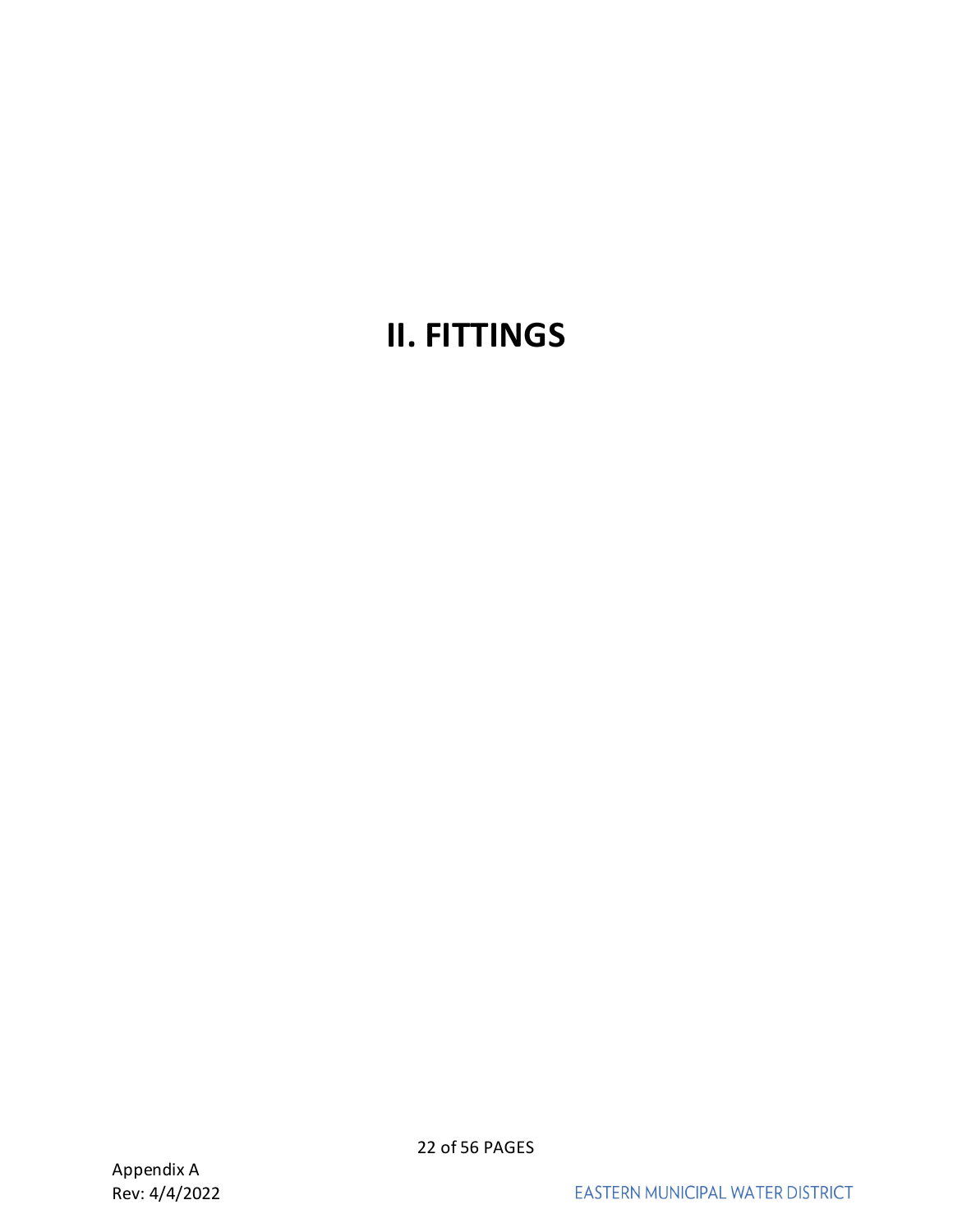## **1. BRASS SERVICE FITTINGS**

## Std. Drawings B-590 – B-591A 1" thru 2" B-342 – B344B 1 of 2

<span id="page-22-0"></span>

| Item |                                         | Manufacturers    |                  |                 |                 |                    |
|------|-----------------------------------------|------------------|------------------|-----------------|-----------------|--------------------|
|      |                                         | <b>CAMBRIDGE</b> | <b>FORD</b>      | <b>JONES</b>    | <b>MCDONALD</b> | <b>MUELLER</b>     |
|      | 1. 1. <sup>1</sup> / <sub>4</sub> -BEND | 105 (Series)     | L04-44-NL        | $J-1548$        | 4776-22         | H-15530            |
|      | (90 Ell)                                |                  | L06-44-NL        | $J-1550$        | 4761-22         | H-15068            |
|      |                                         |                  | C04-44-NL        |                 |                 |                    |
|      |                                         |                  | C06-44-NL        |                 |                 |                    |
|      |                                         |                  | L84-44-NL        |                 |                 |                    |
|      |                                         |                  | L86-44-NL        |                 |                 |                    |
|      |                                         |                  | C86-44-NL        |                 |                 |                    |
|      |                                         |                  | F250             |                 |                 |                    |
|      | 2. Angle Meter Stop                     | 210 (Series)     | KV43-444-NL      | $J-4201$        | 4602-T          | H-14258            |
|      |                                         | 105 (Series)     | FV23-666W-NL     | J-1973W         | 4602-22         | H14277             |
|      |                                         |                  | FV23-777W-NL     | J-1975W         |                 | Mueller (110)      |
|      |                                         |                  | FV43-666W-NL     |                 |                 |                    |
|      |                                         |                  | FV43-777W-NL     |                 |                 |                    |
| 3.   | Corp Stop                               |                  | <b>FB700-NL</b>  | J-1929 (series) | 4701-T          | H-15000 (w/110)    |
|      | Ballcorp                                |                  | (series)         | J-1930 (series) |                 | H-15013 (w/IPT)    |
|      |                                         |                  | FB1000-NL        | $J-1935$        | 4701-22         | H-15023 (w/IPT)    |
|      |                                         |                  | (series)         |                 |                 | H-15008            |
|      |                                         |                  | <b>FB1100-NL</b> |                 |                 |                    |
|      |                                         |                  | (series)         |                 |                 |                    |
|      | 4. Corp Stop                            | 301 (Series)     | F-1000 (series)  | J-3401 (series) | 4701-T          | H-15000 (series)   |
|      | Keycorp                                 |                  | F-600 (series)   | J-1500 (series) | 4701-22         | H-15008 (series)   |
|      |                                         |                  |                  | J-1505 (series) | 4701            |                    |
| 5.   | Liner Inserts                           |                  | Ford-72          | J-2806          | 61362           | <b>Full Circle</b> |
|      |                                         |                  |                  |                 |                 | 316 SS             |
|      |                                         |                  |                  |                 |                 | #505142            |
|      | 6. Meter Bushings                       |                  | FORD-34-NL       | J-128H          | 4134-239        | H-10889            |
|      | $1\frac{1}{4}x$ x $1''$                 |                  |                  |                 |                 |                    |
|      | 7. Meter Flange                         |                  |                  | $J-129$         | 610-F           |                    |
| 8.   | <b>Meter Tail Piece</b>                 |                  |                  | $J-130$         | 4622            |                    |
|      | (Meter                                  |                  |                  | $J-134$         | 4624            |                    |
|      | Couplings)                              |                  |                  |                 |                 |                    |
|      | 9. Service Curb                         | <b>252NL</b>     | $ZV-3W$          | $J-182$         | 10621S          | H-11026            |
|      | Stops (gas-cock)                        |                  |                  |                 |                 |                    |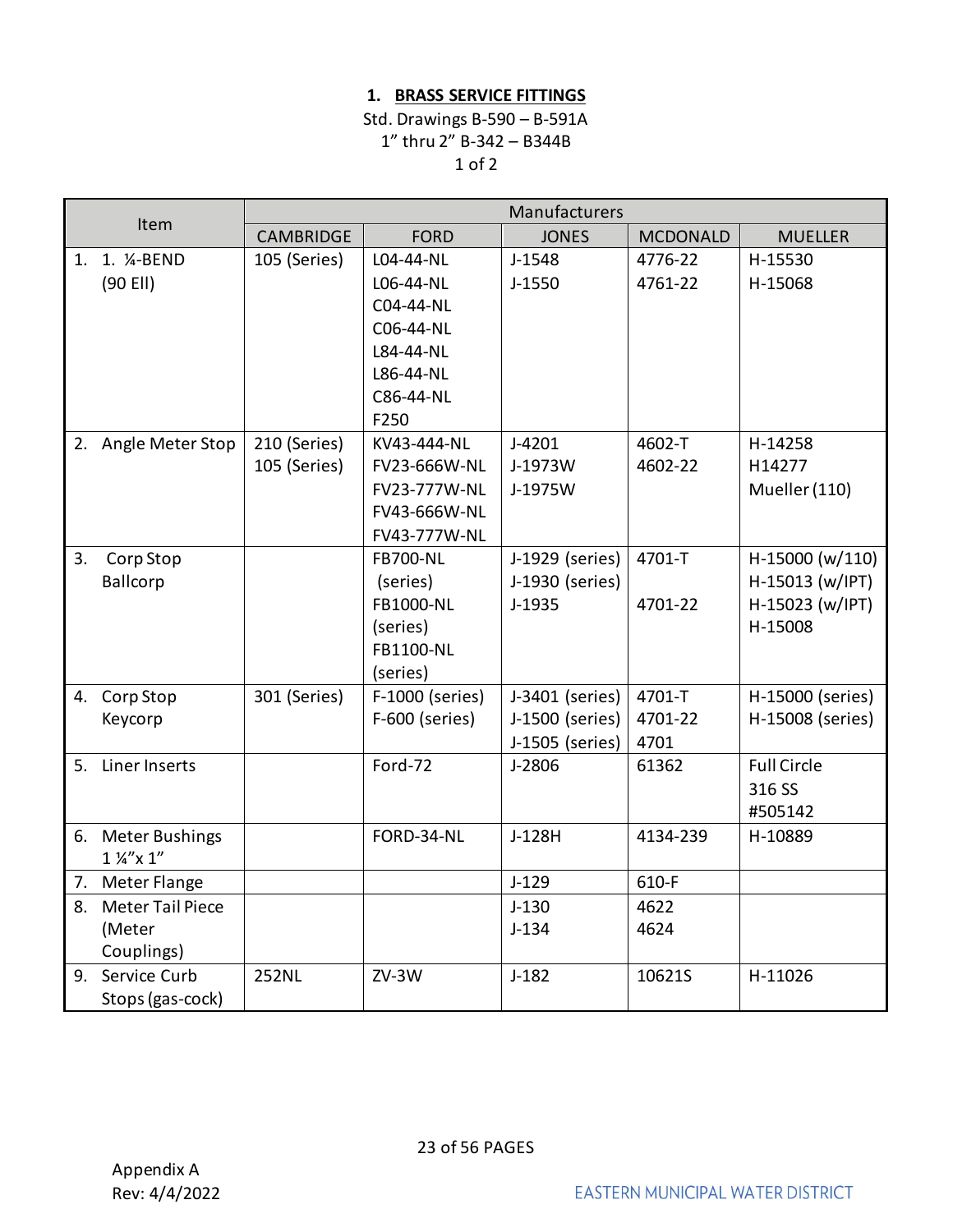## **1. BRASS SERVICE FITTINGS**

## Std. Drawings B-590 – B-591A 1" thru 2" B-342 – B344B 2 of 2

|              | Manufacturers    |             |              |                 |                |
|--------------|------------------|-------------|--------------|-----------------|----------------|
| Item         | <b>CAMBRIDGE</b> | <b>FORD</b> | <b>JONES</b> | <b>MCDONALD</b> | <b>MUELLER</b> |
| 10. Splicing |                  | C44-44-NL   | J-2609       | 4758            | H-15403        |
| Couplings    |                  | C22-66-NL   | $J-2610$     | 4758-22         | H-15456        |
|              |                  | C44-66-NL   | $J-1528$     | 4758-33         |                |
|              |                  | C22-77-NL   |              | 4756            |                |
|              |                  | C44-77-NL   |              |                 |                |
|              |                  | C84-44-NL   |              |                 |                |
|              |                  | C66-44-NL   |              |                 |                |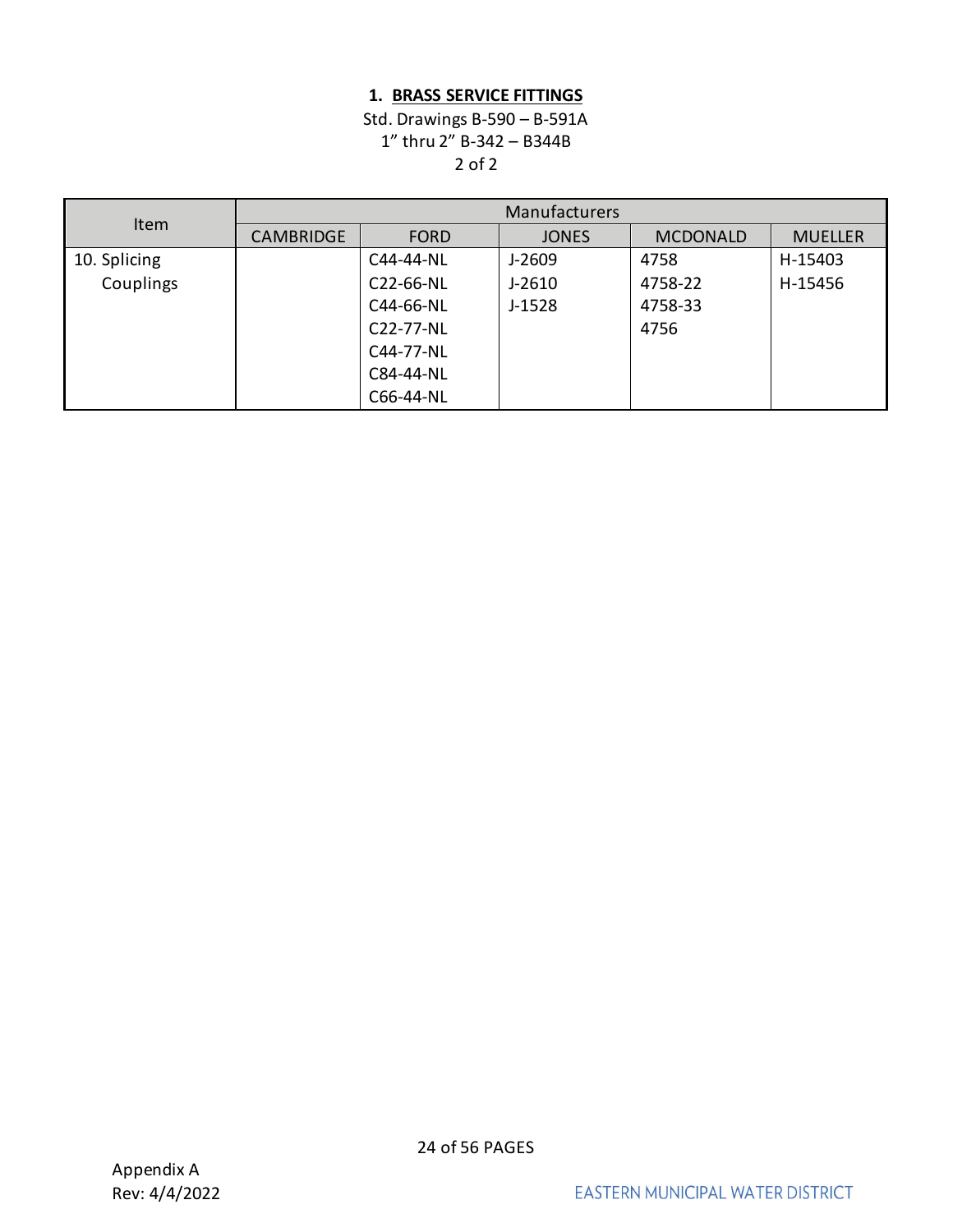## **2. DUCTILE IRON FITTINGS**

[Detailed Provisions Section 15057](https://www.emwd.org/sites/main/files/file-attachments/15057_rev1.pdf?1543181119)

<span id="page-24-0"></span>

| Description                                                      | Manufacturers                                                        |
|------------------------------------------------------------------|----------------------------------------------------------------------|
| Fittings shall be Ductile Iron and<br>shall conform to ANSI/AWWA | <b>ASTM / A536 Restraint Joint</b>                                   |
| C153 / A21.53, ANSI/AWWA<br>C111/A21.11, and ANSI/AWWA           | ONE BOLT, INC.                                                       |
| C110/A21.10.                                                     | <b>PACIFIC STATES</b>                                                |
| Fittings shall be Mechanical Joints                              | PIPELINE COMPONENTS, INC.                                            |
| or Push-on Joints.                                               | M.J. Compact Fittings - All Sizes                                    |
| Fittings shall be Tar (seal) coated                              | M.J. Full Body Fittings - All Sizes<br>Push-on Fittings - 4" thru 8" |
| and Cement Mortar lined per                                      |                                                                      |
| ANSI A21.4 (AWWA C104).                                          | SERAMPORE INDUSTRIES PRIVATE LTD, INC.                               |
|                                                                  | SIP Industries C110 MJ                                               |
|                                                                  | SIGMA CORPORATION                                                    |
|                                                                  | Sigma/Nappco                                                         |
|                                                                  | <b>STAR PIPE PRODUCTS</b>                                            |
|                                                                  | <b>TYLER UNION</b>                                                   |
|                                                                  | TufGrip Dual Wedge, Series 1500                                      |
|                                                                  | U.S. PIPE                                                            |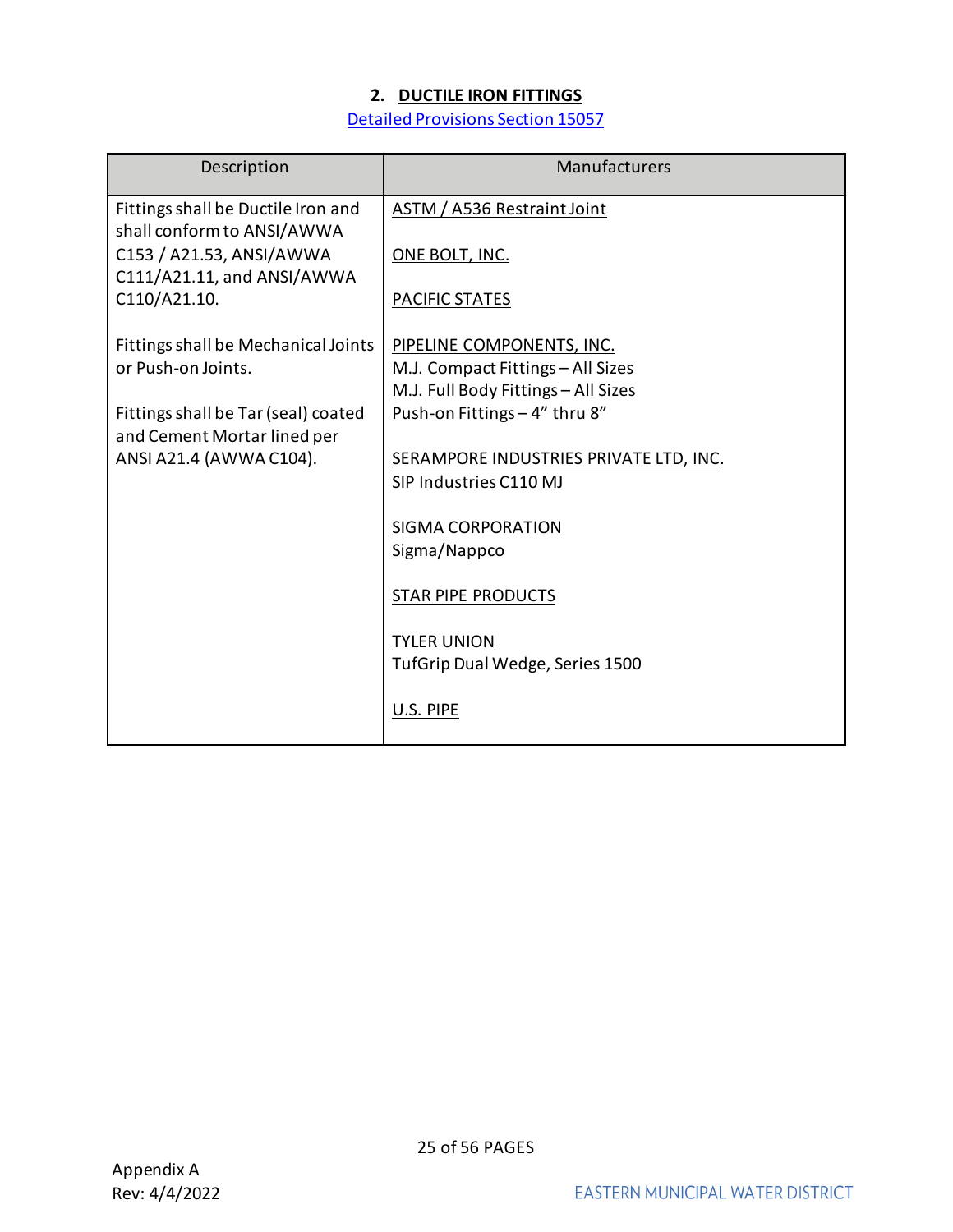## **3. FLANGES**

<span id="page-25-0"></span>

|    | Description                     | Manufacturers                                    |
|----|---------------------------------|--------------------------------------------------|
| 1. | <b>Companion Flange</b>         | <b>JONES</b>                                     |
|    | Cast Iron, Threaded             | Model: J-129. Size: 1 1/2" & 2"                  |
| 2. | <b>Ring Flange</b>              | RETECH INC. & CONTINENTAL MANUFACTURING          |
|    | Std. Drawing B-288              | No. A-36 Steel Ring Flange                       |
|    | 1 1/2" thru 54"                 | No. A-283 "C" Steel Flange                       |
|    |                                 | No. A-283 "D" Steel Flange                       |
| 3. | Meter Flange                    | <b>MCDONALD</b>                                  |
|    | <b>Bronze</b>                   | #610-F. Size: 1 1/2" & 2"                        |
|    | Std. Drawing B-342 thru B-344-B |                                                  |
|    |                                 | 3" Class "D" Plate Flange with four %" I.D. Bore |
|    |                                 | For use on 3" Compound Meter Connection.         |
| 4. | Meter Flange                    |                                                  |
|    | Steel                           |                                                  |
|    | Std. Drawing B-633              |                                                  |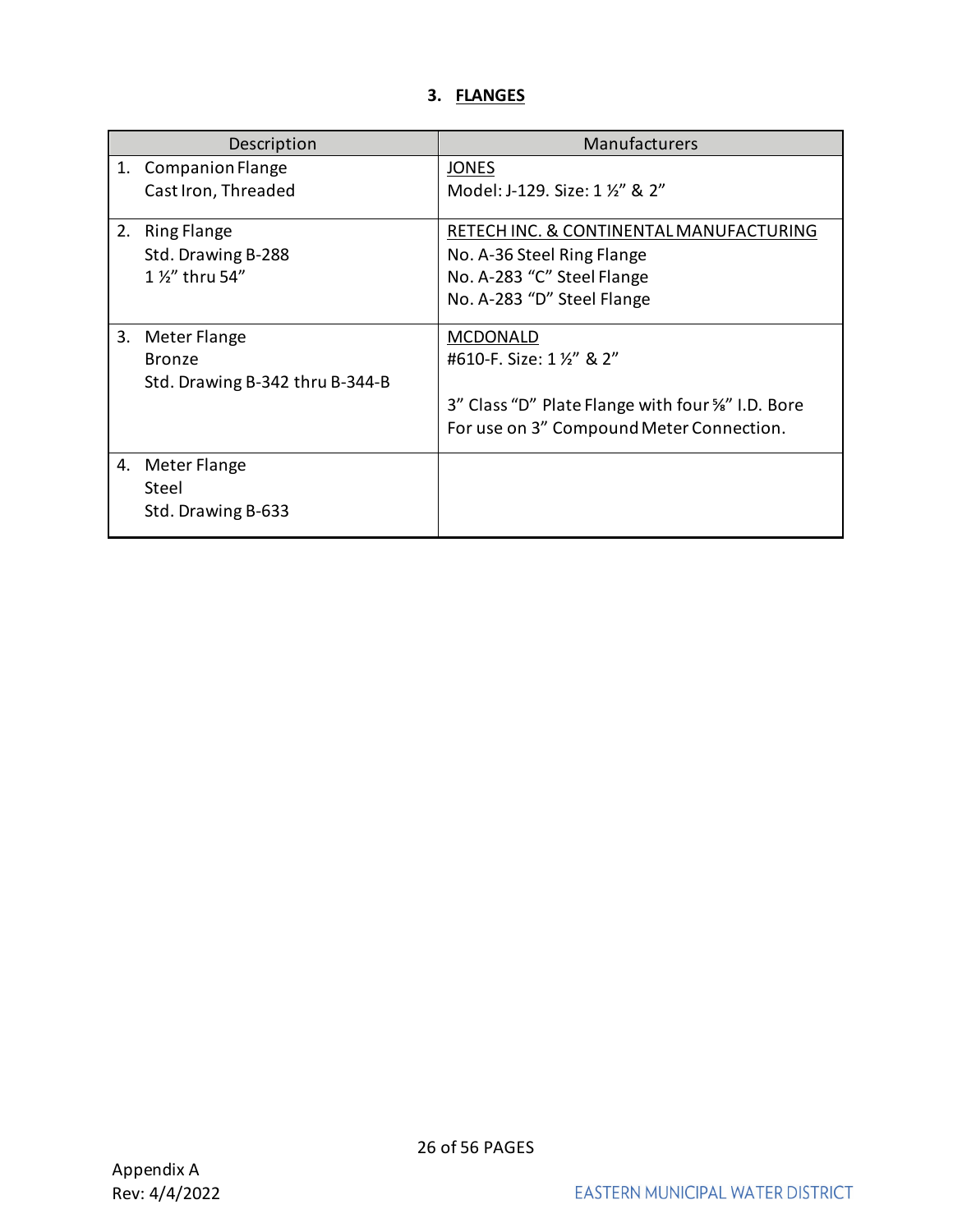## **4. FLEX COUPLINGS & FLEXIBLE EXPANSION JOINTS**

<span id="page-26-0"></span>

| Description                                                                                                                         | Manufacturers                                                                                                                                                                     |
|-------------------------------------------------------------------------------------------------------------------------------------|-----------------------------------------------------------------------------------------------------------------------------------------------------------------------------------|
| 1. Flex Couplings (Compression)<br>Steel & Cast Iron<br>1/2" thru 36"                                                               | <b>FORD METER PRODUCTS</b><br>Model: F-Ringwall Series<br>ROMAC<br>Model: Romac 501 Series<br>Model: Macro HP 4" thru 12"<br>Alpha Series<br>SMITH-BLAIR<br>Model: SB-411, SB-441 |
| 2.<br><b>Flex Expansion Joints</b><br>3" thru 36"<br>min. offset: 11" for < 12" diameter<br>min. offset: $18"$ for $> 12"$ diameter | <b>EBBA IRON</b><br>Flex-tend                                                                                                                                                     |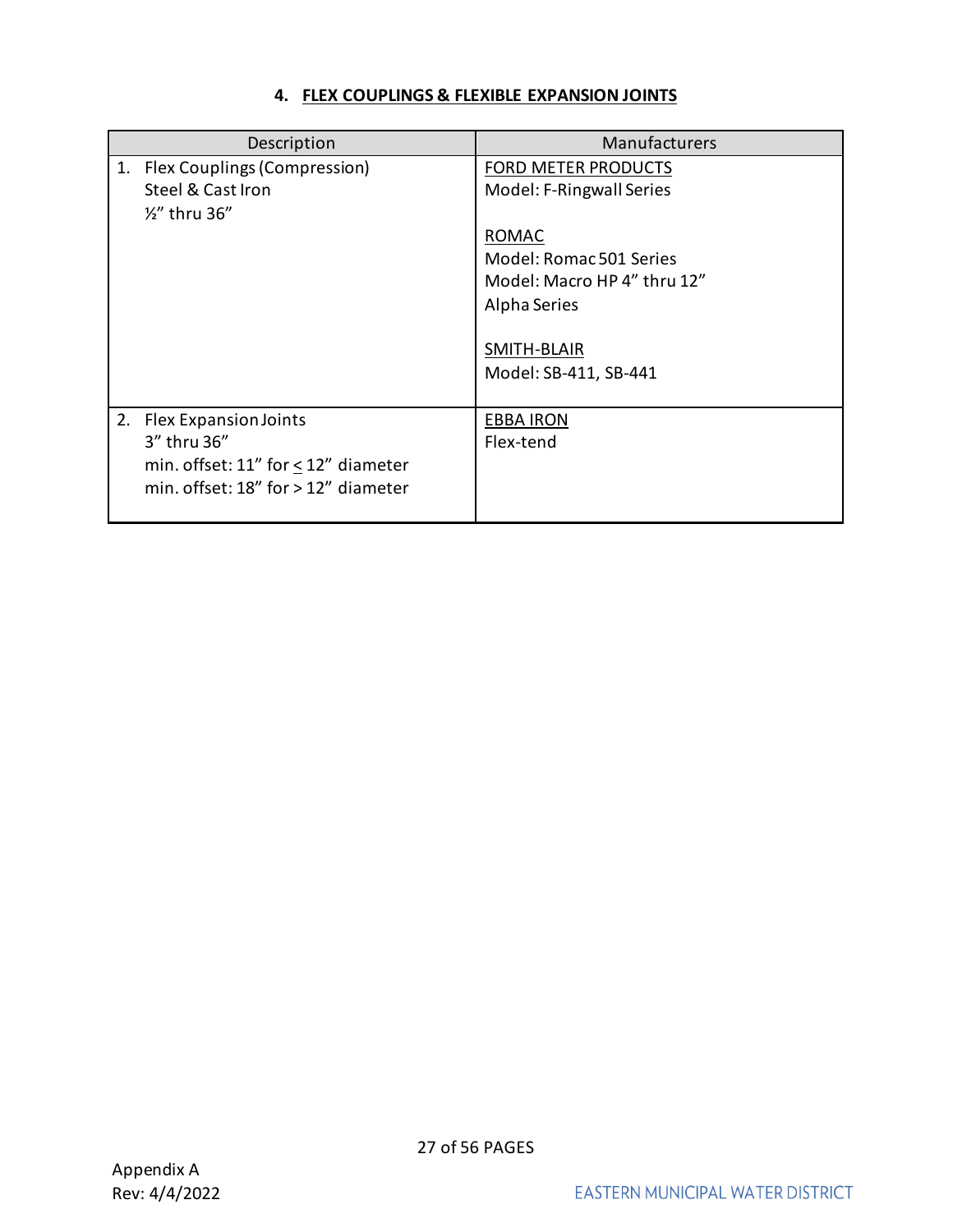## **5. PIPELINE FITTINGS**

<span id="page-27-0"></span>

| Description         | Manufacturers                                                                                                                                                                                                                                                                   |
|---------------------|---------------------------------------------------------------------------------------------------------------------------------------------------------------------------------------------------------------------------------------------------------------------------------|
| 1. Joint Restraints | <b>EBAA IRON</b><br>2000 PV Series: 4" thru 24" (C-900)<br>Model 1100 Series: 3" thru 48"<br>2100 Series: 4" thru 12" (C-900)<br>2800 Series: 14" thru 36" (C-900)                                                                                                              |
|                     | <b>FORD</b><br>Uni-flange Series Model 200, 900, 1300 & 1400<br>Uni-flange Series Model 1500 restraint joint for PVC pipe 4"<br>thru 12"<br>Uni-flange Series Model 1390 restraint joint for PVC pipe                                                                           |
|                     | NAPPCO/SIGMA CORP.<br>Model PV-Lok PVM: 2" thru 12"<br>Model PV-Lok PVP: 2" thru 12"<br>Model ONE LOK: 4" thru 36"                                                                                                                                                              |
|                     | ROMAC INDUSTRIES<br>Grip Ring 4" thru 12"                                                                                                                                                                                                                                       |
|                     | Alpha Restrained Joints 4" thru 12"<br>Flanged Coupling Adaptor, Coupling, and End Cap                                                                                                                                                                                          |
|                     | <b>SIP INDUSTRIES</b><br>EZ-Grip                                                                                                                                                                                                                                                |
|                     | <b>SMITH BLAIR</b><br>Model C111/C120                                                                                                                                                                                                                                           |
|                     | <b>STAR</b><br>Allgrip 3600: 4" thru 12" for C900 and ductile iron pipe<br>Series 1000: 4" thru 12" for C900<br>Series 1100: 4" thru 48" for C900 PVC Grip 3500: 4" thru 16" for<br>$C-900$<br>Stargrip 3000: 4" thru 36" for D.I.P.<br>PVC Stargrip 4000: 4" thru 36" for C900 |
|                     | U.S. PIPE<br>Field Lok Gaskets: 4" thru 12"                                                                                                                                                                                                                                     |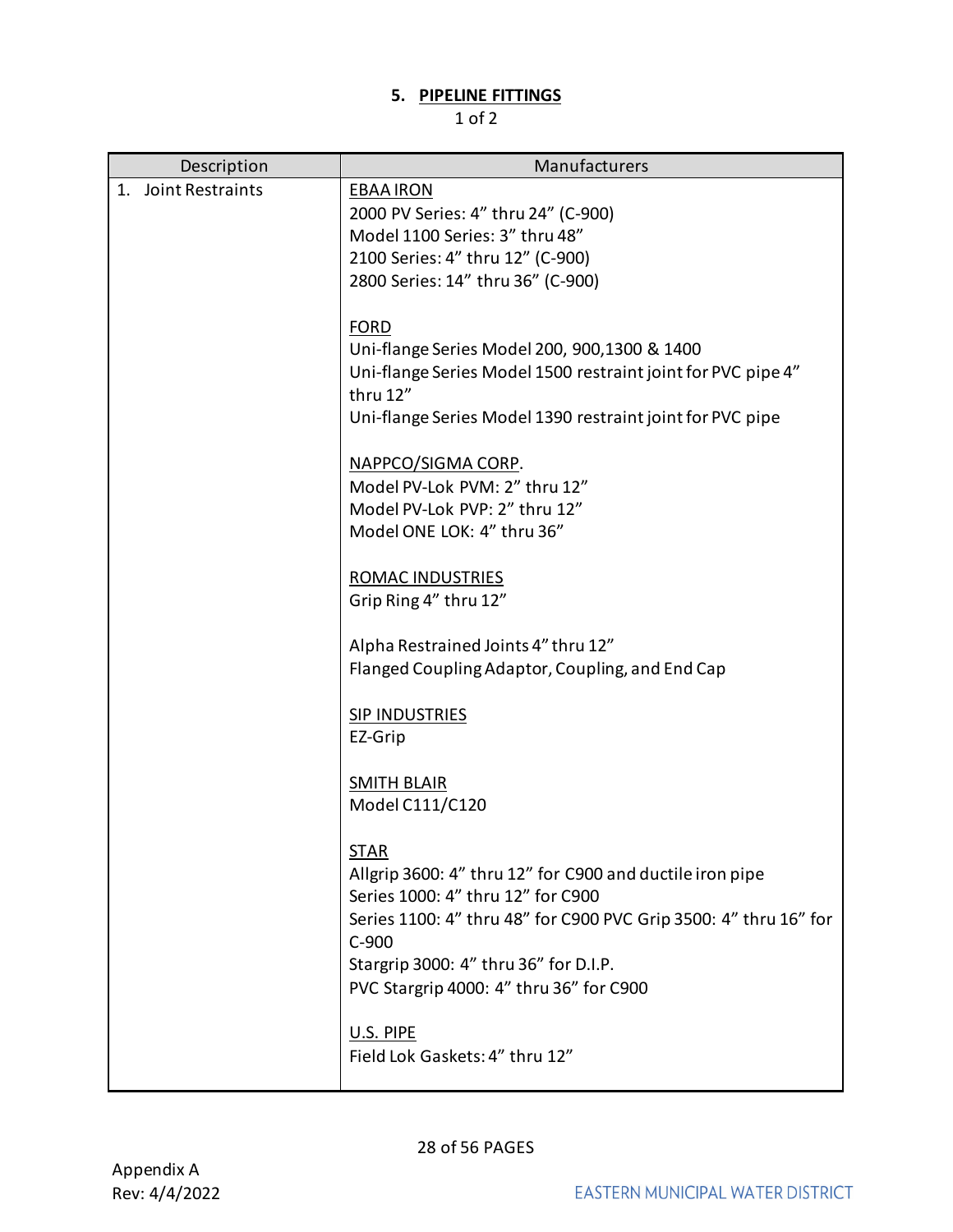## **5. PIPELINE FITTINGS**

| Description             | Manufacturers                                                                                             |
|-------------------------|-----------------------------------------------------------------------------------------------------------|
| Pipeline Adapters<br>2. | <b>IMPERIAL PIPE</b>                                                                                      |
|                         | <b>WESTLAKE PIPE &amp; FITTINGS (formerly NORTH AMERICAN PIPE</b><br>CORP., NAPCO, and CERTAIN-TEED CORP) |
|                         | <b>ROBAR</b>                                                                                              |
|                         | Models 1506, 1508, 1908                                                                                   |
|                         | ROMAC IND.                                                                                                |
|                         | Model 500 Series<br>Alpha Series                                                                          |
|                         | SIGMA CORP.<br>Model Sigma/NAPPCO                                                                         |
|                         | SMITH-BLAIR<br>Model SB-900 Series                                                                        |
|                         | <b>TYLER UNION</b>                                                                                        |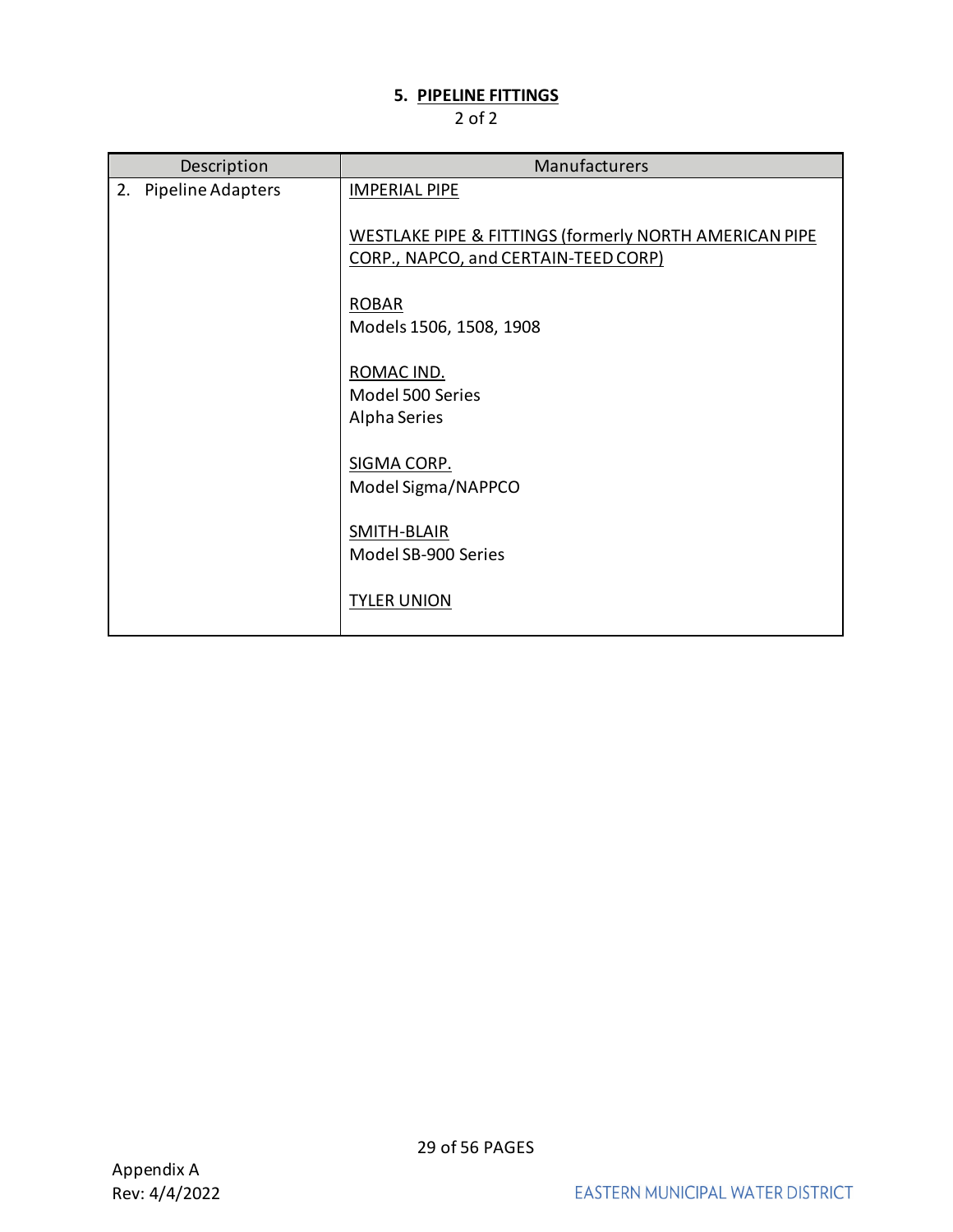## **6. VICTAULIC COUPLINGS & FITTINGS**

[Detailed Provisions Section 15077](https://www.emwd.org/sites/main/files/file-attachments/15077_rev1.pdf?1543181254)

<span id="page-29-0"></span>

| Description                                           | <b>Manufacturers</b>                                                                                                                                                                                                                                                                                                                                                                                                                                                                  |
|-------------------------------------------------------|---------------------------------------------------------------------------------------------------------------------------------------------------------------------------------------------------------------------------------------------------------------------------------------------------------------------------------------------------------------------------------------------------------------------------------------------------------------------------------------|
| 1. Grooved Victaulic Couplings and<br><b>Fittings</b> | <b>GUSTIN-BACON</b><br>Model: 100-IPS<br>Model: 500-Ductile Iron<br>VICTAULIC CO.<br>Style 31 - Coupling - 3" to 36"<br>Style 307 - Transition Coupling - 3" to 12"<br>Style 341 – Flange Adaptor – 3" to 24"<br>Style 107N - QuickVic Rigid Coupling - 2" to 12"<br>Style 177N - QuickVic Flexible Coupling-2" to 12"<br>Style W07 - AGS Rigid Coupling - 14" to 50"<br>Style W77 - AGS Flexible Coupling - 14" to 72"<br>w/ Grade "E" Gasket<br>Style W741 - AGS Vic-Flange Adapter |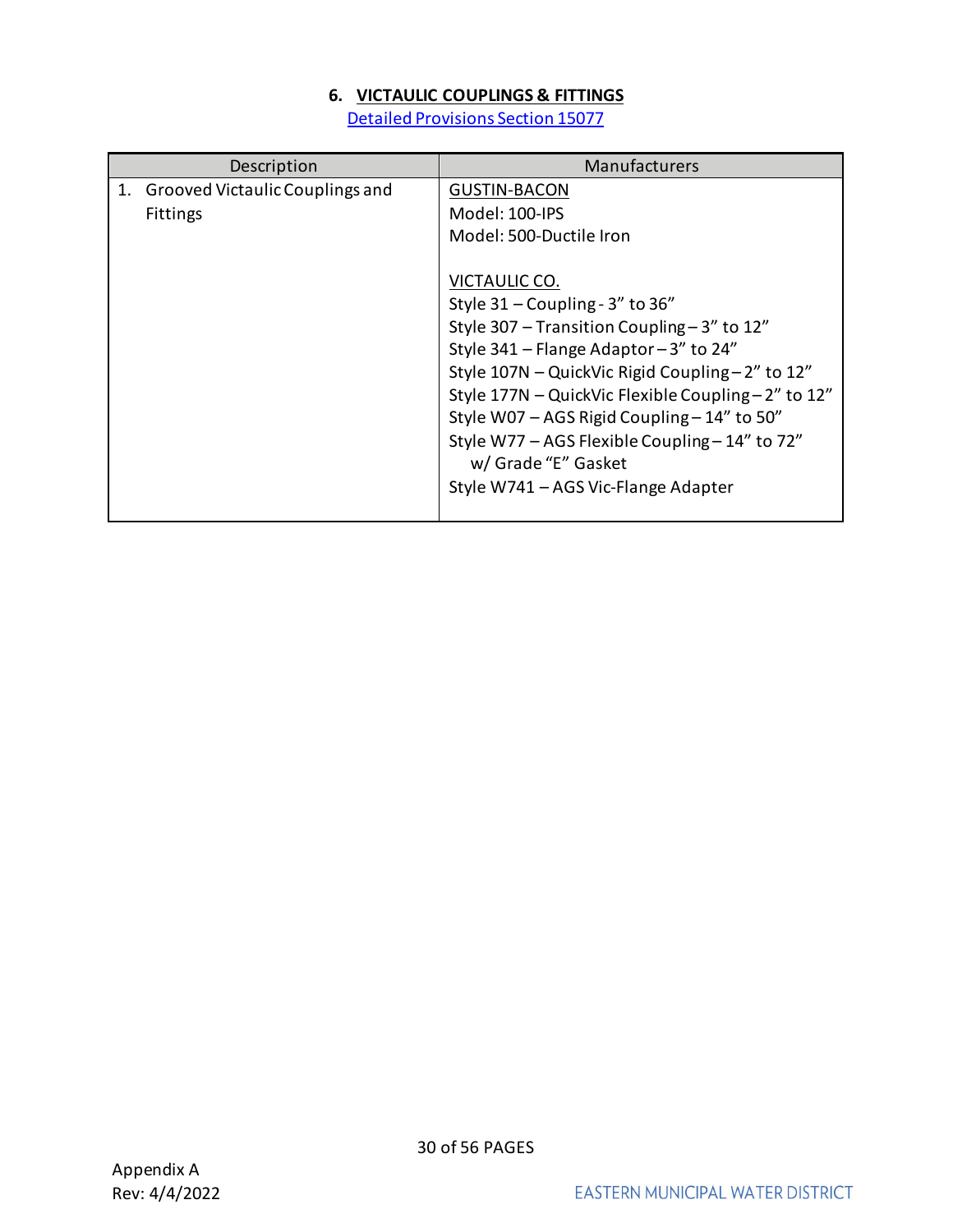## **7. WELDED STEEL FITTINGS**

[Detailed Provisions Section 15059](https://www.emwd.org/sites/main/files/file-attachments/15059_rev1.pdf?1543181166)

<span id="page-30-0"></span>

| Description                                                                                                 | Manufacturers |
|-------------------------------------------------------------------------------------------------------------|---------------|
| 1. Steel Fittings<br>Domestic Steel<br>Various Sizes                                                        |               |
| Shall be fabricated as shown on the contract<br>drawings, and/or as specified in the Special<br>Conditions. |               |
| Flanges shall conform to the requirements of<br>EMWD Std. Drawing B-288 made a part hereof<br>by reference. |               |
| <b>Steel Certification Required</b>                                                                         |               |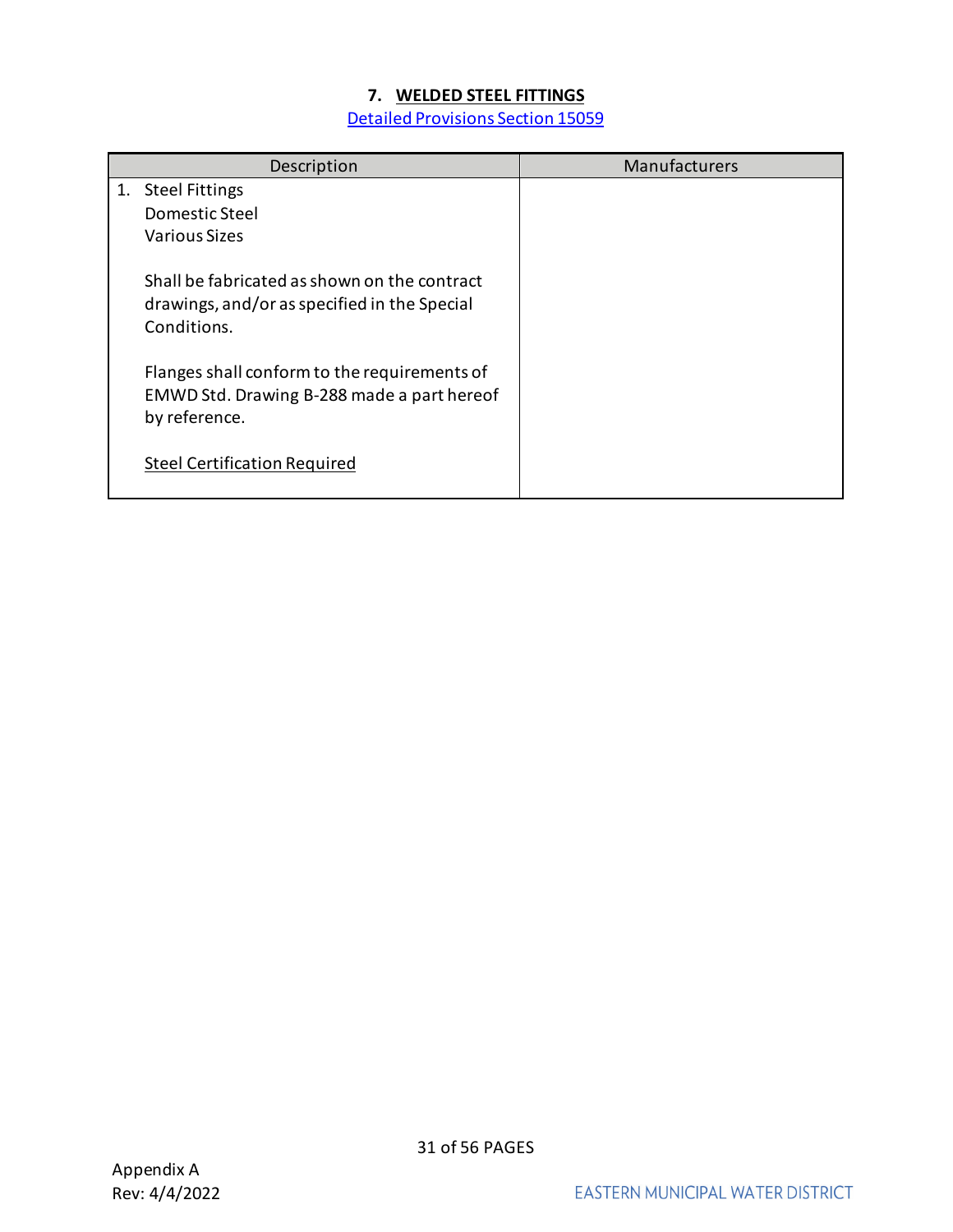## <span id="page-31-0"></span>**III. VALVES**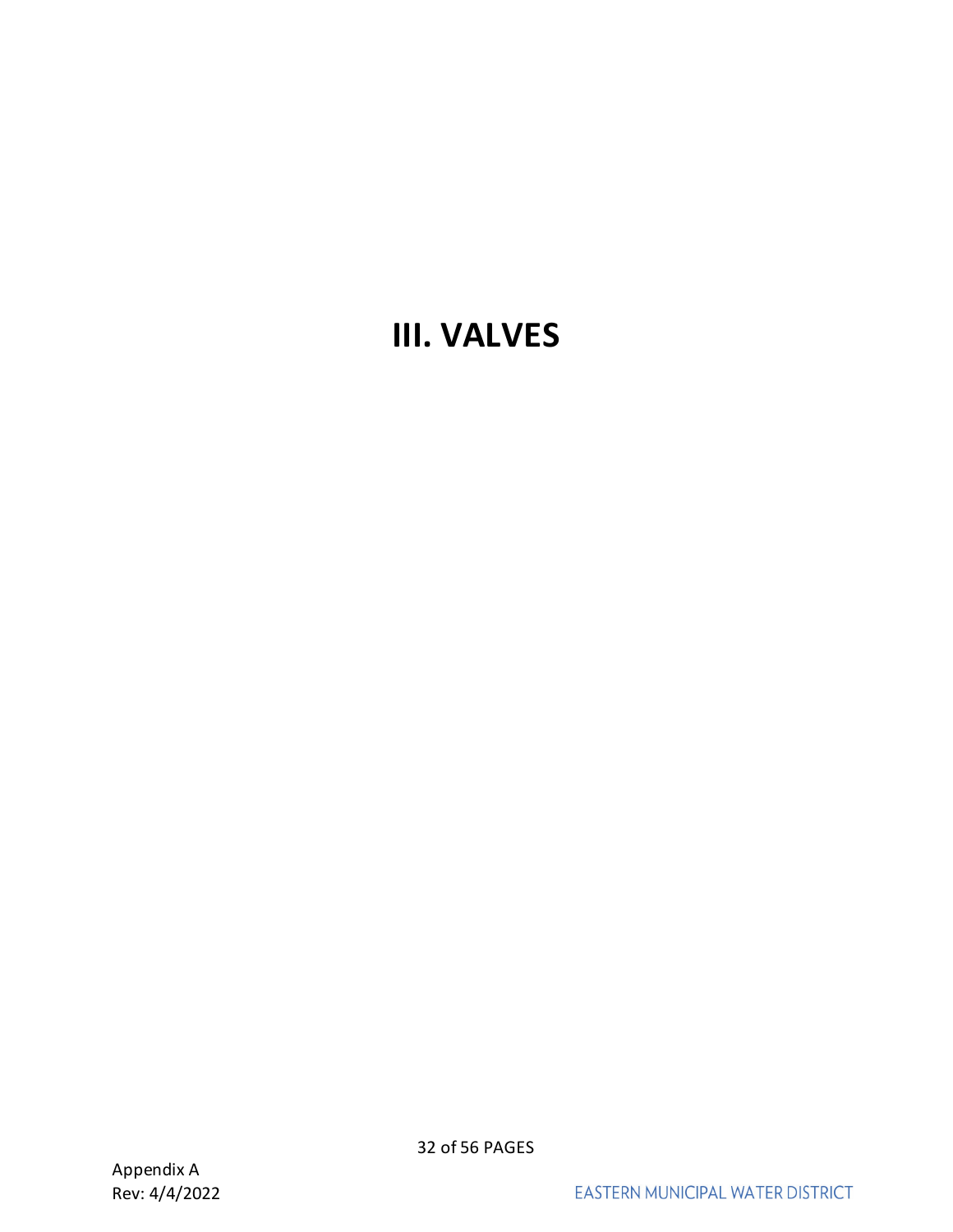## **1. AIR VALVES** [Detailed Provisions Section 15136](https://www.emwd.org/sites/main/files/file-attachments/15136_rev1.pdf?1543182070)

<span id="page-32-0"></span>

|    | Description                             | Manufacturers                          |
|----|-----------------------------------------|----------------------------------------|
|    | 1. Air Release Valve                    | APCO VALVE CO.                         |
|    | $\frac{3}{4}$ "                         | Model: APCO #65                        |
|    |                                         |                                        |
|    | 2. Air Release and Vacuum Valve Std.    | APCO VALVE CO.                         |
|    | Drawings B-598 & B-367<br>$1''$ & $2''$ | Model: 143C and 145C                   |
|    |                                         | CLA-VAL CO.                            |
|    |                                         | Model:361-CAV564B and 362-CAV332       |
|    |                                         | <b>CRISPIN VALVE CO.</b>               |
|    |                                         | Model: UL-10 and UL-20                 |
|    |                                         | <b>EMPIRE VALVE CO.</b>                |
|    |                                         | Model: 940                             |
|    |                                         | VALVMATIC VALVE CO.                    |
|    |                                         | Model: 201C and 202C                   |
| 3. | Air Release and Vacuum Valve Std.       | APCO VALVE CO.                         |
|    | Drawing B-578                           | Model:149-C and 150-C                  |
|    | 4" & 6"                                 |                                        |
|    |                                         | CLA-VAL CO.                            |
|    |                                         | Model:364-CAV332 and 366-CAV732-3      |
|    |                                         | <b>CRISPIN VALVE CO.</b>               |
|    |                                         | Model: UL-41 (4") and AL-61/PL-10 (6") |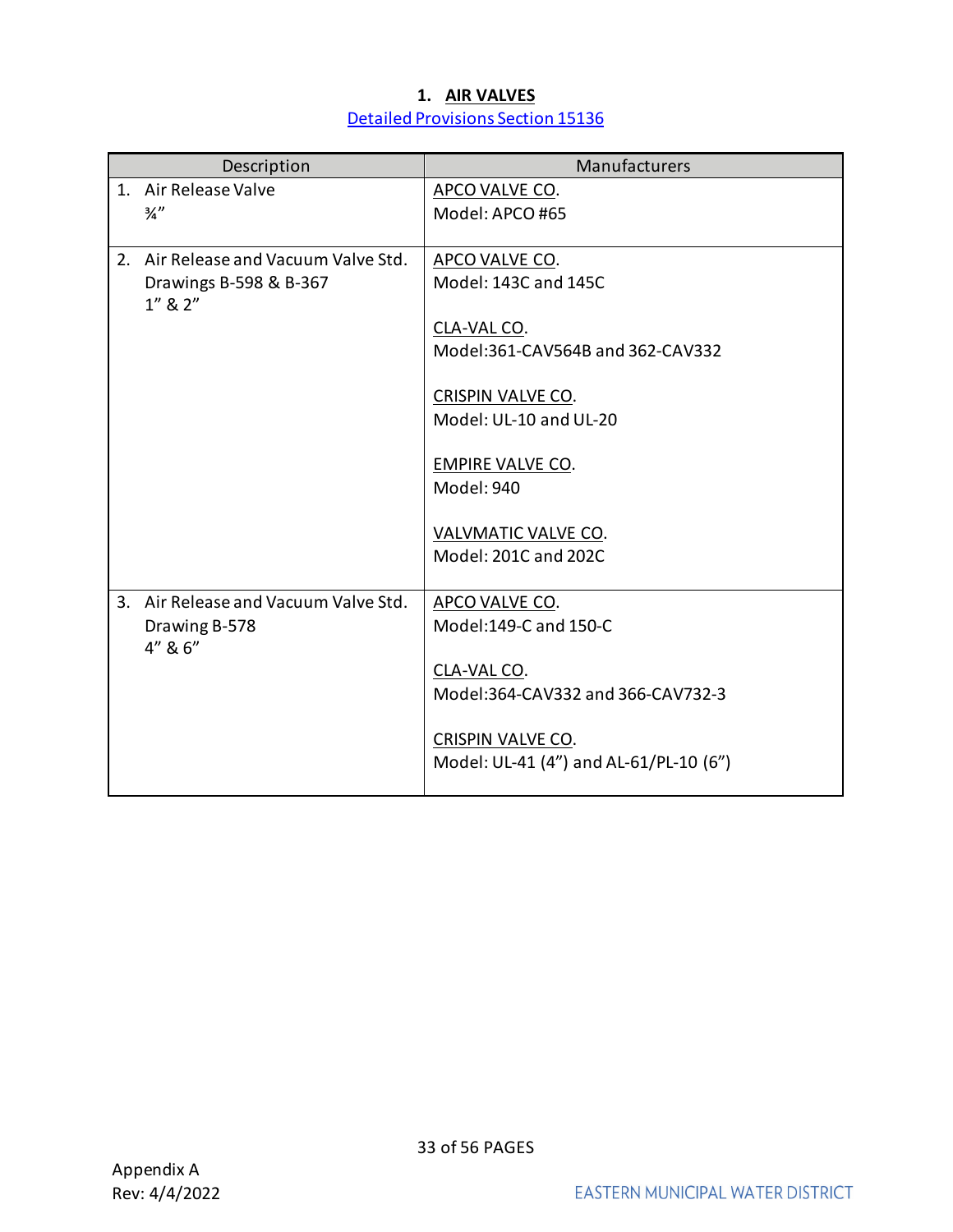## **2. AV & AR ENCLOSURES**

<span id="page-33-0"></span>

| 4. | Advanced Series air and vacuum<br>valve enclosures. (Polymer<br>Enclosure) VCAS-1424 & 1830-GM<br>POLY 14" X 24" & 18" X 30" Air<br>Valve Enclosures | Pipeline Products,                                                                                                              |
|----|------------------------------------------------------------------------------------------------------------------------------------------------------|---------------------------------------------------------------------------------------------------------------------------------|
| 5. | (Steel Enclosure) V-VCDD-1624E<br>16" X 24" & V-VCDD-2436E 24" X<br>36"                                                                              | Pipeline Products,                                                                                                              |
|    | 6. Air Valve Suction Screens<br>Std. Drawings. B-598 & B-367                                                                                         | FLOW EZY FILTERS, INC.<br>M-6-8 $(34'')$ – Stainless Steel<br>$M-8-8$ (1") – Stainless Steel<br>$M-16-8$ (2") – Stainless Steel |
| 7. | Pump Air Valve                                                                                                                                       | ARMSTRONG MACHINE WORKS - Model: 21                                                                                             |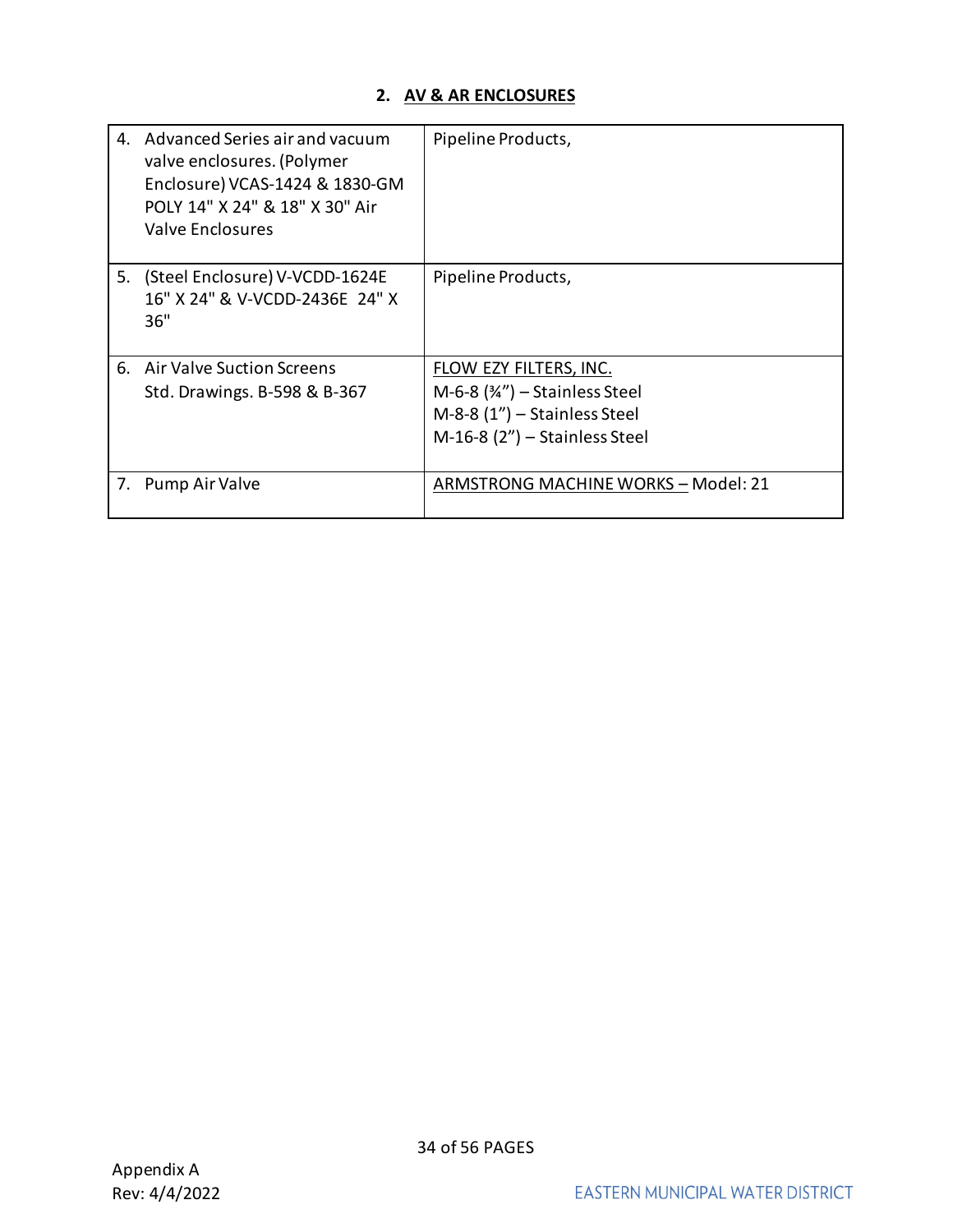## **3. APPURTENANCES**

<span id="page-34-0"></span>

|    | Description                                 | Manufacturers              |
|----|---------------------------------------------|----------------------------|
| 1. | Hose Bibbs (Brass)                          | CALIFORNIA BRASS MFG. CO.  |
|    | 300-lbs working water                       | Calco Fig. 101             |
|    | pressure<br><b>For Treatment Plants</b>     | <b>FAIRBANKS VALVE CO.</b> |
|    |                                             | Model: 150-S               |
|    |                                             |                            |
|    | 2. Valve Cap & Riser                        |                            |
|    | Std. Drawing B-668                          |                            |
|    | 6" C.I. Valve Cap                           |                            |
|    | Marked "Water" for Potable                  |                            |
|    | Water                                       |                            |
|    | Marked "Recycled" for<br>Recycled Water     |                            |
|    |                                             |                            |
|    | Galv. Split Valve Can Top                   |                            |
|    | Section $-6$ " O.D. x 22Ga. Slip            |                            |
|    | Can length 12", 18" or 24", as<br>required. |                            |
|    |                                             |                            |
|    | Valve Can $-6\frac{1}{8}$ " O.D. x 10 Ga.   |                            |
|    | Double-Dip Pipe                             |                            |
|    |                                             |                            |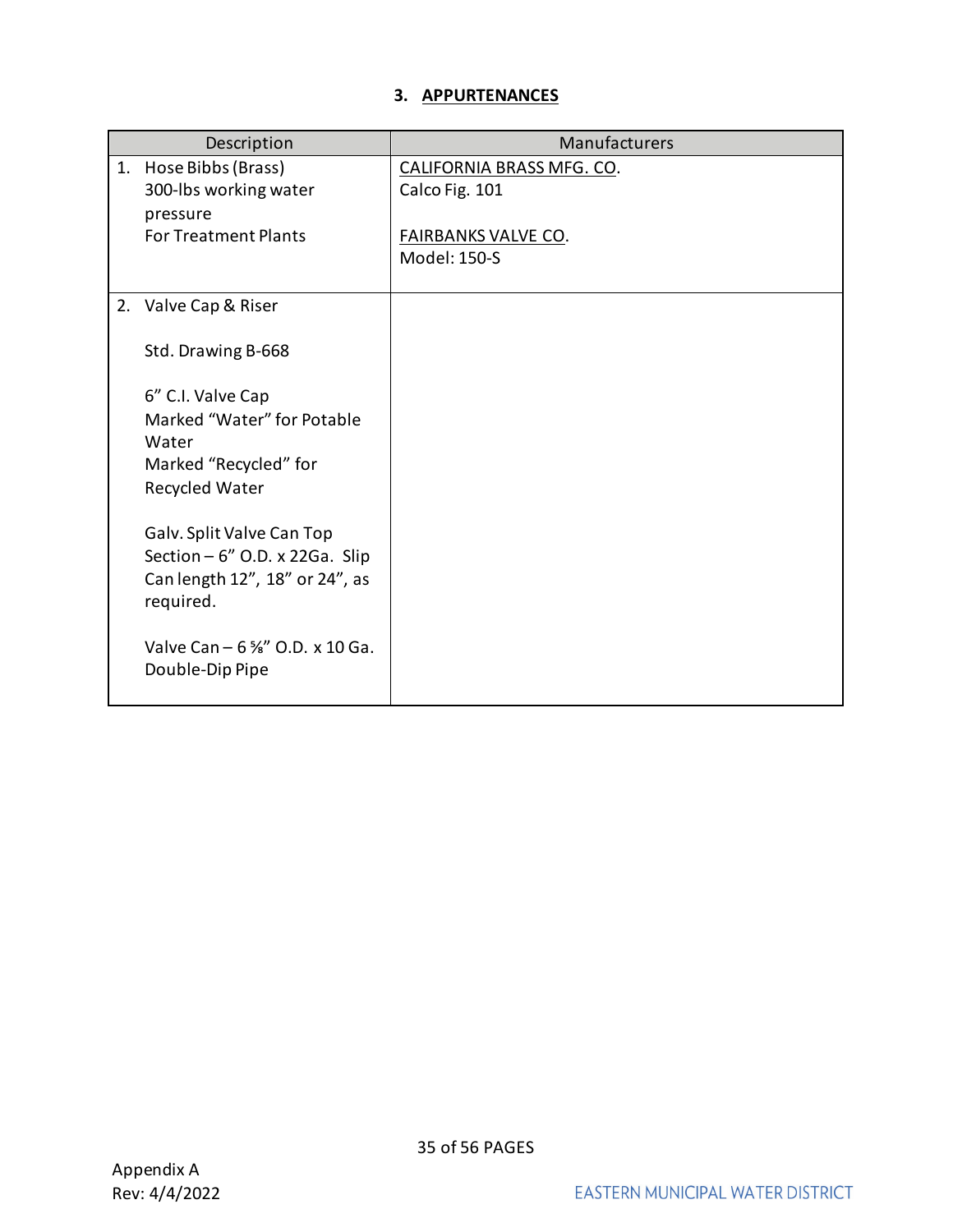## **4. BALL VALVES** [Detailed Provisions Section](http://www.emwd.org/home/showdocument?id=782) 15104

<span id="page-35-0"></span>

| Description                         | <b>Manufacturers</b>             |
|-------------------------------------|----------------------------------|
| 1. Ball Valves                      | LUNKENHEIMER COMPANY             |
| AWWA C507                           |                                  |
|                                     | MARPAC, INC.                     |
|                                     |                                  |
|                                     | VALVE TECHNOLOGY CO.             |
|                                     | Models: D7410 - 7420 Series      |
|                                     | Models: D7421 - 7432 Series      |
|                                     |                                  |
| 2. Meter Ball Valves (with Handles) | A.Y. MCDONALD                    |
|                                     | Model: 6101 MWH (34" and 1")     |
|                                     |                                  |
|                                     | JAMES JONES CO.                  |
|                                     | Jones Model: J1908W (34" and 1") |
|                                     |                                  |
|                                     | THE FORD METER BOX CO., INC.     |
|                                     | Model: B13-332 W (34")           |
|                                     | Model: B13-444 (1")              |
|                                     |                                  |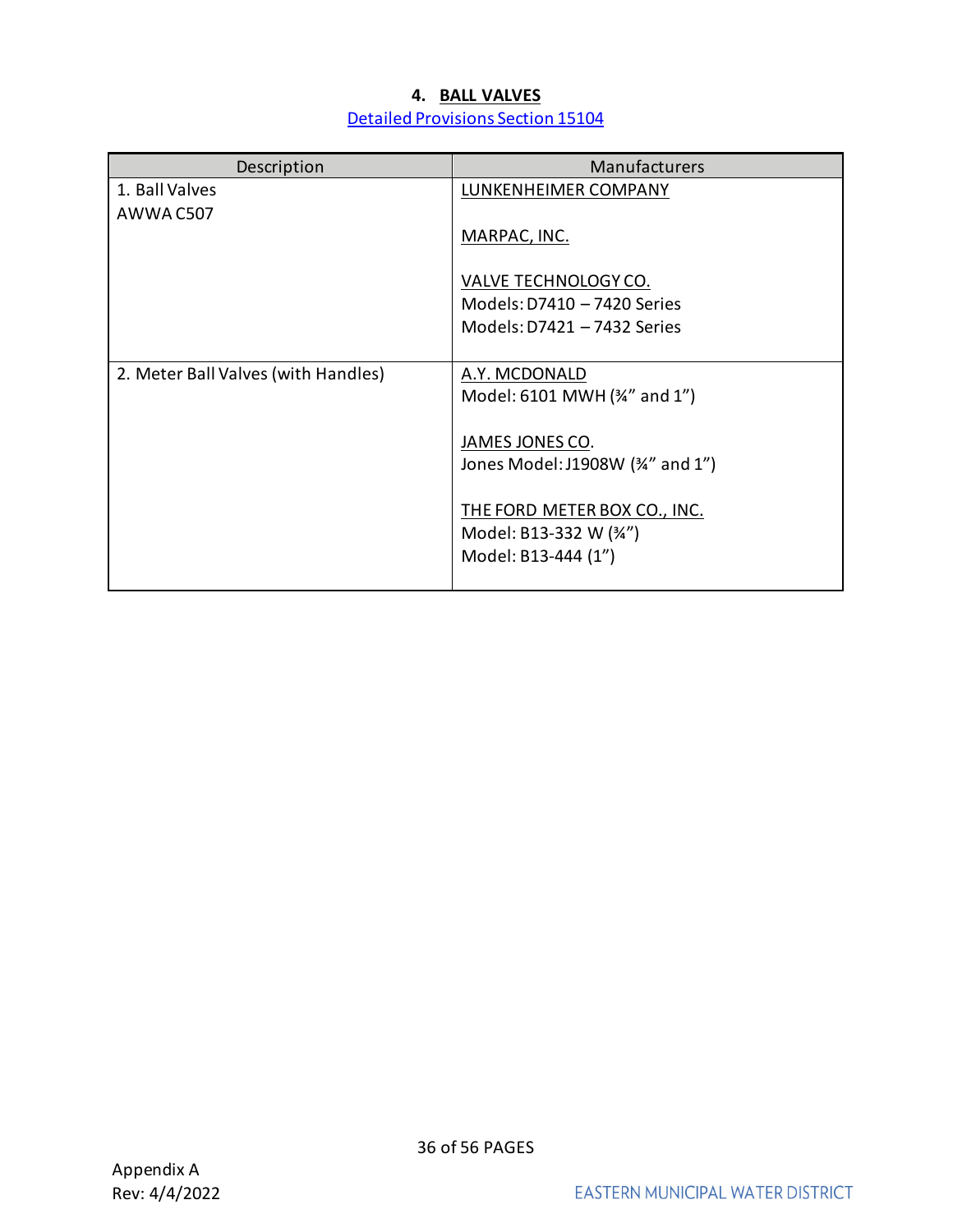## **5. BUTTERFLY VALVES**

<span id="page-36-0"></span>

|    | Description                              | Manufacturers                                                     |
|----|------------------------------------------|-------------------------------------------------------------------|
| 1. | Class 150                                | <b>AMERICAN FLOW CONTROL</b>                                      |
|    | <b>Detailed Provisions Section 15103</b> | Model: A.D. 150 Size: 4"-48"                                      |
|    | <b>AWWA C-504</b>                        |                                                                   |
|    |                                          | CLOW CO.                                                          |
|    | Coatings: valves shall have all          | Model: Clow BFV. Class 150, Size: 4" thru 72"                     |
|    | ferrous parts epoxy coated per           |                                                                   |
|    | AWWA-C550 (fusion bonded).               | <b>CRISPIN (Previously CMB Industries)</b>                        |
|    |                                          | K-FLO Model: 500 Series, 3" thru 20"                              |
|    |                                          | K-FLO Model: 47 Series, 24" thru 48"                              |
|    |                                          |                                                                   |
|    |                                          | DEZURIK CO.                                                       |
|    |                                          | Model: Dezurik BFV. Class 150, Size: 4" thru 20"                  |
|    |                                          |                                                                   |
|    |                                          | <b>KENNEDY</b><br>Model: Kennedy BFV. Class 150 Size: 4" thru 72" |
|    |                                          |                                                                   |
|    |                                          | <b>KUBOTA</b>                                                     |
|    |                                          | Model: Kubota BFV. Class 150, Size: 24" thru 48"                  |
|    |                                          |                                                                   |
|    |                                          | <u>M &amp; H CO</u> .                                             |
|    |                                          | Model: 4500, Class 150, Size 4" thru 24"                          |
|    |                                          | Model: 1450, Class 150B, Size 30" thru 48"                        |
|    |                                          |                                                                   |
|    |                                          | MUELLER CO.                                                       |
|    |                                          | Model: Mueller Lineseal III, Size: 4" thru 24"                    |
|    |                                          | Model: Mueller Lineseal III, Size: 30" thru 48" (with             |
|    |                                          | Ductile Iron Disc.)                                               |
|    |                                          |                                                                   |
|    |                                          | <b>PRATT VALVE CO.-</b>                                           |
|    |                                          | Model: Pratt Ground Hog BFV. Class 150 with no                    |
|    |                                          | Power Operation Allowed, Size: 4" thru 12"                        |
|    |                                          | Model: Pratt Ground Hog with Power operation                      |
|    |                                          | allowed with knowledge of turns. Size: 14" thru 48"               |
|    |                                          | Model: Pratt Triton XR-70 with Handwheel. Size: 24"               |
|    |                                          | thru 48"                                                          |
|    |                                          |                                                                   |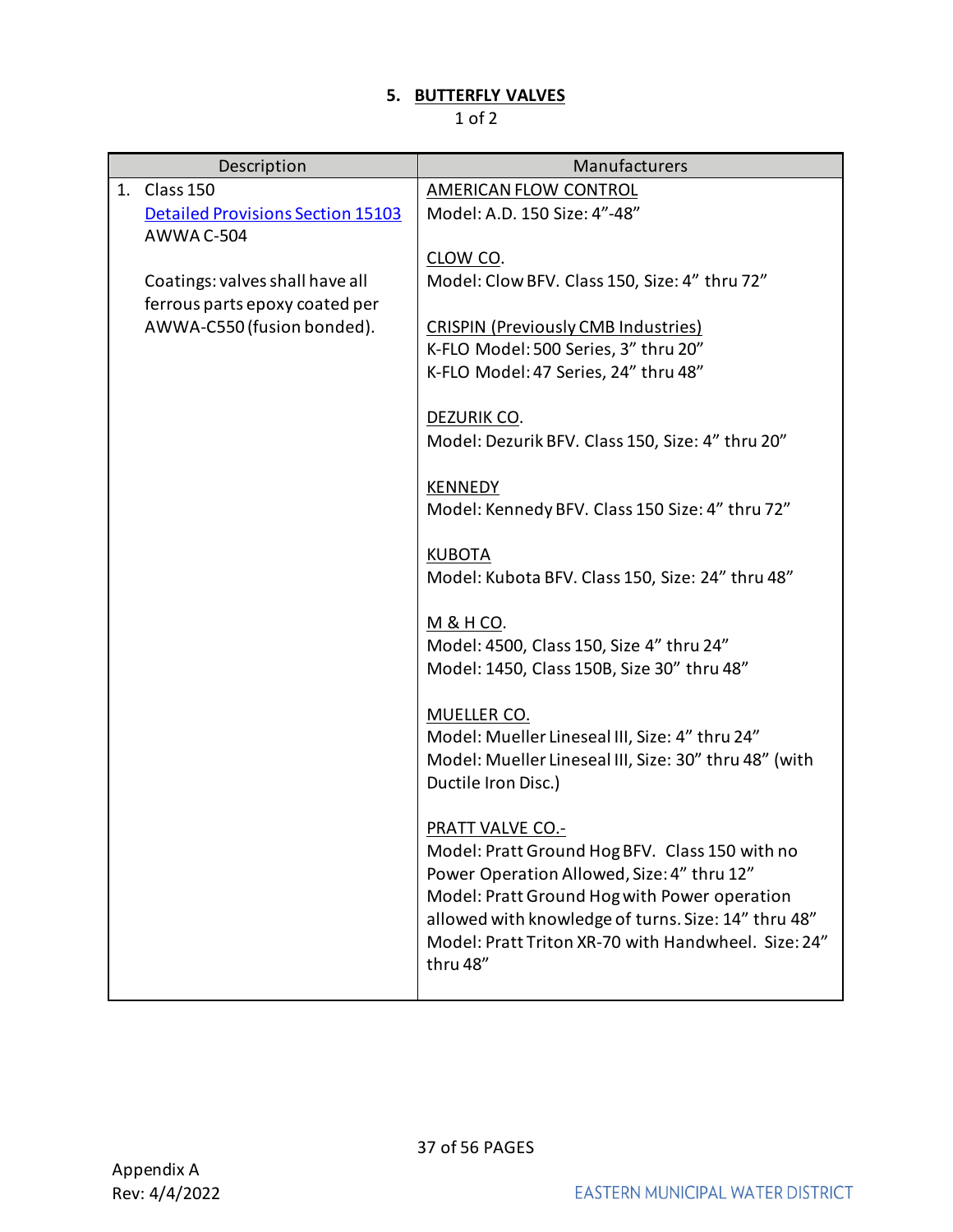## **4. BUTTERFLY VALVES**

<span id="page-37-0"></span>

| Description                     | <b>Manufacturers</b>                       |
|---------------------------------|--------------------------------------------|
| Class 250                       | <b>CRISPIN (Previously CMB Industries)</b> |
|                                 | Model: K-FLO 500 Series                    |
| Coatings: valves shall have all |                                            |
| ferrous parts epoxy coated per  | <b>DEZURIK</b>                             |
| AWWA-C550 (fusion bonded).      | Model: BAW Series                          |
|                                 |                                            |
|                                 | <b>PRATT</b>                               |
|                                 | Model: H.P. 250                            |
|                                 |                                            |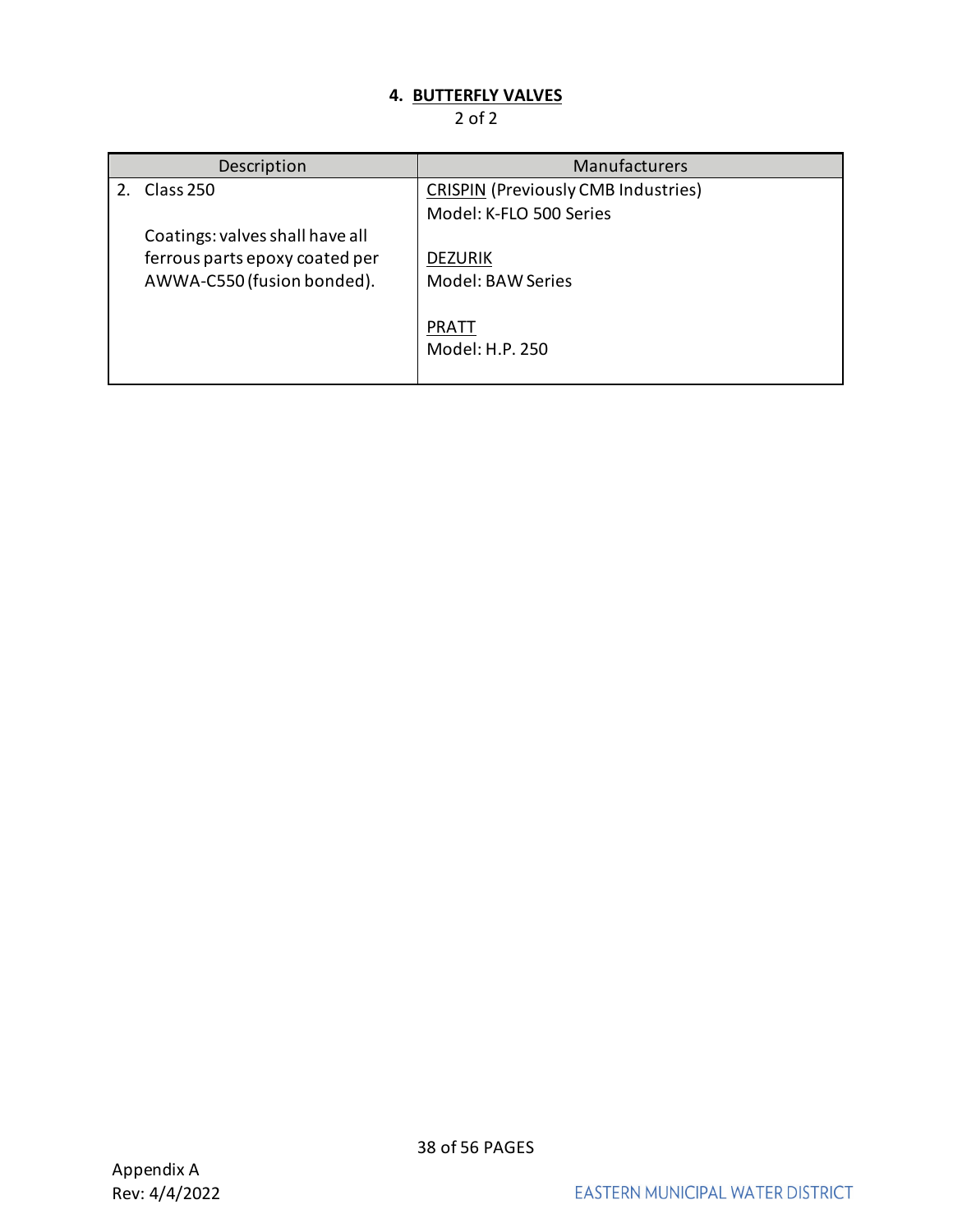## **6. CHECK VALVES**

<span id="page-38-0"></span>

|    | Description                                                        | Manufacturers                                                                                                                                                                 |
|----|--------------------------------------------------------------------|-------------------------------------------------------------------------------------------------------------------------------------------------------------------------------|
| 1. | <b>Bronze Threaded</b><br>Swing Check Valve<br>3/4" thru 2"        | HAMMOND VALVE CO.<br>Model: 946 Bronze                                                                                                                                        |
|    |                                                                    | MILWAUKEE VALVE CO.<br>Model: 510 & 511                                                                                                                                       |
|    |                                                                    | <b>STOCKHAM VALVE CO.</b><br>Model: B-320                                                                                                                                     |
| 2. | Flanged<br>Swing Check Valves shall be                             | APCO VALVE CO.                                                                                                                                                                |
|    | single disc type with spring and<br>lever when so specified on the | CLOW CO.                                                                                                                                                                      |
|    | Bidding Sheet.<br><b>Detailed Provisions Section 15111</b>         | <b>KENNEDY VALVE CO.</b>                                                                                                                                                      |
|    |                                                                    | <u>M &amp; H CO</u> .                                                                                                                                                         |
|    |                                                                    | MUELLER CO./PRATT                                                                                                                                                             |
|    |                                                                    | STOCKHAM CO.                                                                                                                                                                  |
| 3. | Wafer Check Valve w/Viton O-<br>Ring Seal 4 thru 12"               | <b>PENTAIR</b><br>Keystone Prince Figure No. 810 & Figure No. 813-S & L<br>Short Wafer Body<br>Keystone Prince Figure No. F810-004<br>Keystone Prince Figure No. F813-519-S&L |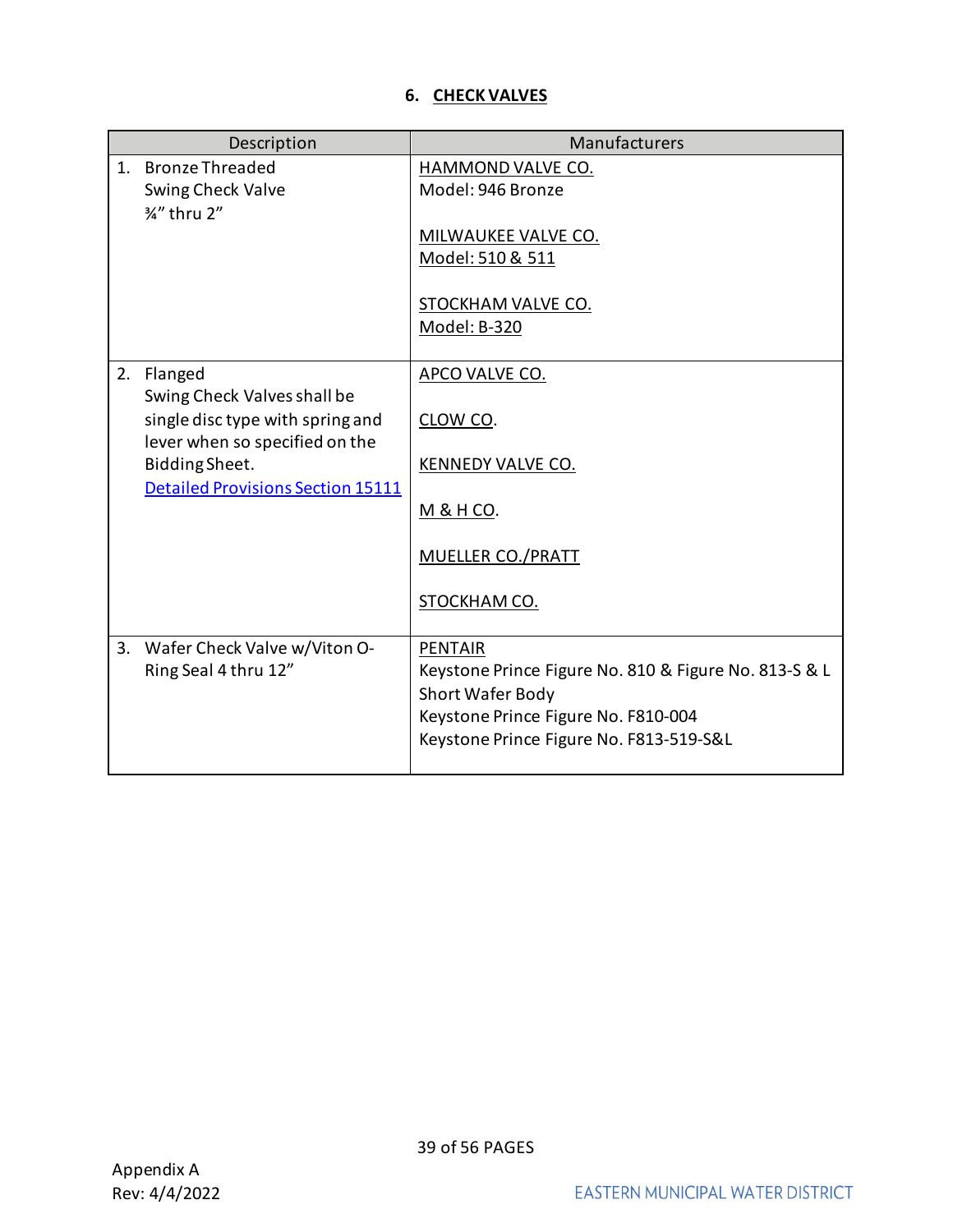## **7. CONTROL VALVES**

## [Detailed Provisions Section](http://www.emwd.org/home/showdocument?id=776) 15120

<span id="page-39-0"></span>

| Description                                                                                                                                                                                                                                                                                                                                                                                            | Manufacturers                                                                                                                                                                                                                                                                                                               |
|--------------------------------------------------------------------------------------------------------------------------------------------------------------------------------------------------------------------------------------------------------------------------------------------------------------------------------------------------------------------------------------------------------|-----------------------------------------------------------------------------------------------------------------------------------------------------------------------------------------------------------------------------------------------------------------------------------------------------------------------------|
| 1. Control Valves<br>All control valves shall be flanged<br>diaphragm type globe valves, with Cast-<br>Iron Body, as manufactured by CLA-VAL<br>Co., or approved equal. Epoxy shall be<br>Thermo-Setting, Conforming to AWWA C-<br>550. Delrin Stem. All Control Valves other<br>than pressure reducing valves shall have<br>Bronze Trim. Pressure Reducing Valves<br>shall have Stainless Steel Trim. | CLA-VAL CO.                                                                                                                                                                                                                                                                                                                 |
| 2. Pressure Regulators                                                                                                                                                                                                                                                                                                                                                                                 | AMES CO.<br>Model: Ames 900 Series<br>Model: Ames 800 Series<br>CLA-VAL CO. Model: Clayton 90 Series<br>Model: Clayton 610 Series<br>PRATT/WATT CO.<br>Model: Globe<br>Fig. $115 - Class 125$<br>Fig. 1115 - Class 250<br>WATT CO.<br>Model: Watts 25 AUB, Bronze<br><b>WILKINS</b><br>Model: Wilkins, 600 Cold Water & Air |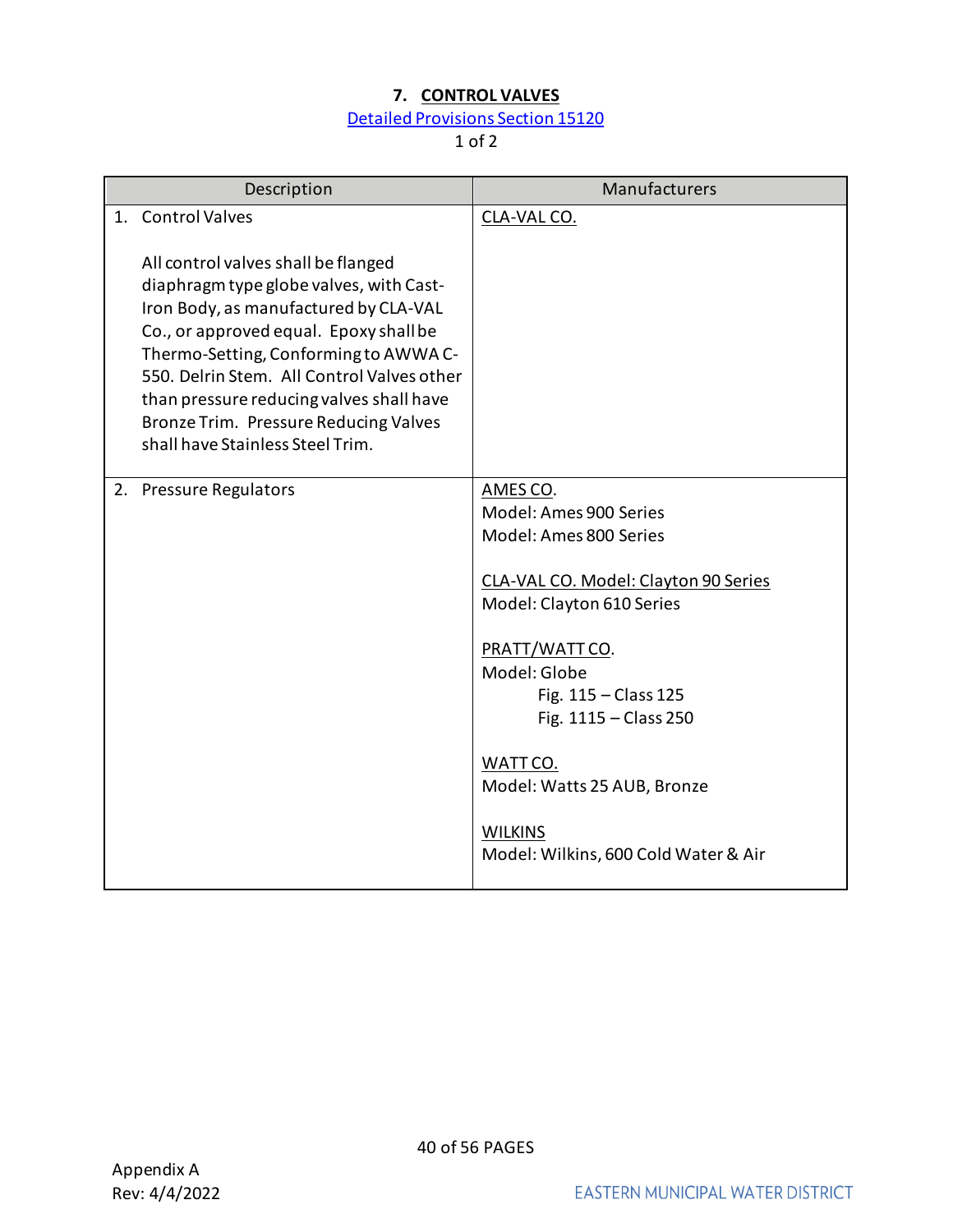## **6. CONTROL VALVES**

## [Detailed Provisions Section 15120](https://www.emwd.org/sites/main/files/file-attachments/15120_rev1.pdf?1543182030)

| Description                      | Manufacturers                                                               |
|----------------------------------|-----------------------------------------------------------------------------|
| 3. Pressure Relief Valves        | AMES CO.<br>Model: Ames 800 Series                                          |
|                                  | <b>CLA-VAL</b><br>Model: Series 50 & 51                                     |
|                                  | PRATT/WATTS CO.<br>Model: No. Globe - 116 Class 125, Angle-116<br>Class 250 |
| <b>Pump Control Valves</b><br>4. | <b>AMES</b><br>Model Ames 800 Series<br>CLA-VAL<br>Model: 61-G              |
|                                  | PRATT/WATTS<br>Model: Globe 513, Class 125<br>Model: Angle 1513, Class 250  |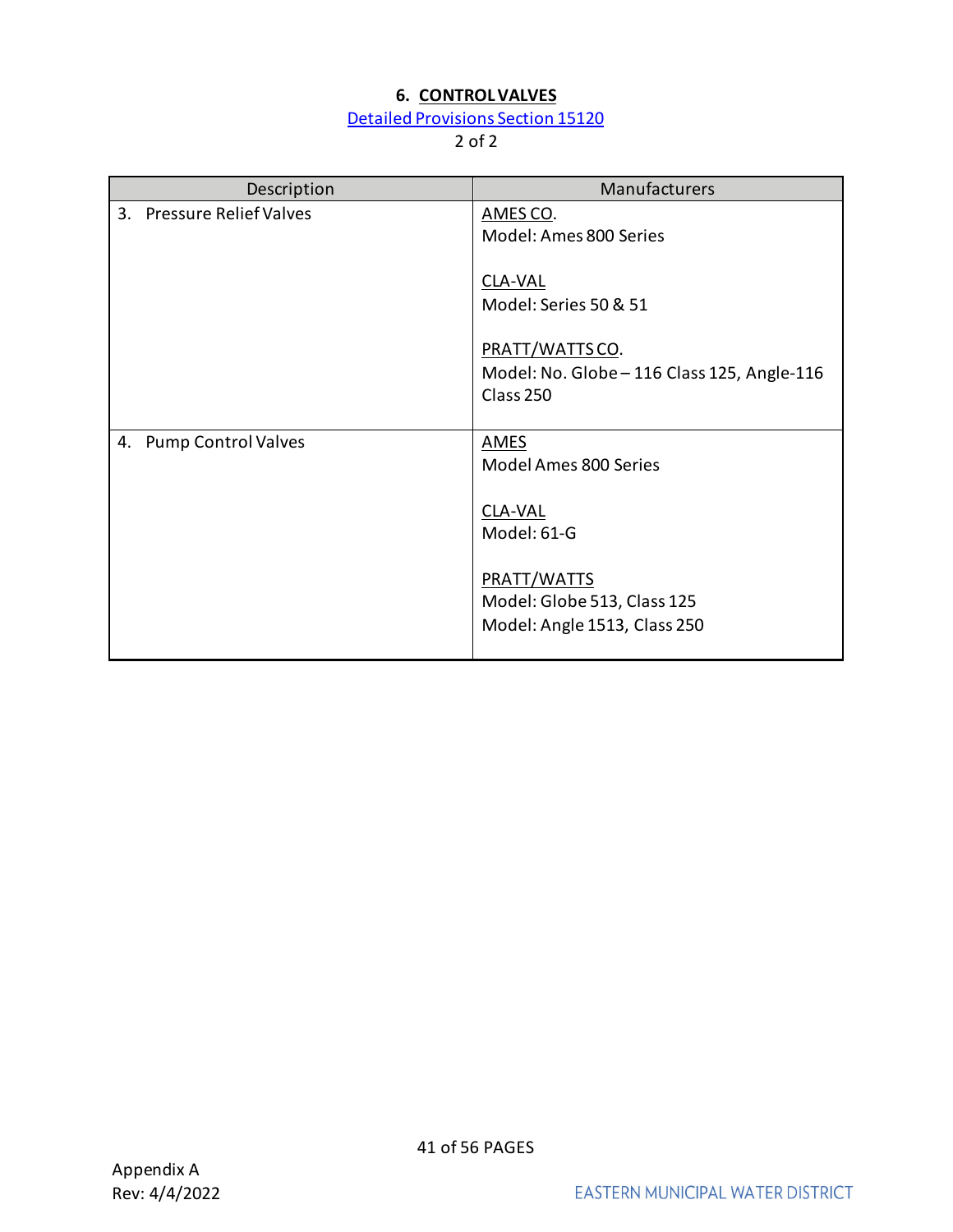### **8. GATE VALVES**

## Std. Drawing Nos. B-590 thru B-344-B

<span id="page-41-0"></span>

| Description                           | Manufacturers                               |
|---------------------------------------|---------------------------------------------|
| 1. Bronze Threaded                    | HAMMOND VALVE CO.                           |
| $NRS-\frac{1}{2}$                     | Model: 606-125 PSI                          |
|                                       | <b>MILWAUKEE VALVE CO.</b>                  |
|                                       | Model: 105-200 PSI                          |
|                                       |                                             |
|                                       | <b>STOCKHAM VALVE CO.</b>                   |
|                                       | Model: B-103-200 PSI                        |
| 2. Bronze Threaded                    | <b>AMERICAN VALVE CO.</b>                   |
| NRS 3/4" thru 1"                      | Model: Milano, M-300                        |
|                                       |                                             |
| *To be used in customer side of meter | <b>FAIRBANKS VALVE</b>                      |
| installation only. Std. Drawing B-591 | Model: 125-S 250                            |
|                                       | <b>*F&amp;F VALVE</b>                       |
|                                       | Model: 710-Brass                            |
|                                       |                                             |
|                                       | *KITZ VALVE<br>Code No. 27 Fig. AKH         |
|                                       |                                             |
|                                       | <b>MILWAUKEE VALVE</b>                      |
|                                       | Model: 1105M & #105                         |
|                                       |                                             |
|                                       | <b>NIBCO VALVE</b><br>Model: T-113-Domestic |
|                                       |                                             |
|                                       | *PIONEER ENTERPRISES                        |
|                                       | Model: GTI-0102 & 0103                      |
|                                       | RED AND WHITE VALVE                         |
|                                       | Model: 206                                  |
|                                       |                                             |
|                                       | <b>STOCKHAM VALVE</b>                       |
|                                       | Model: B-103                                |
|                                       | <b>WOLVERINE VALVE</b>                      |
|                                       | Model: 50293                                |
|                                       |                                             |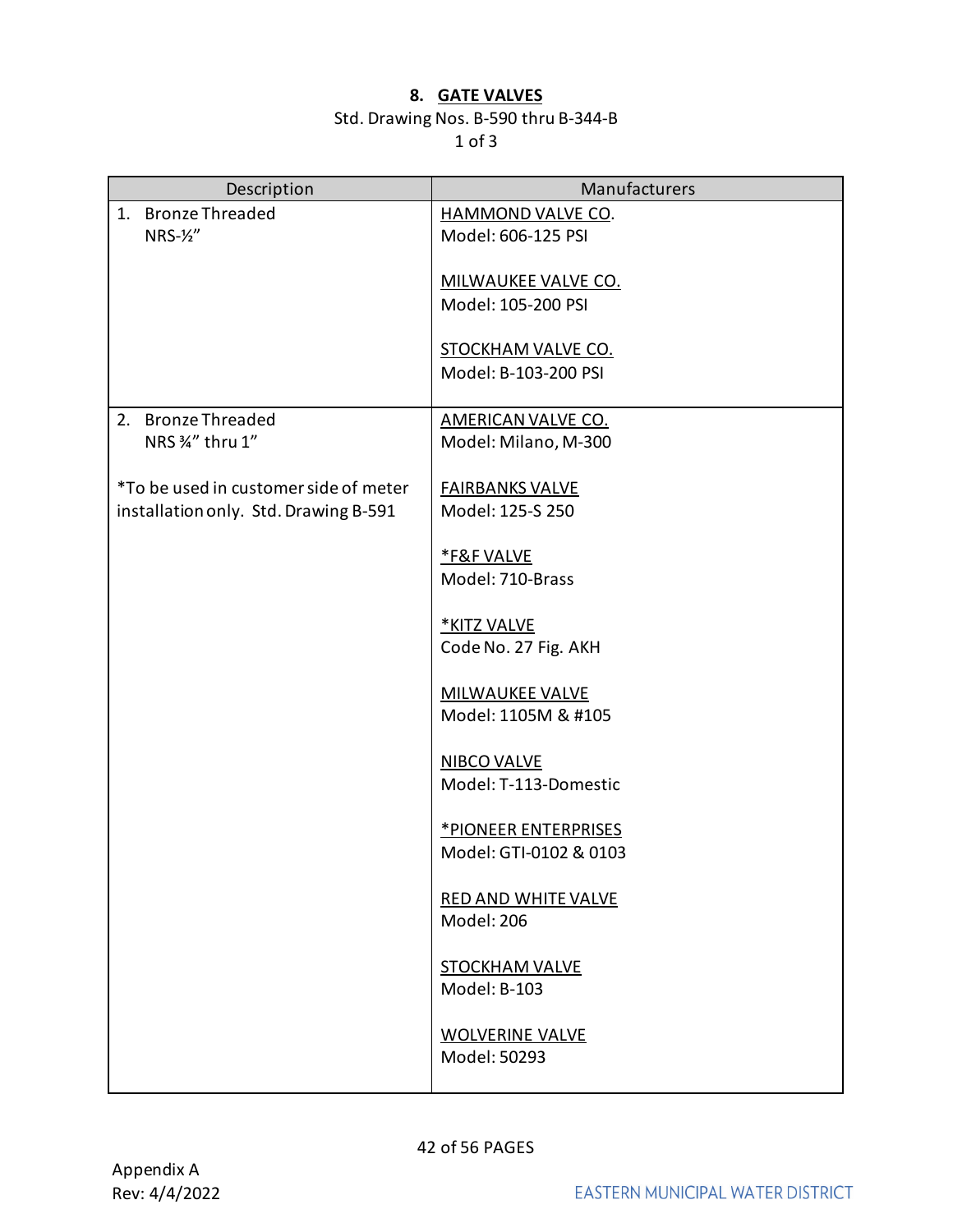#### **7. GATE VALVES**

## Std. Drawing Nos. B-590 thru B-344-B

|                   | Description                         | Manufacturers                            |
|-------------------|-------------------------------------|------------------------------------------|
| 3.                | <b>Bronze Threaded</b>              | <b>AMERICAN VALVE</b>                    |
|                   | NRS 1 1/2" thru 2"                  | Model: 3-F Bronze                        |
|                   |                                     |                                          |
|                   |                                     | MILWAUKEE VALVE<br>Model: 1105M & 105    |
|                   |                                     |                                          |
|                   |                                     | <b>NIBCO VALVE</b>                       |
|                   |                                     | Model: T-113, Domestic                   |
|                   |                                     |                                          |
|                   |                                     | <b>STOCKHAM VALVE</b>                    |
|                   |                                     | Model: B-103                             |
| Cast Iron<br>4.   |                                     | CLOW VALVE CO.                           |
|                   | With 2" Operating Nuts for 2" Blow- |                                          |
| offs              |                                     | <b>IOWA VALVE</b>                        |
|                   |                                     | Model: List 14                           |
|                   |                                     |                                          |
|                   |                                     | <b>MUELLER VALVE</b>                     |
|                   |                                     | Model: A-2380-8 & A-2380-6               |
|                   |                                     | <b>RENSSELSER VALVE</b>                  |
|                   |                                     | Model: Ludlow, list 13A                  |
|                   |                                     |                                          |
|                   |                                     | <b>STOCKHAM VALVE CO.</b>                |
|                   |                                     |                                          |
| 5.                | Flange x Hub End Resilient Gate     | Ring-Tite, Fluid-Tite, or Approved Equal |
| Valves            |                                     |                                          |
| <b>AWWA C-509</b> |                                     |                                          |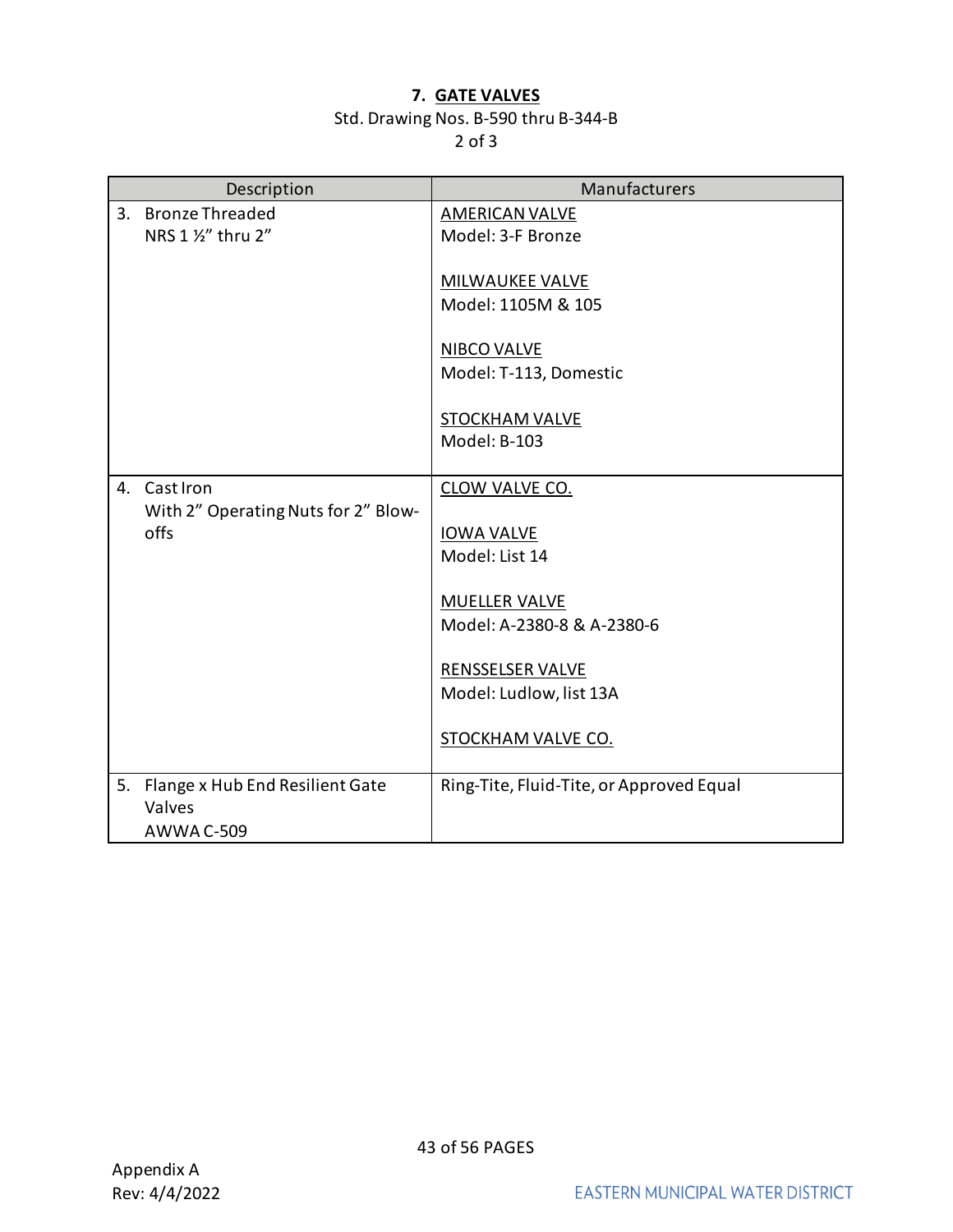### **7. GATE VALVES**

## Std. Drawing Nos. B-590 thru B-344-B

| Description                                   | Manufacturers                               |
|-----------------------------------------------|---------------------------------------------|
| 6. Resilient Seat Gate Valves Flanged         | <b>ACIPCO</b>                               |
| AWWA C-509, C-515 and AWWA C-550              | Model: 82-200W-77785-7                      |
| <b>EMWD Detailed Provisions Section 15102</b> |                                             |
| 4" thru 36"                                   | AMERICAN AVK CO.<br>Model: 25 AVK           |
|                                               |                                             |
|                                               | AMERICAN FLOW CONTROL CO.                   |
|                                               | Model: AFC-500 for 4" thru 12"              |
|                                               | Or Series 2500 for 4" thru 36"              |
|                                               |                                             |
|                                               | CLOW CO.                                    |
|                                               | Model: Clow RW, Class 150                   |
|                                               | <b>KENNEDY</b>                              |
|                                               | Model: Kennedy RS-Class 150                 |
|                                               |                                             |
|                                               | M&H                                         |
|                                               | Model: M & H #A-4067                        |
|                                               |                                             |
|                                               | MUELLER CO.<br>Model: A-2360                |
|                                               |                                             |
|                                               | STOCKHAM CO.                                |
|                                               | Model: Stockham #G700-0                     |
|                                               |                                             |
|                                               | <b>TYLER</b>                                |
|                                               | Model: DRS 250                              |
|                                               |                                             |
|                                               | U.S. PIPE<br>Model: Metroseal, RS Class 150 |
|                                               |                                             |
|                                               | WATEROUS CO.                                |
|                                               | Model: Waterous #AFC-500                    |
|                                               |                                             |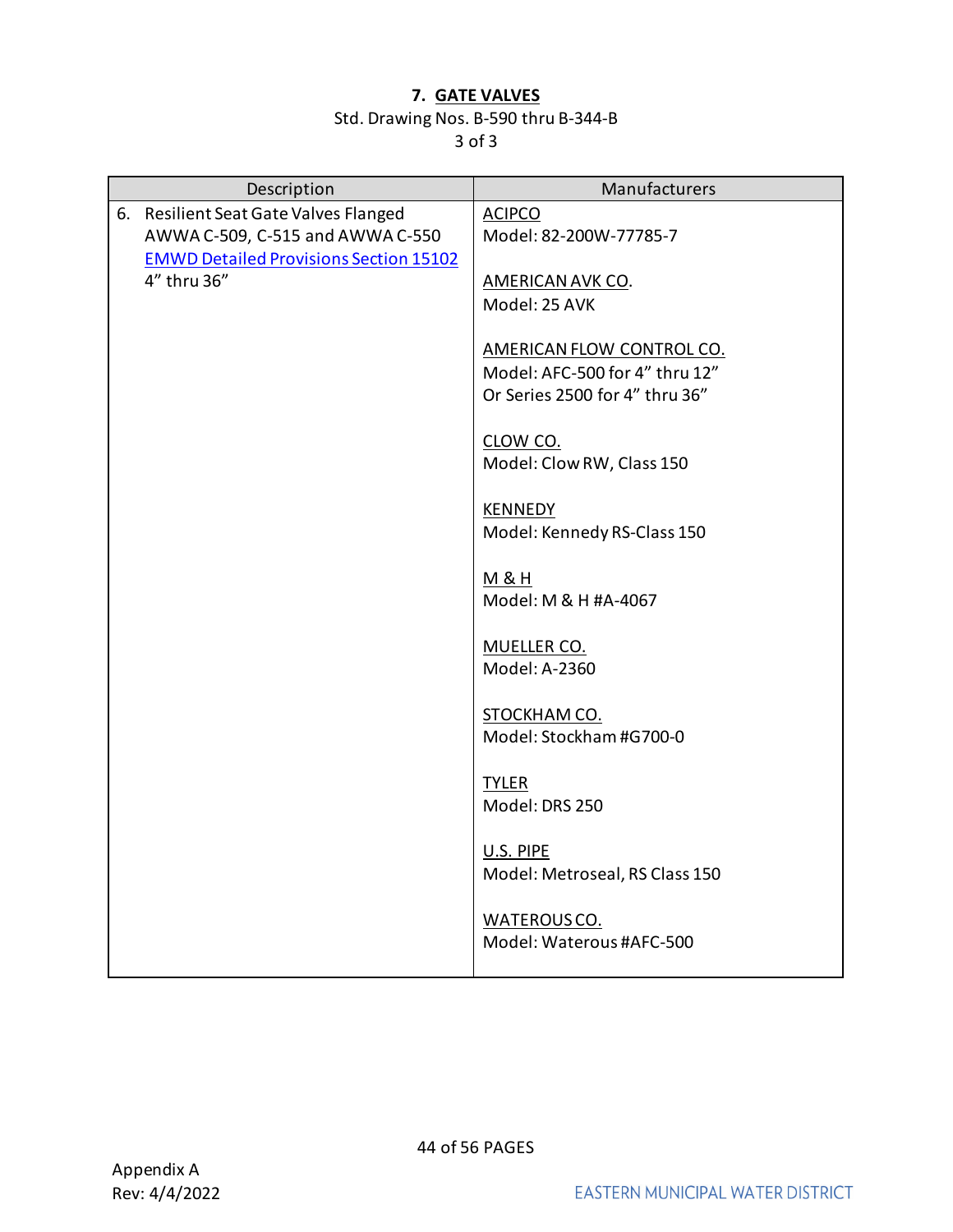## **9. PLUG VALVES**

<span id="page-44-0"></span>

| Description |                                          | Manufacturers                   |
|-------------|------------------------------------------|---------------------------------|
|             | <b>Eccentric Fullport Non-Lubricated</b> | <b>DEZURIK</b>                  |
|             | Plug Valves                              | Model: G Series                 |
|             | 3" thru 24"                              |                                 |
|             |                                          | <b>HENRY PRATT CO.</b>          |
|             |                                          | Pratt Keystone 580 Series, #898 |
|             |                                          |                                 |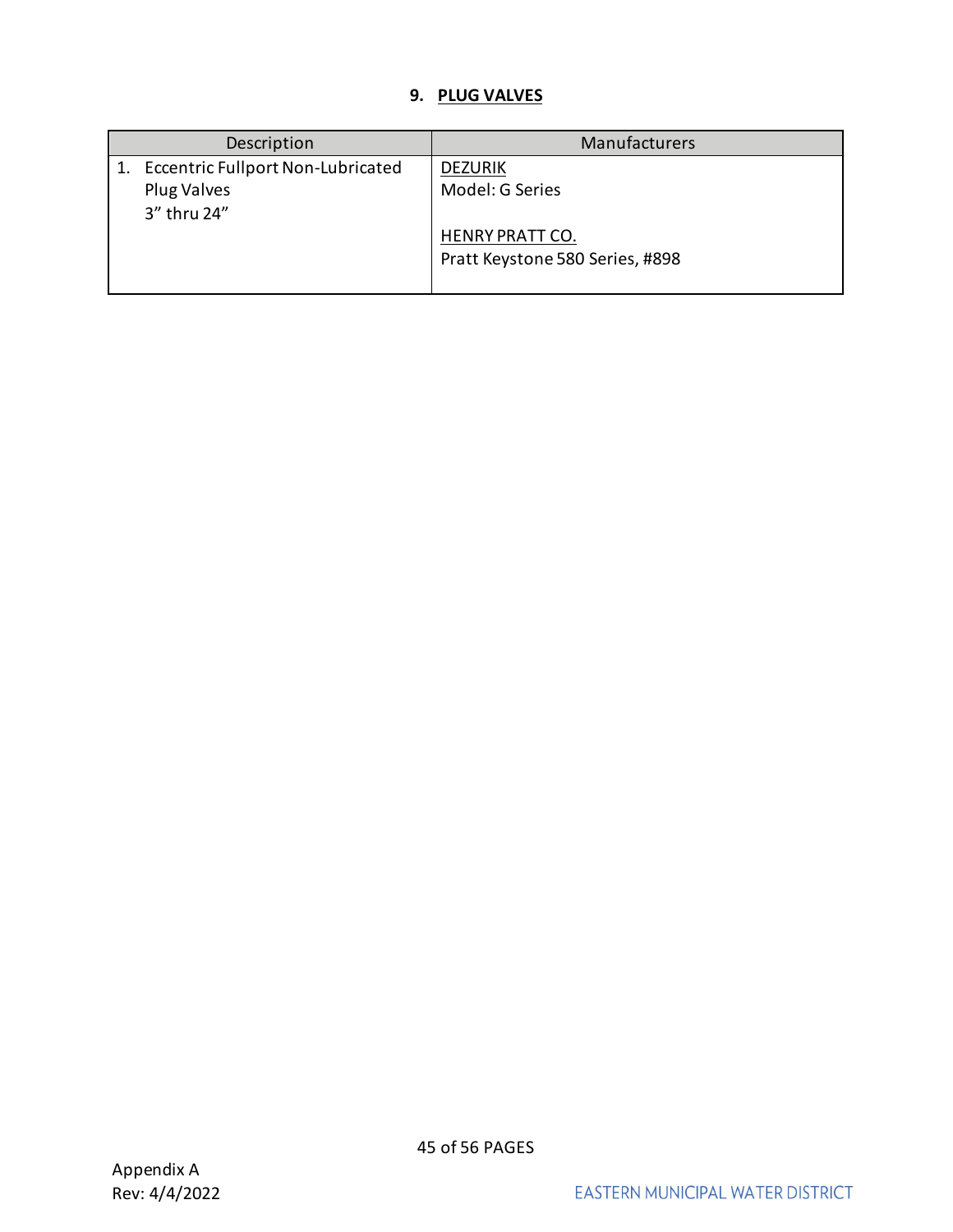## **10. ELECTRIC VALVE ACTUATORS**

<span id="page-45-0"></span>

| <b>Description</b>                                                 | <b>Manufacturers</b> |
|--------------------------------------------------------------------|----------------------|
| 1. Electric Valve Actuators                                        | <b>AUMA</b>          |
| Electric valve actuators shall be<br>provided by the manufacturers | BETTIS/EIM           |
| listed herein, no equal.                                           | <b>REXA</b>          |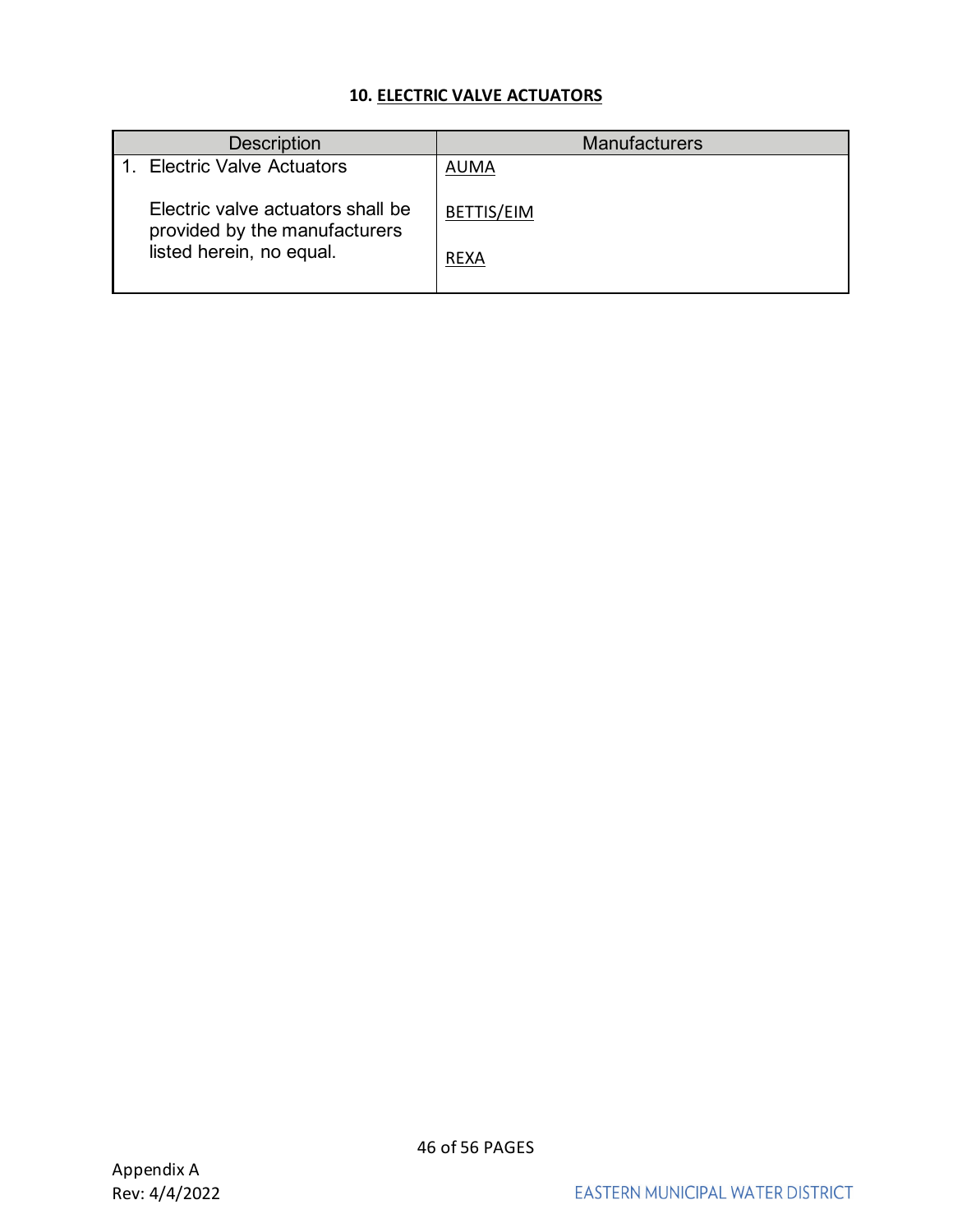## <span id="page-46-0"></span>11. **MANUAL VALVE ACTUATORS**

| Description                                          | Manufacturers                                |
|------------------------------------------------------|----------------------------------------------|
| Manual Valve Actuators for Butterfly<br>1.<br>Valves | <b>Worm Gear Actuators (No Equal)</b>        |
|                                                      | <b>AUMA</b>                                  |
|                                                      | <b>DEZURIK</b>                               |
|                                                      | <b>LIMITORQUE</b>                            |
|                                                      | <b>MAXTORQUE</b>                             |
|                                                      | Travelling Nut Actuators (Or Approved Equal) |
|                                                      | <b>PRATT</b>                                 |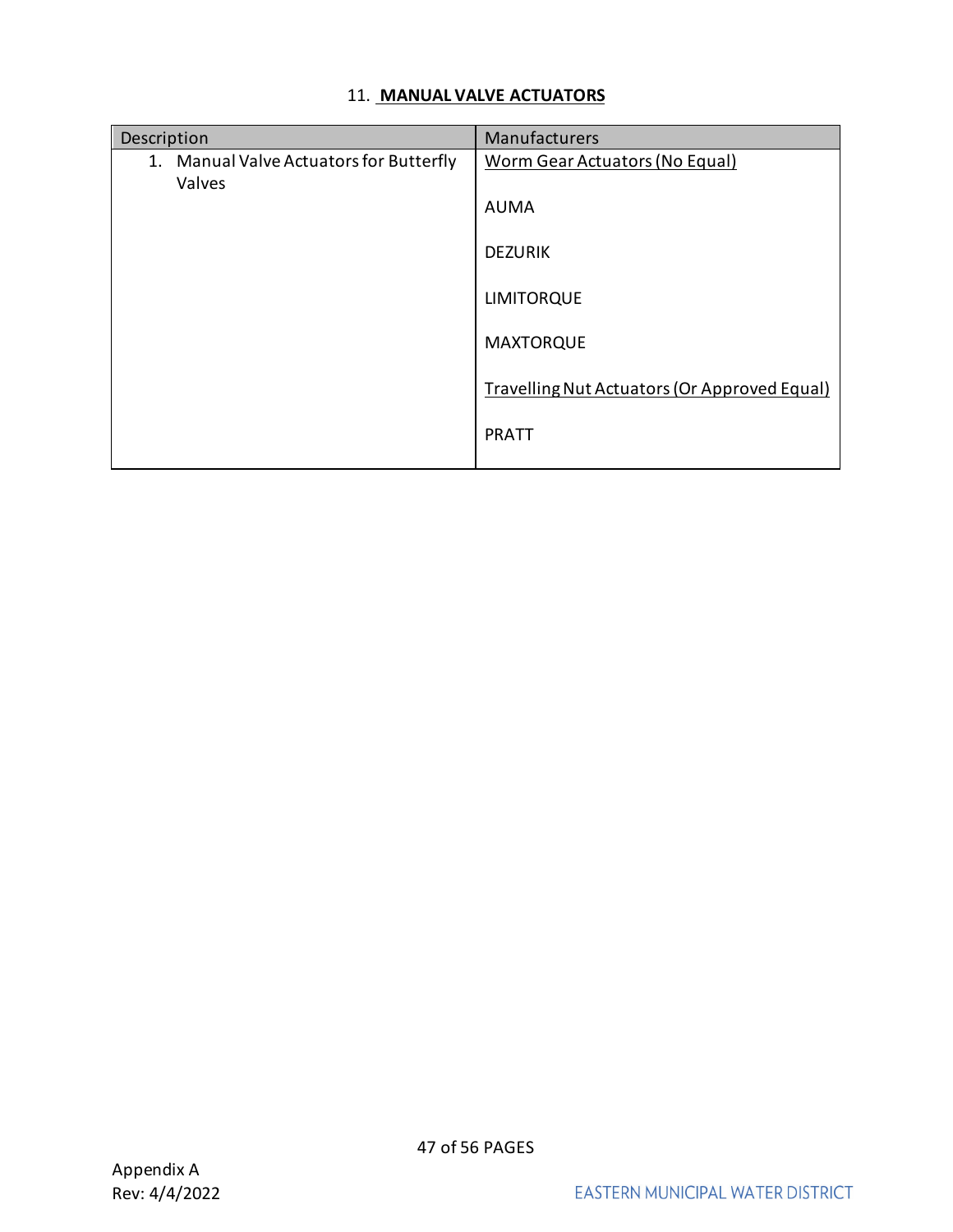## <span id="page-47-0"></span>**IV. SEWER**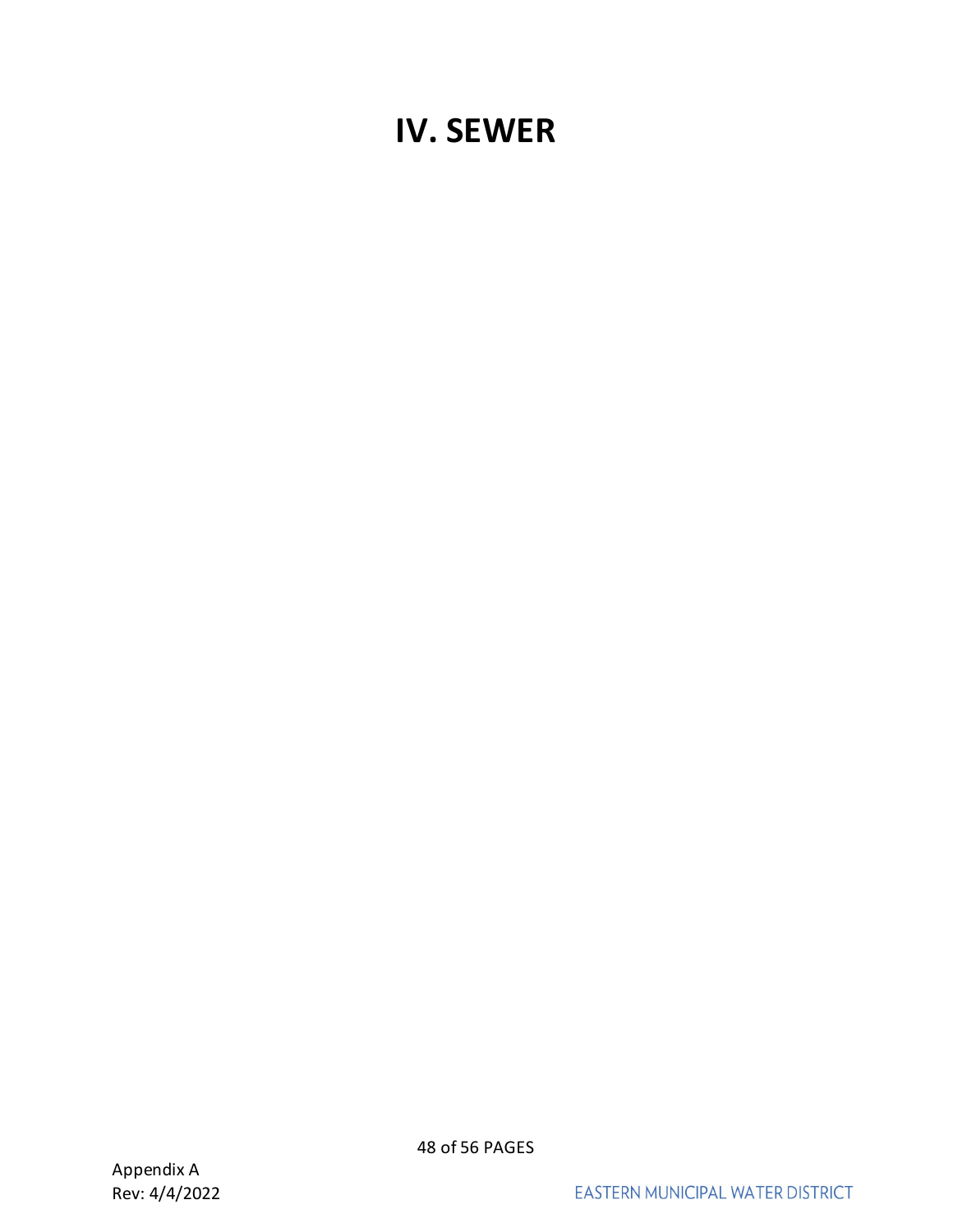## **1. MANHOLES & CLEAN-OUTS**

<span id="page-48-0"></span>

|    | Description                 | Manufacturers                                                              |
|----|-----------------------------|----------------------------------------------------------------------------|
|    | 1. Clean-Outs (Residential) | <b>BROOKS PRODUCTS</b><br>Model: 1-RD                                      |
|    |                             |                                                                            |
|    |                             | <b>CHRISTY CONCRETE PRODUCTS</b>                                           |
|    |                             | Model: F8                                                                  |
|    |                             | <b>EISEL ENTERPRISES</b>                                                   |
|    |                             | Model: 1VB-VC                                                              |
|    |                             | <b>J&amp;R CONCRETE</b>                                                    |
|    |                             | Model: V1-R                                                                |
|    |                             | LONG BEACH IRON WORKS                                                      |
|    |                             | Model: Apex                                                                |
| 2. | Manhole Covers & Frames     | <b>ALHAMBRA FOUNDRY</b>                                                    |
|    | 24" & 36"                   | Model: A-1251 & A-1254                                                     |
|    | Std. Drawing SB-61          |                                                                            |
|    | Note: Cast-iron lid to be   | <b>EVERETT ENTERPRISES</b><br>Model: GTS - Pont-A-Mousson                  |
|    | marked "EMWD Sewer"         |                                                                            |
|    |                             | <b>FAMEX FOUNDRY</b>                                                       |
|    |                             | Model: F-1251 & F-1254                                                     |
|    |                             | NATIONAL CASTING CORP. (formerly NORFOLK CASTING)                          |
|    |                             | <b>CORP</b><br>Model: NC-2531                                              |
|    |                             | Model: NC-254                                                              |
|    |                             | <b>NEENAH FOUNDRY</b>                                                      |
|    |                             | Model: R-1593                                                              |
|    |                             |                                                                            |
|    |                             | <b>RIVERSIDE FOUNDRY</b><br>Model: 1251 & 1254                             |
|    |                             |                                                                            |
|    |                             | <b>SOUTHBAY FOUNDRY</b>                                                    |
|    |                             | Model: SBF-1251 & 1254<br>Model: SBF-1348 with Pick Hole for EMWD Standard |
|    |                             | Drawing SB-30                                                              |
|    |                             |                                                                            |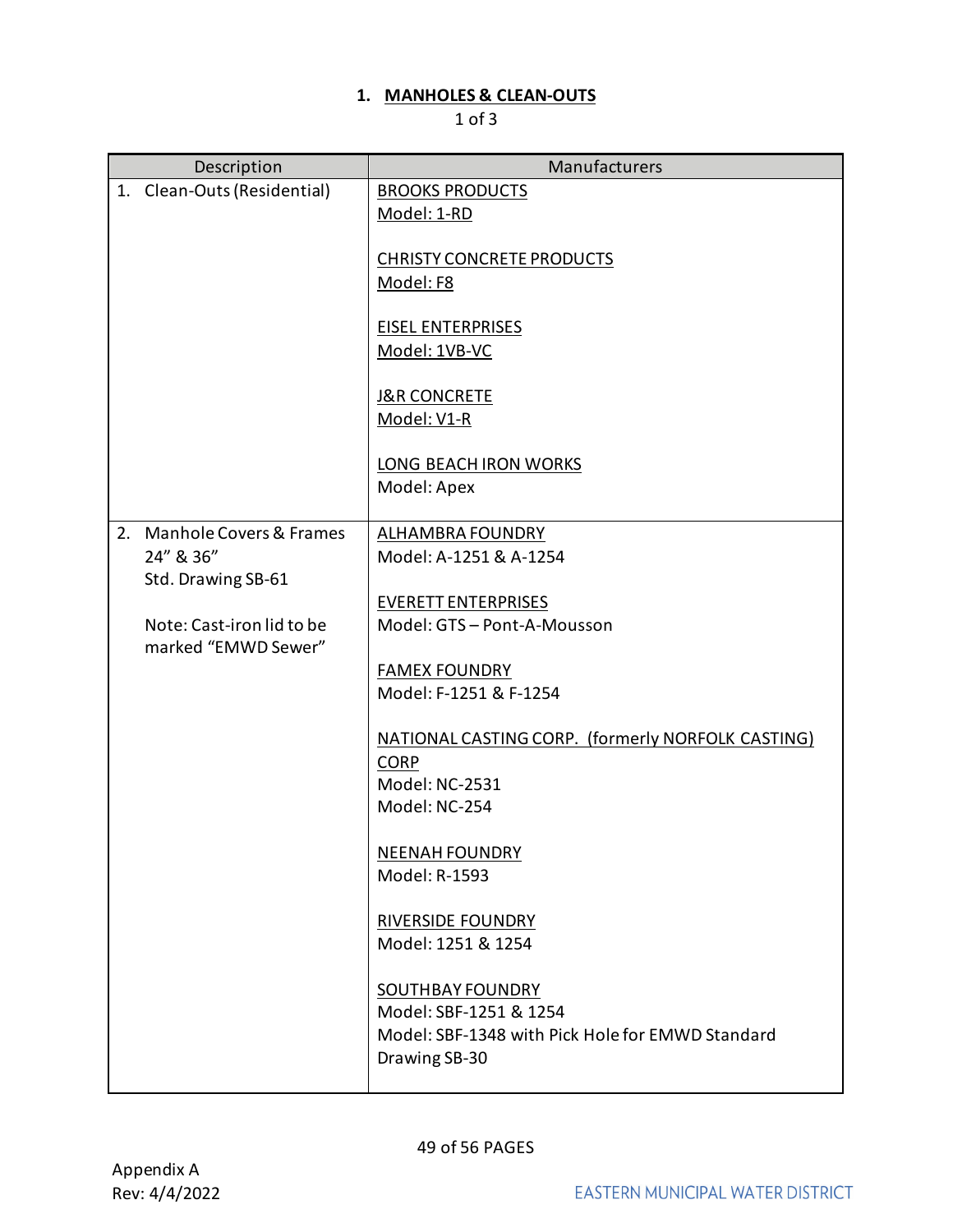## **1. MANHOLES & CLEANOUTS**

|    | Description                                          | Manufacturers                                |
|----|------------------------------------------------------|----------------------------------------------|
| 3. | Manhole Covers & Frames Locking<br>Std. Drawing SB-8 | ALHAMBRA FOUNDRY<br>Model: No. A-1175        |
|    | Note: Cast-iron lid to be marked<br>"EMWD Sewer"     | <b>FAMEX FOUNDRY</b><br>Model: F-1251        |
|    |                                                      | LONG BEACH IRON WORKS<br>Model: RE85R3PD GTS |
|    |                                                      | NATIONAL CASTING CORP.<br>Model: NC-2531     |
|    |                                                      | <b>NEENAH FOUNDRY</b><br>Model: R-1251       |
|    |                                                      | SOUTHBAY FOUNDRY<br>Model: SBF-1251          |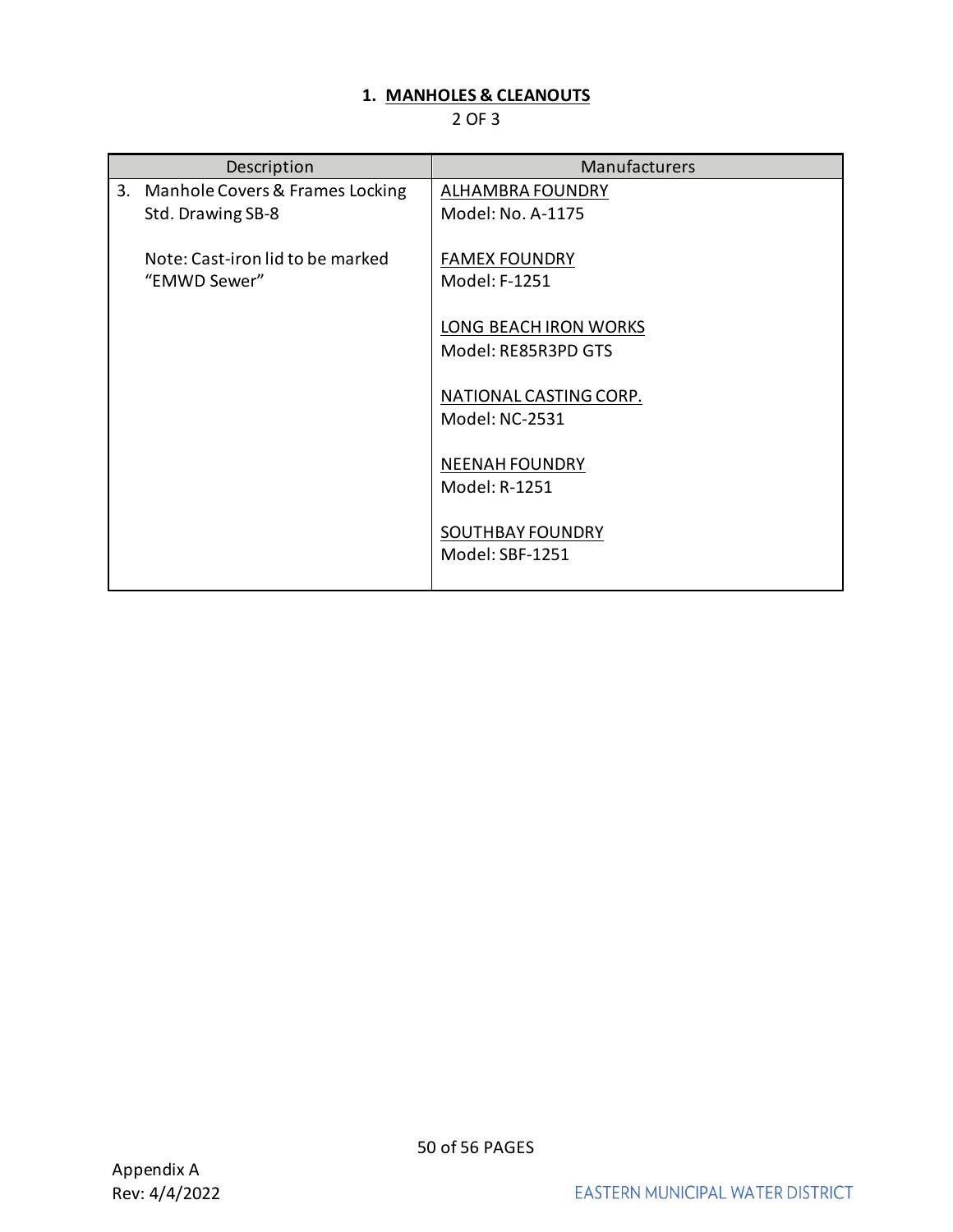## **1. MANHOLES & CLEANOUTS**

|    | Description                                              | Manufacturers                         |
|----|----------------------------------------------------------|---------------------------------------|
| 4. | Manhole Shafts, Cones, Flat Tops &<br><b>Grade Rings</b> | AMERICAN HIGHWAY PRODUCTS             |
|    | 24" thru 48"                                             | <b>AMERICAN PIPE</b>                  |
|    |                                                          | <b>ASSOCIATED CONCRETE</b>            |
|    |                                                          | <b>B &amp; W PRECAST CONSTR.</b>      |
|    |                                                          | <b>HOWARD ENTERPRISES</b>             |
|    |                                                          | <b>INLAND CONCRETE</b>                |
|    |                                                          | <b>MANHOLE BUILDERS</b>               |
|    |                                                          | MANHOLE CONSTRUCTION SPECIALISTS, INC |
|    |                                                          | <b>MAR-CON PRODUCTS</b>               |
|    |                                                          | <b>OLSEN PRECAST</b>                  |
|    |                                                          | <b>RIALTO CONCRETE</b>                |
|    |                                                          | SAN DIEGO PRECAST                     |
|    |                                                          | <b>SOUTHWEST CONCRETE</b>             |
| 5. | Manhole Steps                                            | SOUTHWEST CONCRETE PRODUCTS           |
|    |                                                          | Model: X040PS                         |
|    |                                                          | Model: X038PS                         |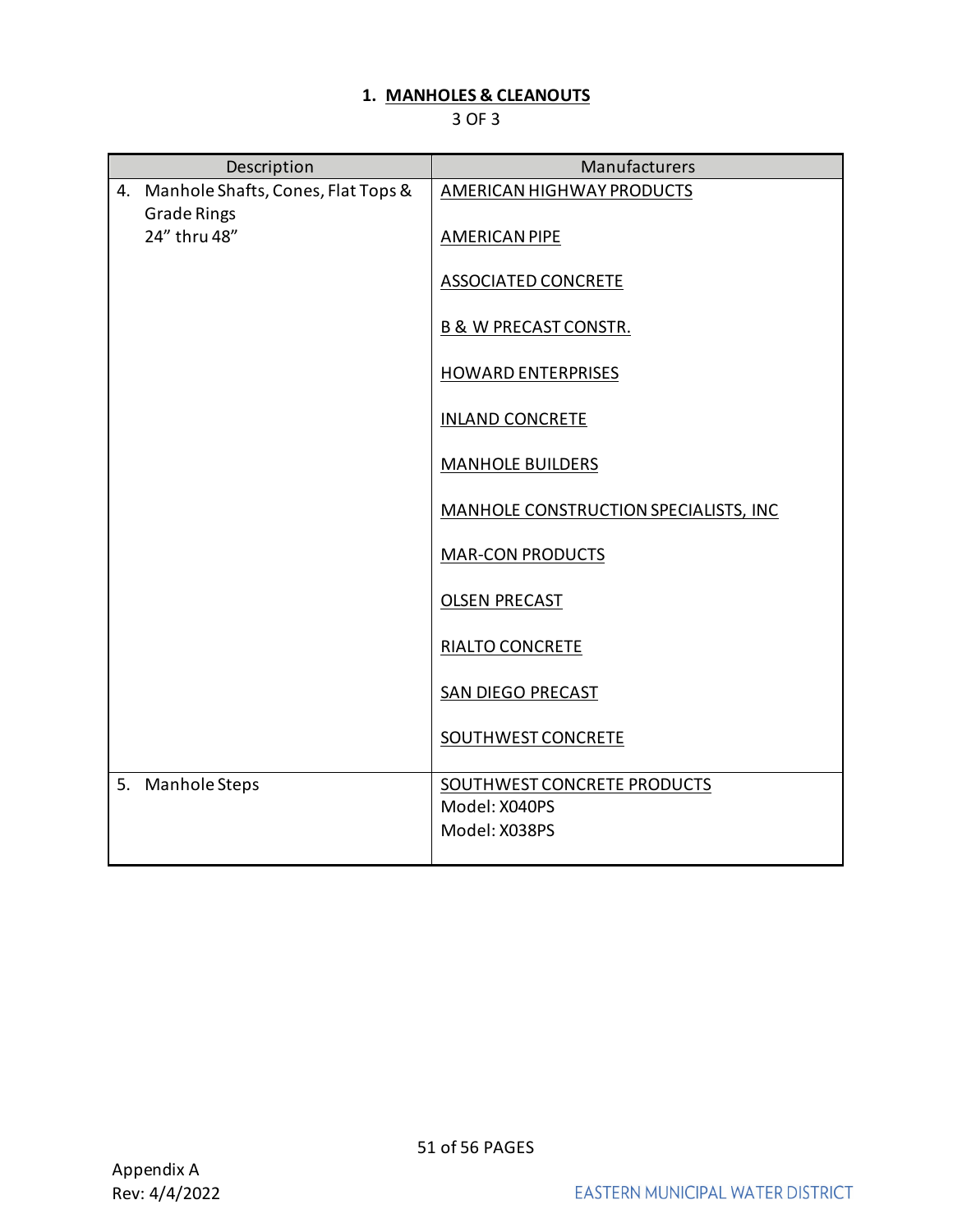## **2. SEWER PIPE & FITTINGS**

<span id="page-51-0"></span>

|                                             | Description                                                        | Manufacturers                                         |
|---------------------------------------------|--------------------------------------------------------------------|-------------------------------------------------------|
| Reinforced Concrete Pipe<br>1.              |                                                                    | <b>NORTHWEST PIPE</b>                                 |
|                                             |                                                                    | <b>HYDRO CONDUIT</b>                                  |
|                                             |                                                                    | <b>RIALTO PIPE</b>                                    |
| 2. Sewer Pipe<br>Polyvinyl Chloride (PVC) & |                                                                    | <b>ARMCO PIPE - (CONTECH)</b>                         |
| (ABS)                                       | Acrylonitrile-Butadiene-Styrene                                    | <b>CARLON PIPE</b>                                    |
|                                             |                                                                    | DIAMOND PLASTICS CORP.                                |
|                                             | Fittings and pipe shall be from the<br>same manufacturer when they | SDR 35 PVC                                            |
| make both.                                  |                                                                    | <b>JM EAGLE</b>                                       |
|                                             | If manufacturer only makes pipe,                                   | <b>WESTLAKE PIPE &amp; FITTINGS (formerly NORTH</b>   |
|                                             | fittings from 2.a. shall be used.                                  | AMERICAN PIPE CORP., NAPCO, and CERTAIN-TEED<br>CORP) |
|                                             |                                                                    |                                                       |
|                                             |                                                                    | <b>PRIME CONDUIT VYLON</b><br>21" thru 48"            |
|                                             |                                                                    | <b>VINYL TECH</b>                                     |
|                                             |                                                                    | White Knight                                          |
| PVC sewer fittings<br>a.                    |                                                                    | <b>BUILDING PRODUCTS CO.</b>                          |
| 4" thru 8"                                  |                                                                    |                                                       |
| gravity use only                            |                                                                    | <b>GPK</b>                                            |
|                                             |                                                                    | <b>JCP COMPRESSION JOINTS</b>                         |
|                                             |                                                                    | <b>JM EAGLE</b>                                       |
|                                             |                                                                    | <b>MULTI-FITTINGS CORP.</b>                           |
|                                             |                                                                    | <b>TIGRE</b><br>SDR 35 PVC                            |
|                                             |                                                                    |                                                       |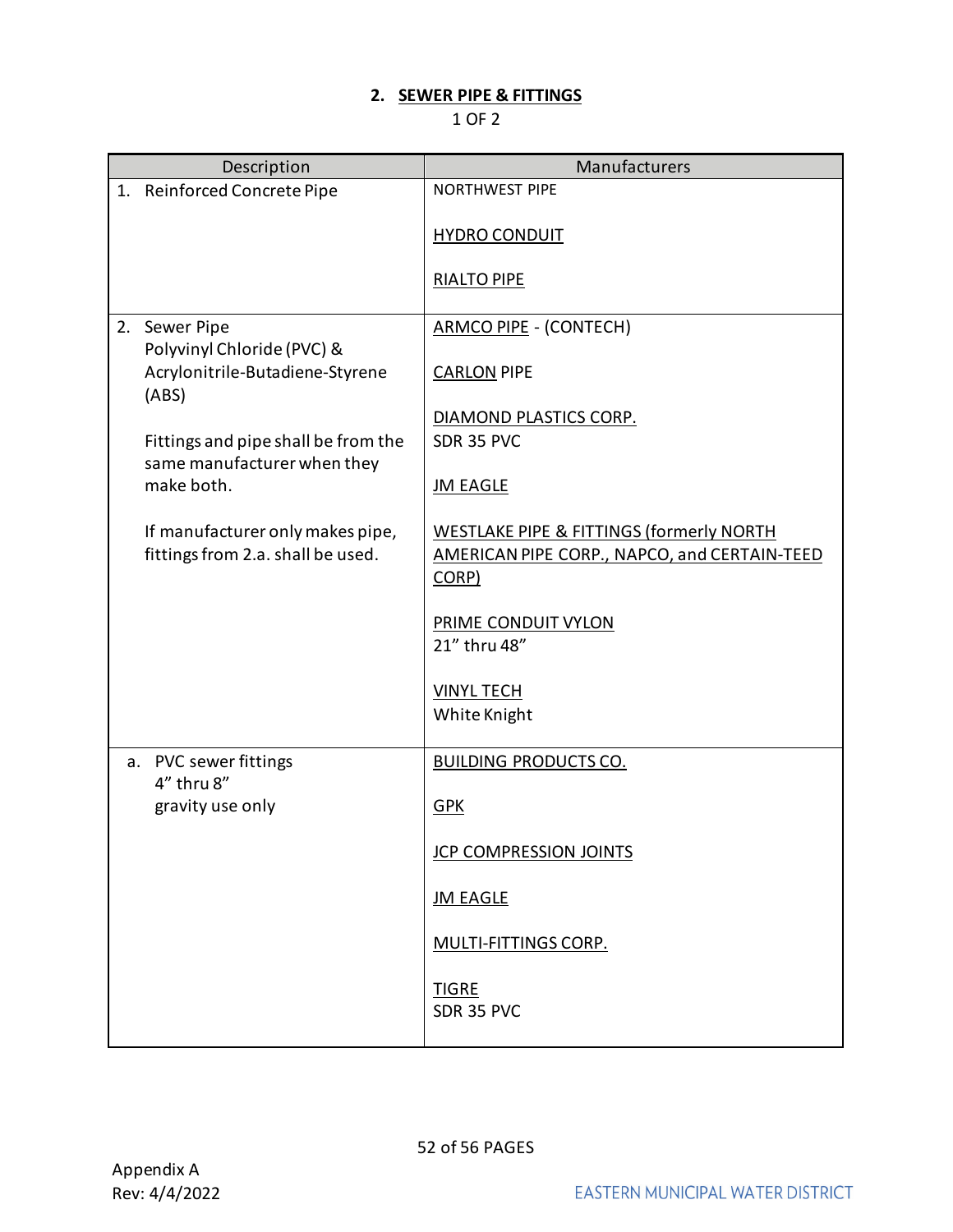## **2. SEWER PIPES & FITTINGS**

| Description                    | Manufacturers                    |
|--------------------------------|----------------------------------|
| a. PVC sewer fittings          | <b>SYROCO INC</b>                |
| $4''$ thru $8''$               | <b>SDR 35</b>                    |
| gravity use only               |                                  |
|                                |                                  |
| 3. Sewer Repair Couplings      | <b>MISSION RUBBER</b>            |
|                                | <b>PVC</b><br><b>MR56 44 ARC</b> |
|                                | <b>MR56 66 ARC</b>               |
|                                | <b>MR56 88 ARC</b>               |
|                                | MR56 1212 ARC                    |
|                                |                                  |
|                                | Clay                             |
|                                | <b>MR01 44 ARC</b>               |
|                                | <b>MR01 66 ARC</b>               |
|                                | <b>MR01 88 ARC</b>               |
|                                | MR01 1212 ARC                    |
|                                |                                  |
| 4. Tapping Saddle              | <b>JOINTS COUPLINGS</b>          |
|                                | TAP-N-TEE                        |
|                                | (Conditional/Emergency use only) |
| 5. Vitrified Clay Pipe (VCP)   | <b>BUILDING PRODUCTS CO.</b>     |
| Note: fittings to be from same | <b>JCP Compression Joints</b>    |
| manufacturer as pipe.          |                                  |
|                                | <b>GLADDING MCBEAN CO.</b>       |
|                                | "Speed-Seal"                     |
|                                |                                  |
|                                | <b>MISSION CLAY PRODUCTS</b>     |
|                                | "Band-Seal"                      |
|                                | <b>PACIFIC CLAY PRODUCTS</b>     |
|                                | "Wedgelock"                      |
|                                |                                  |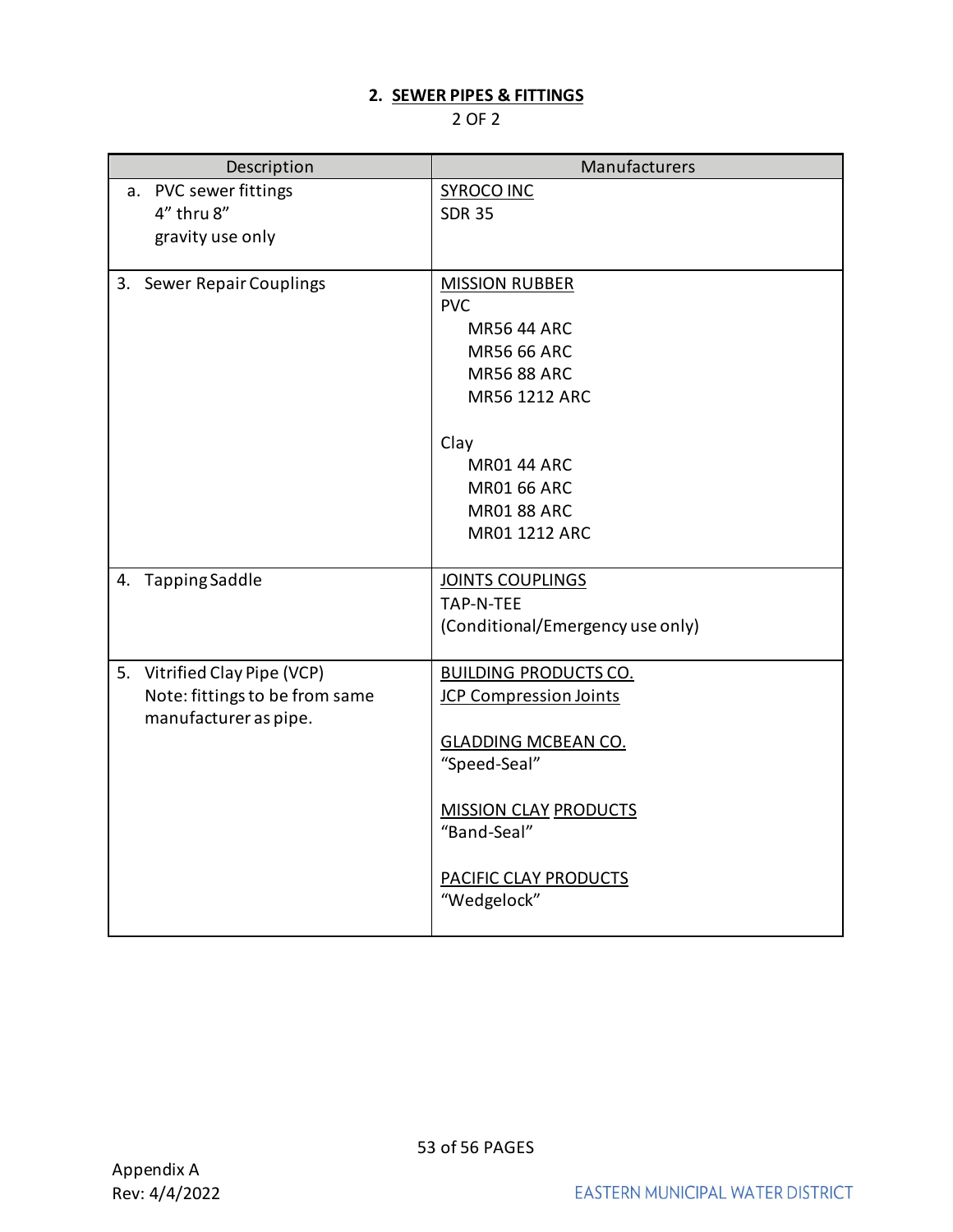## <span id="page-53-0"></span>**V. ELECTRICAL**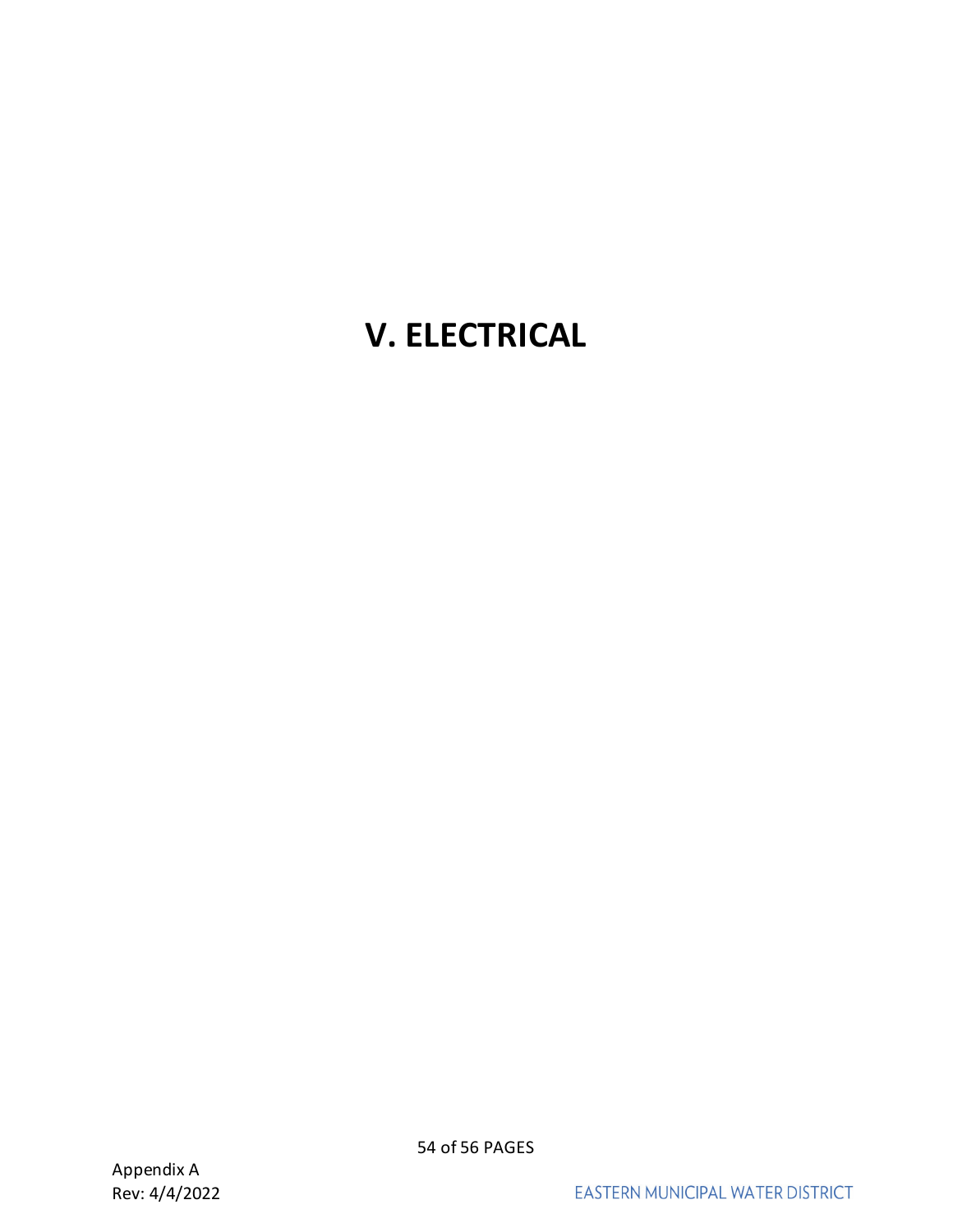## **1. WIRING & BASIC ELECTRICAL MATERIALS**

<span id="page-54-0"></span>

|    | Description                                                                        | Manufacturers |
|----|------------------------------------------------------------------------------------|---------------|
| 1. | Insulated CP Test Connections & Blow-Off Connections<br>Std. Drawing B-660 & B-662 |               |
|    | #4 HMW – PE (High Molecular Wt-Polyethylene Coated)<br><b>Stranded Wire Black</b>  |               |
|    | #12 TW – Solid Wire – Green or Yellow                                              |               |
| 2. | Locating Wire                                                                      |               |
|    | Std. Drawing B-656                                                                 |               |
|    | #14-1 UF Black Copper-Insulated Locating Wire                                      |               |